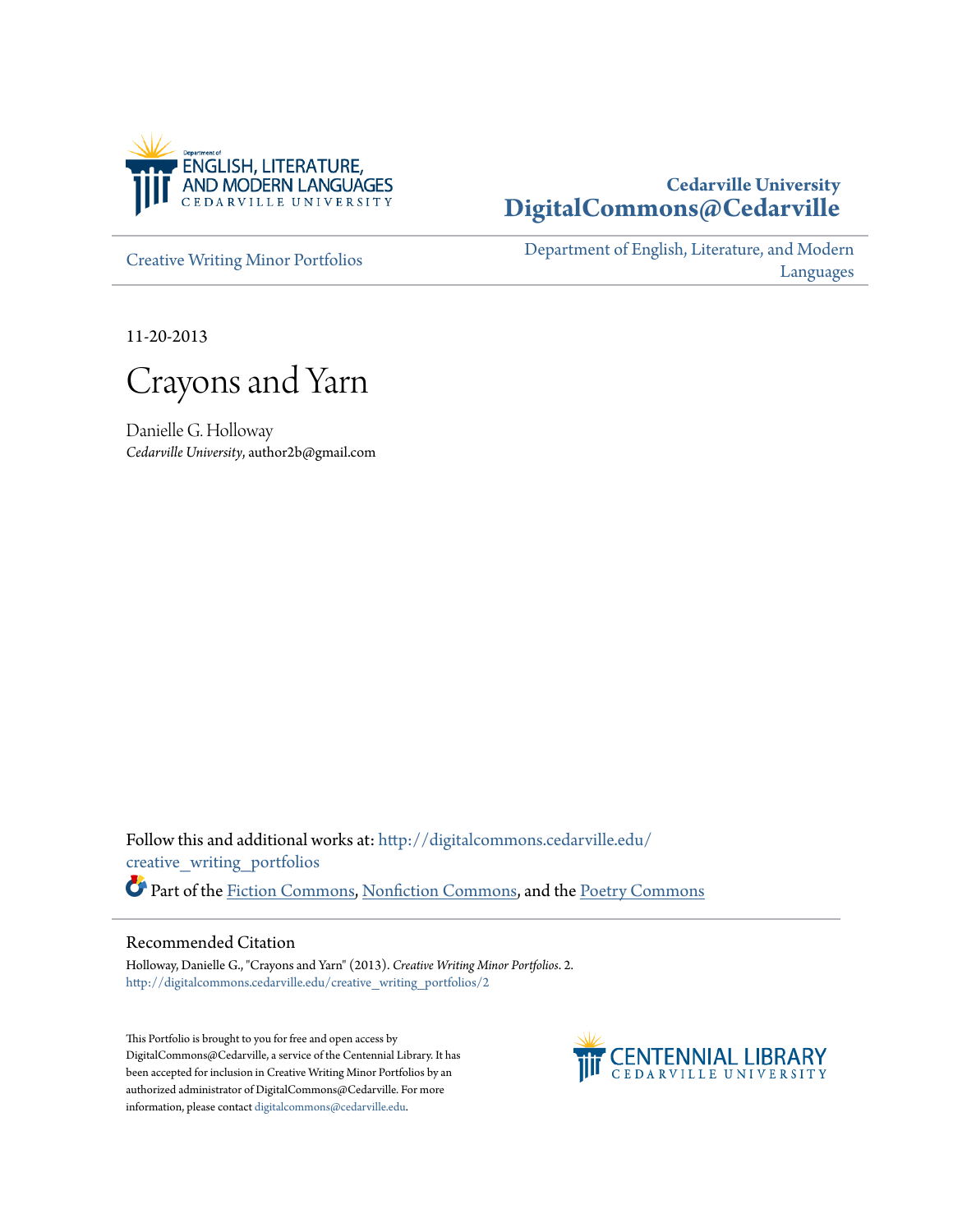#### ABSTRACT

This portfolio contains poems, creative nonfiction, and short stories, all original pieces of writing produced while completing the Creative Writing Minor at Cedarville University. The poems come from my own life, and while they are not intended to be a cohesive narrative, arranged in this order they tell a story of growing up, leaving home, and finding love. The nonfiction pieces come from a collection centered around my experiences in high school marching band, though a love story is present there as well. The short stories also draw heavily from my own experiences and passions, exploring themes that are important to me through characters and situations, which are technically fictional, but also very familiar.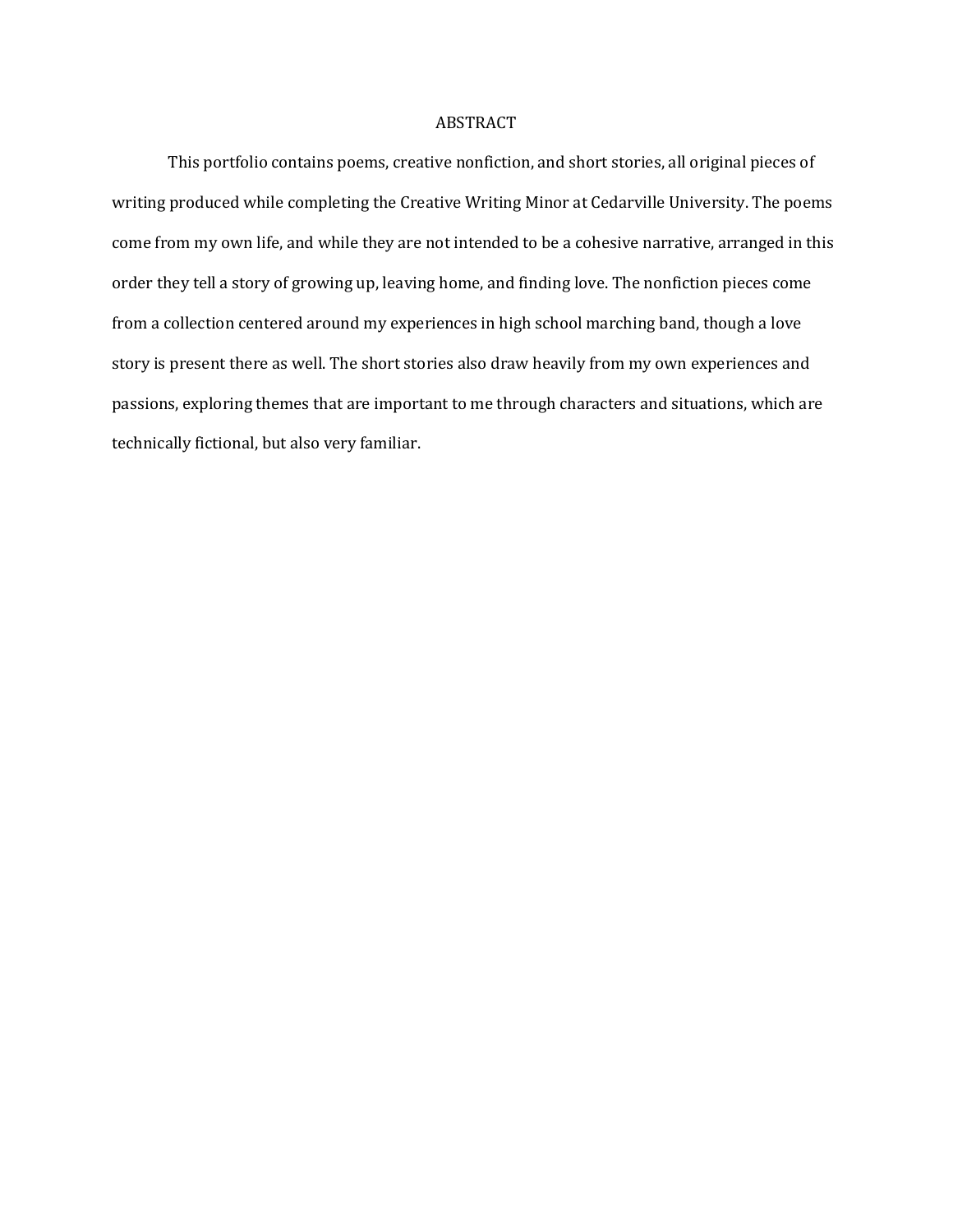# CRAYONS AND YARN

by

Danielle G. Holloway

A Collection of Creative Writing Submitted to the Faculty of the

Department of English, Literature, and Modern Languages at Cedarville University

in Partial Fulfillment of the Requirements for the Creative Writing Minor.

Cedarville, Ohio

2013

Approved by

 $\overline{a}$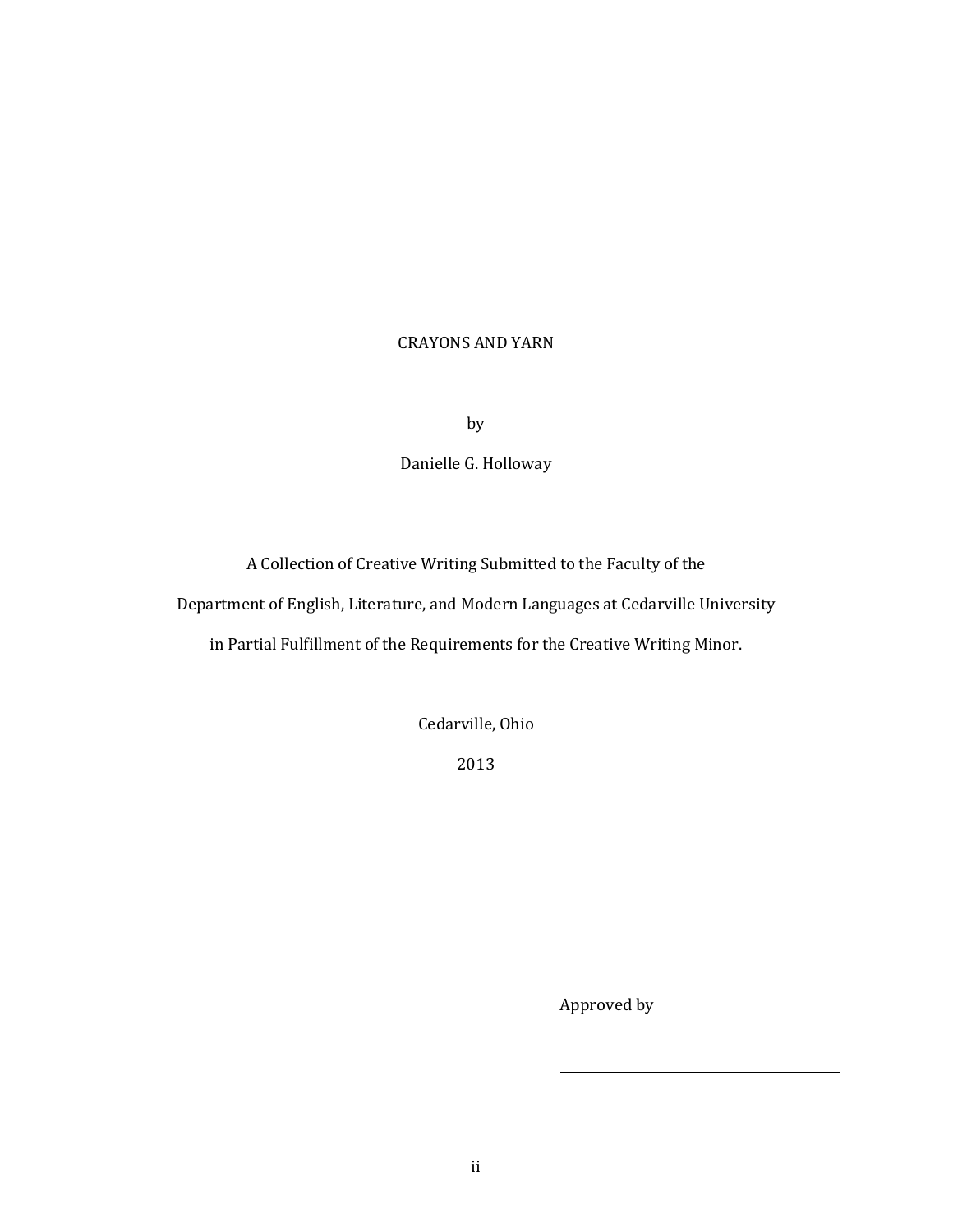To Mrs. Frincke—the first of many teachers

who believed in me and challenged me to do the same.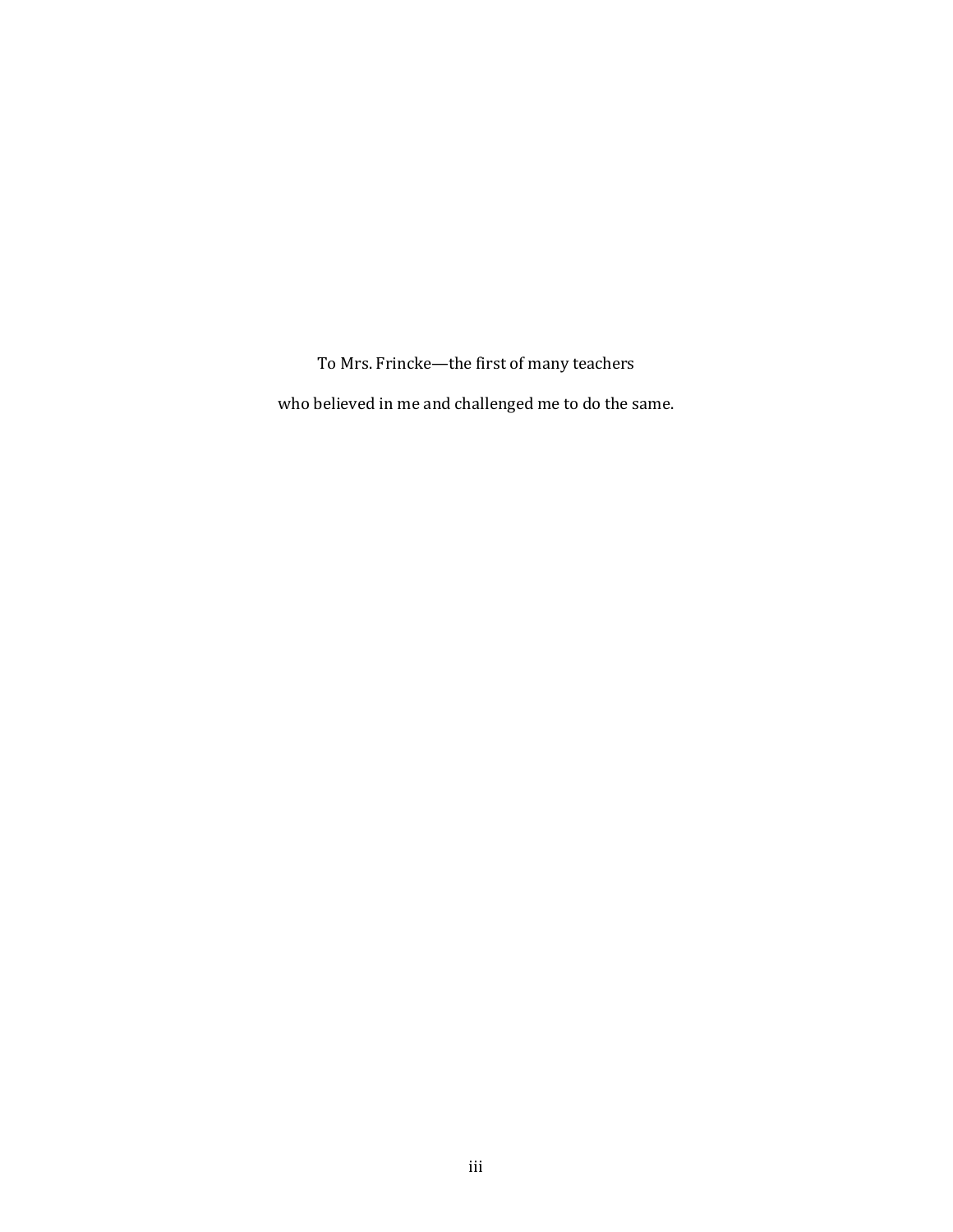#### INTRODUCTION

The making of this portfolio began when I was six years old. That's when I first called myself a writer and decided that I would be a published author someday. My interest in books and stories started when my parents read to me as a baby and toddler, so often that eventually I had my favorite stories memorized. I could sit down with Mickey's Christmas Carol and tell the story to myself, pretending that I could read.

Soon I started making up my own stories to go along with the pictures in my books. When my brother was born, I was often found "reading to the baby," turning the pages of anything resembling a book—even, in one case, a Hallmark calendar—and telling a story. Through my constant exposure to books and stories, through the stubborn persistence of a four-year-old on a mission, and through the help of my parents, I learned to read. But this skill alone wasn't enough, so I learned to write.

Through years of writing stories and poems and showing them to parents, classmates, and teachers, I've heard plenty of positive feedback. I heard over and over again that I was good. And for a long time I believed there was nothing more to it; I just had to wait for my chance to write a story good enough to be published.

But as I moved from kindergarten to elementary school to middle school, then to high school, and from there to college, I've met and worked with people who are also "good writers." I've studied the work of writers whose work has survived for many decades, and of others who are prize-winners and role models to plenty of people whose writing is more practiced than mine. I've seen work and dedication that go into making a story better than "good." It's inspiring to realize that I could make my writing so much greater, and intimidating to see how great other writers have already become.

In my poems I focus on particular events or themes that are most vivid in my mind. They're short, each containing one focal point wrapped in images which are often as literal as the events

iv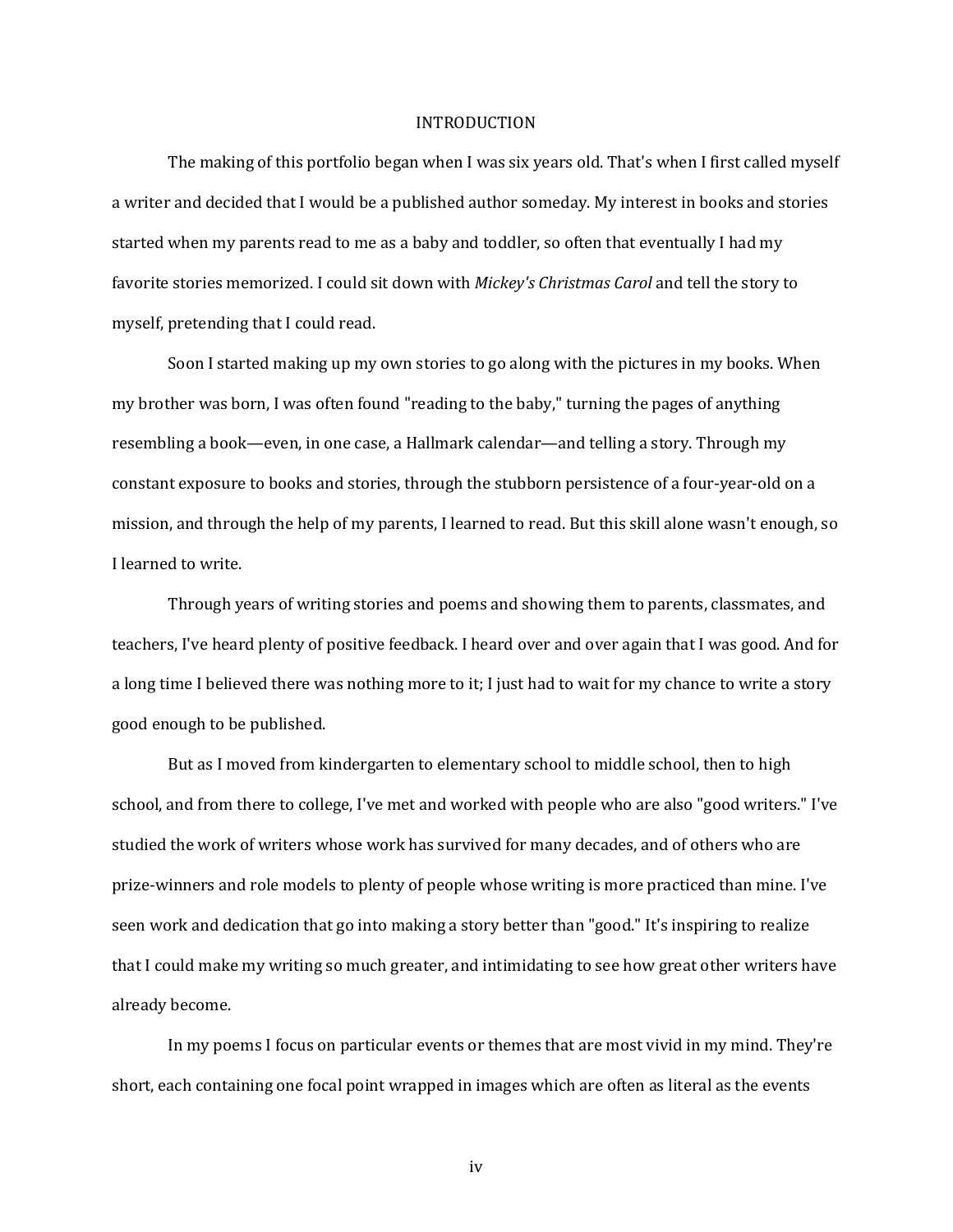they surround. They weren't written as a cohesive narrative, but as they are arranged in this collection they hint at the journey I've taken from childhood to where I am now, and some critical points along the way. Though the poems all reflect on different times and different subjects, a few themes in particular should stand out. Family, love, change, and the ocean. I've chosen these poems because they either demonstrate some of my strongest writing or are insights into the things that are closest to my heart. Most of them are both.

In some places, the poems and the nonfiction pieces work together. The poem Nashville and my nonfiction piece The Bridge come from the same events. Marimba alludes to the same themes that are in Farm Sunset. Again, love and change are major themes in these pieces, as well as the constant presence of the world of music, and most specifically high school marching band. The pieces of nonfiction go further into depth and description than the poems, naturally, but as an arc the poems go on to tell a more complete narrative.

The two pieces of fiction, *The Toad Thief* and To Dance For, don't fit into the narrative the same way the poems and nonfiction do. But if you look, the same elements are there. The Toad Thief is based on my relationship with my little sister. I wanted to show what it means to be the big sister and what it's like to want to be rid of the constant annoying presence of a younger sister who looks up to you, while at the same time wanting to protect her at any cost.

The closing piece, To Dance For, features two characters who face the struggle that any writer—or any artist—faces. I've always thought that everyone has something they would do even if they weren't paid to do it, which was the idea behind the character James Parrot. Sarah encounters him when she's at the point in her life when she's just starting to grapple with the question of wanting to pursue something she's passionate about while at the same time feeling pressure to choose a career by which she can earn a stable living. This is something I've been aware of since I was about Sarah's age, when I was preparing to spend thousands of dollars of my parents' money to pursue an education in the field of my choosing. Having the story take place at a wedding

v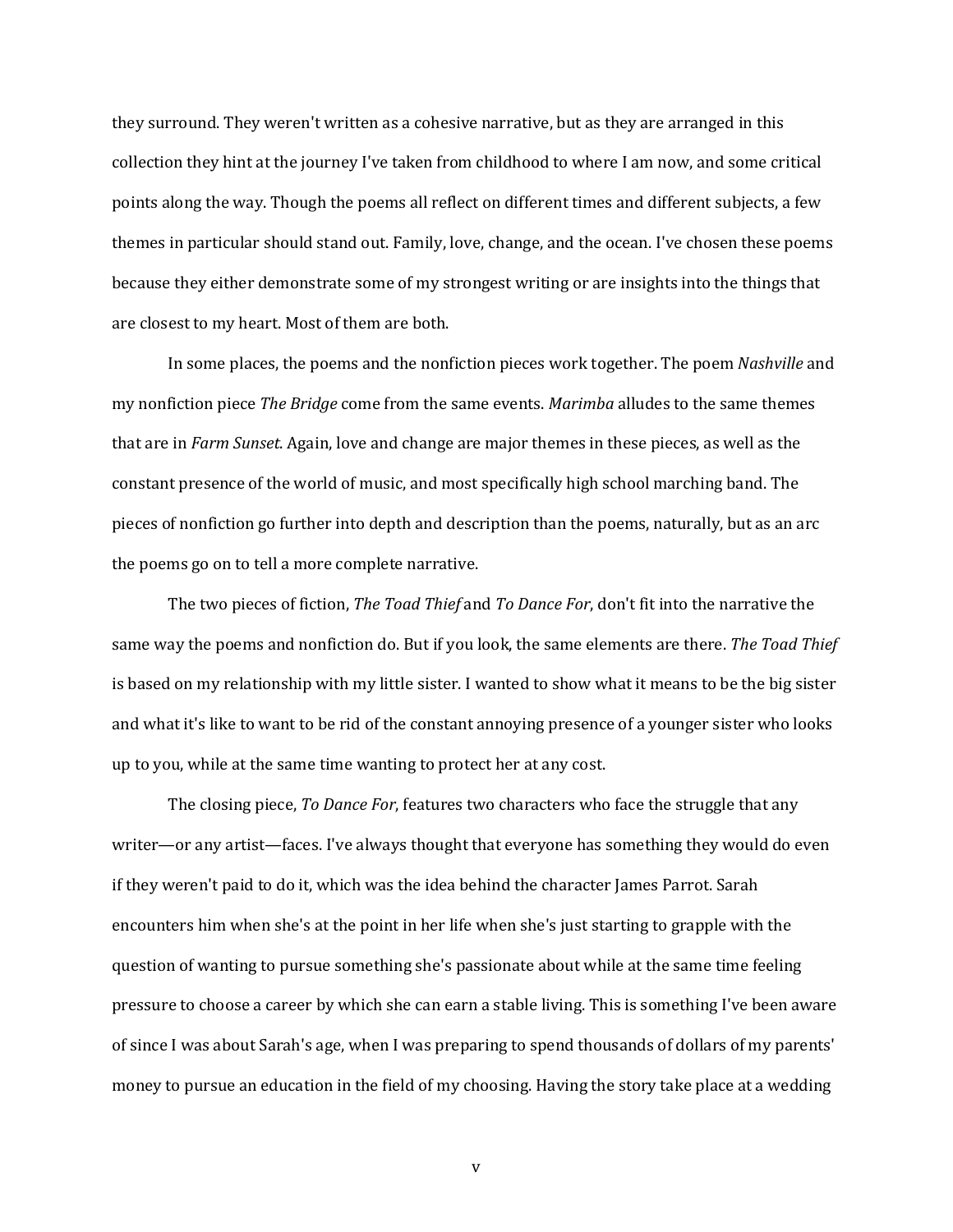was my way of linking the romantic love of the married couple to the passion Sarah and James feel for the work they do.

The writings collected here are not supposed to be the completion of my goal to become a writer. I certainly hope I haven't peaked so soon. This portfolio is more like a checkpoint, or evidence of my progress thus far. I've come a long way since I was six years old, but the spirited kindergartner still lives somewhere inside me, urging me to keep going with the enthusiasm only a six-year-old can have and with the challenge to keep growing up as a person and as a writer. I might not be a published author yet and I might not have a novel with my name printed on the front cover, but I've made it this far and I've learned enough to know that if I keep working to improve my craft, I'll keep improving.

I think that if I could step back in time and meet my six-year-old self, I'd hand her this collection and say, "You can do it." She'd probably hand me one of her stories, illustrated with crayon drawings and held together with yarn, just to remind me why I write and where it all began, and she'd probably ask me what I was going to write next.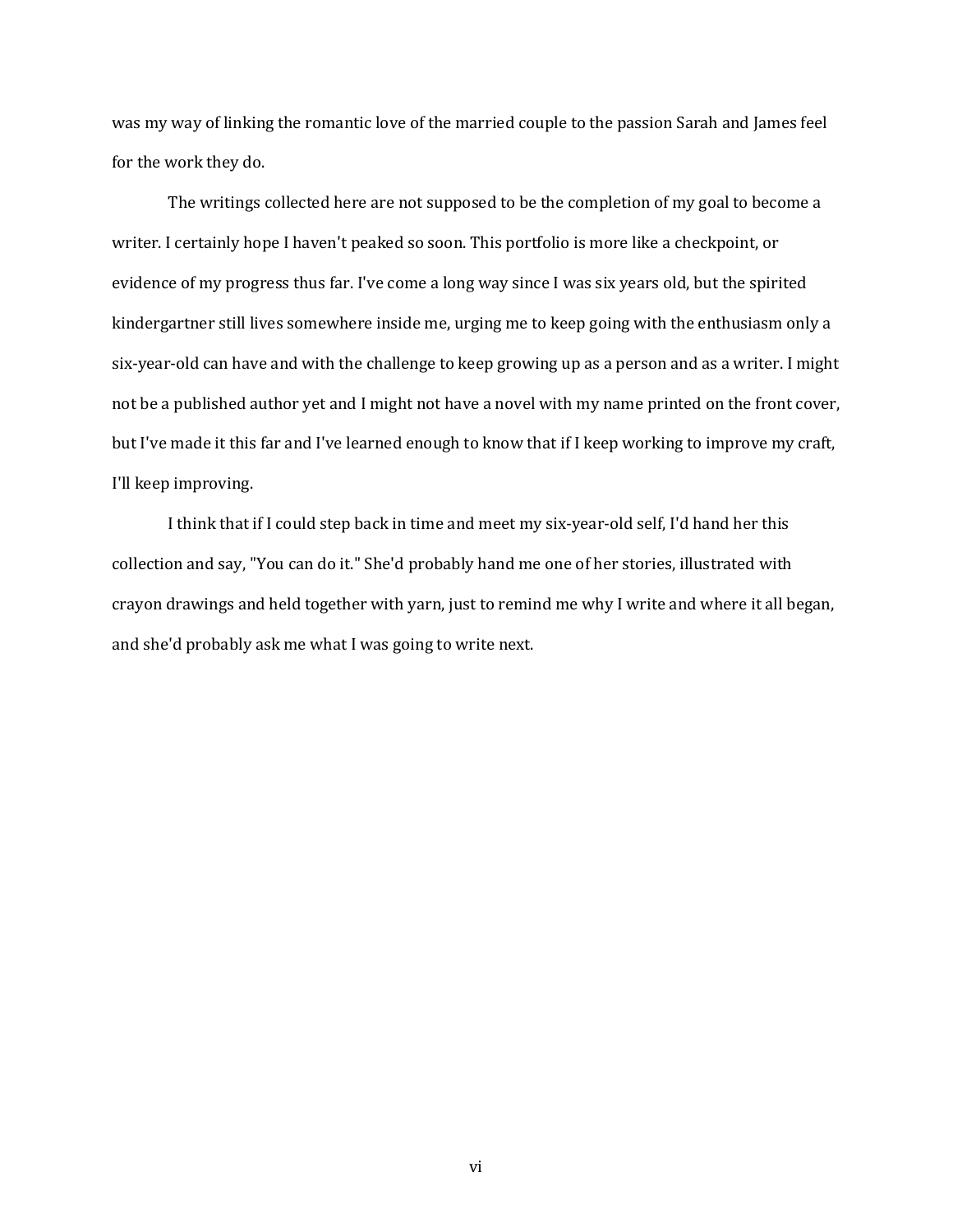#### FOREWORD

When time began, the first act ever performed was the act of creation, when God made the world and everything in it. Then He created man to be His greatest creation, designing humanity to bear His image as an artist's signature on a work of art. By giving us His image, God also gave us the ability to continue the act that brought everything into existence. We can create because God first created us.

God made the different parts of creation not just to serve practical purposes. He wanted His world to be beautiful. The creation account tells us that God created the Garden of Eden to look pleasant as well as to provide food. He intended that the first man and woman should not only exist and survive, but that they should take pleasure in the beauty of their surroundings. Reading the Bible as literature also points to a God who appreciates beauty. Many writers of the Bible took time to put their words into verses or poems that not only conveyed a message, but sounded lovely to the ear as well (Ryken 26). They made art. Using the gift of creativity is a means of glorifying God, the first creator, the one who shared His creative ability with us.

The human capacity for creativity is demonstrated in nearly every aspect of our lives, in new technologies that are invented, structres that are uniquely designed and built, the differing cultures and societal structures around the world, and, most obviously, in art. The ability to write, and write well, is just one example of the many creative gifts God has given to man. This gift is not ours to do with as we please. Since it comes from God, and has been entrusted to us, we recognize a responsibility to use it well. A Christian writer should feel the importance of always using his gift of writing in the best way he possibly can (Williams 20).

This means that if we recognize a gift we have been given, we should not only use it, but look for ways to cultivate it and make it even greater. The gift of writing is a gift of potential. God wants to see us put our abilities to good use. If a Christian is going to write, he should take the time and spend the effort necessary to make himself into the best writer he can be. His writing should

vii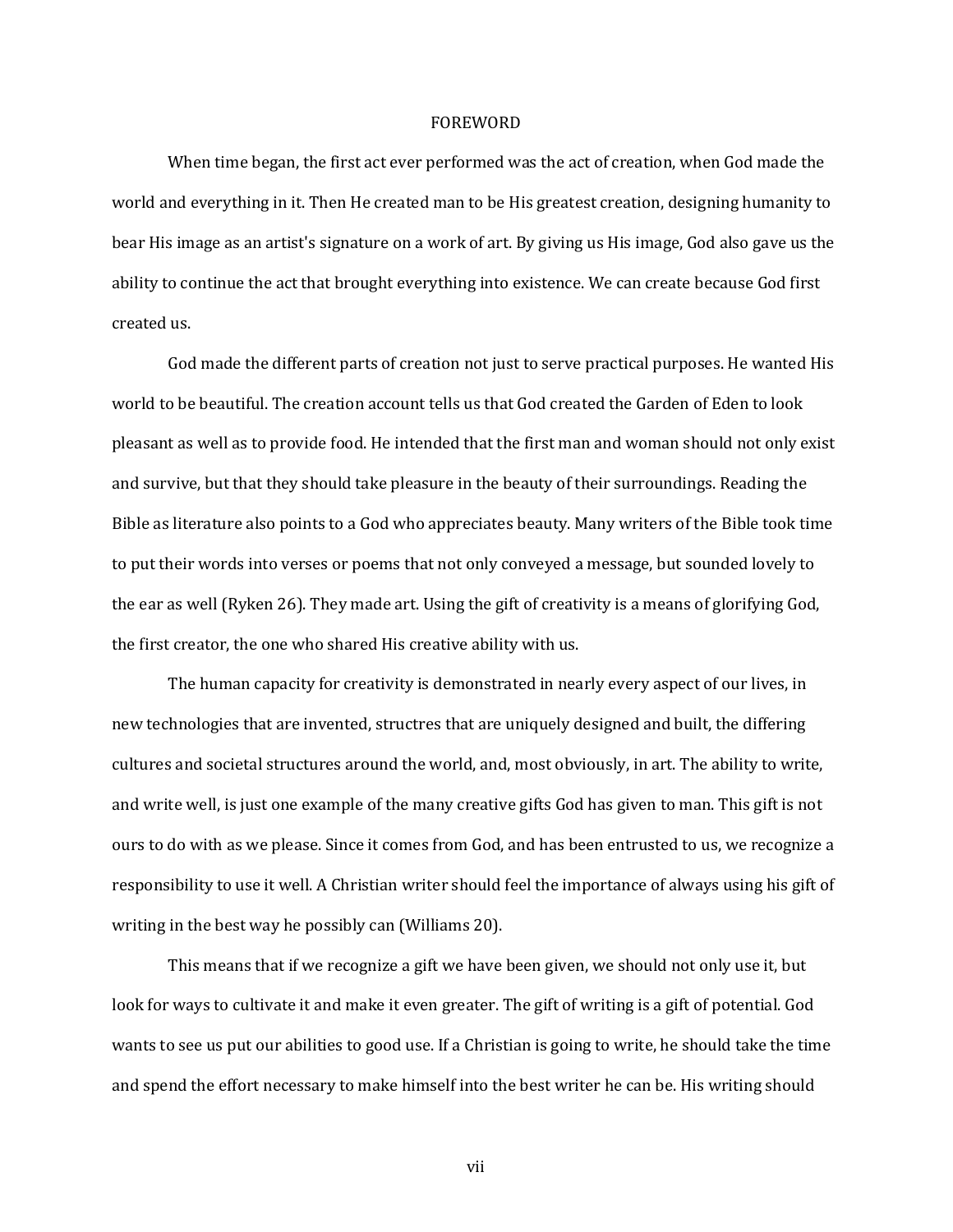reflect this effort, and be excellent. The Christian writer should strive to be a great writer not for his own fame or recognition, but because he wants to make the most of a gift he has been given. Using our talents and gifts brings glory to the God who gave the gifts.

This doesn't mean that a Christian writer must always write about religious themes or even include God or a gospel-like message in his writing. T. S. Eliot makes a distinction between what he calls "religious literature" and literature which has the writer's religion applied to it (Eliot 198). Unfortunately, literature which is written from a Christian perspective and with the purpose of including Christian themes and messages often becomes clichéd and unrealistic. Richard Terrell criticizes Christian literature for becoming "sterilized" and depicting idealized versions of the world in which Christian morals are rarely, if ever, compromised. These pieces of literature come to sound false and contrived (Terrell 250).

Since the gift of writing comes from God, the Christian should recognize that his work must always, in some way, give glory back to the God who allowed him to use this gift on earth. This can be done by illuminating the world as a place where hope can shine even in dark moments by connecting with readers as fellow members of the fallen human race and by using words to show that beauty does exist on this earth.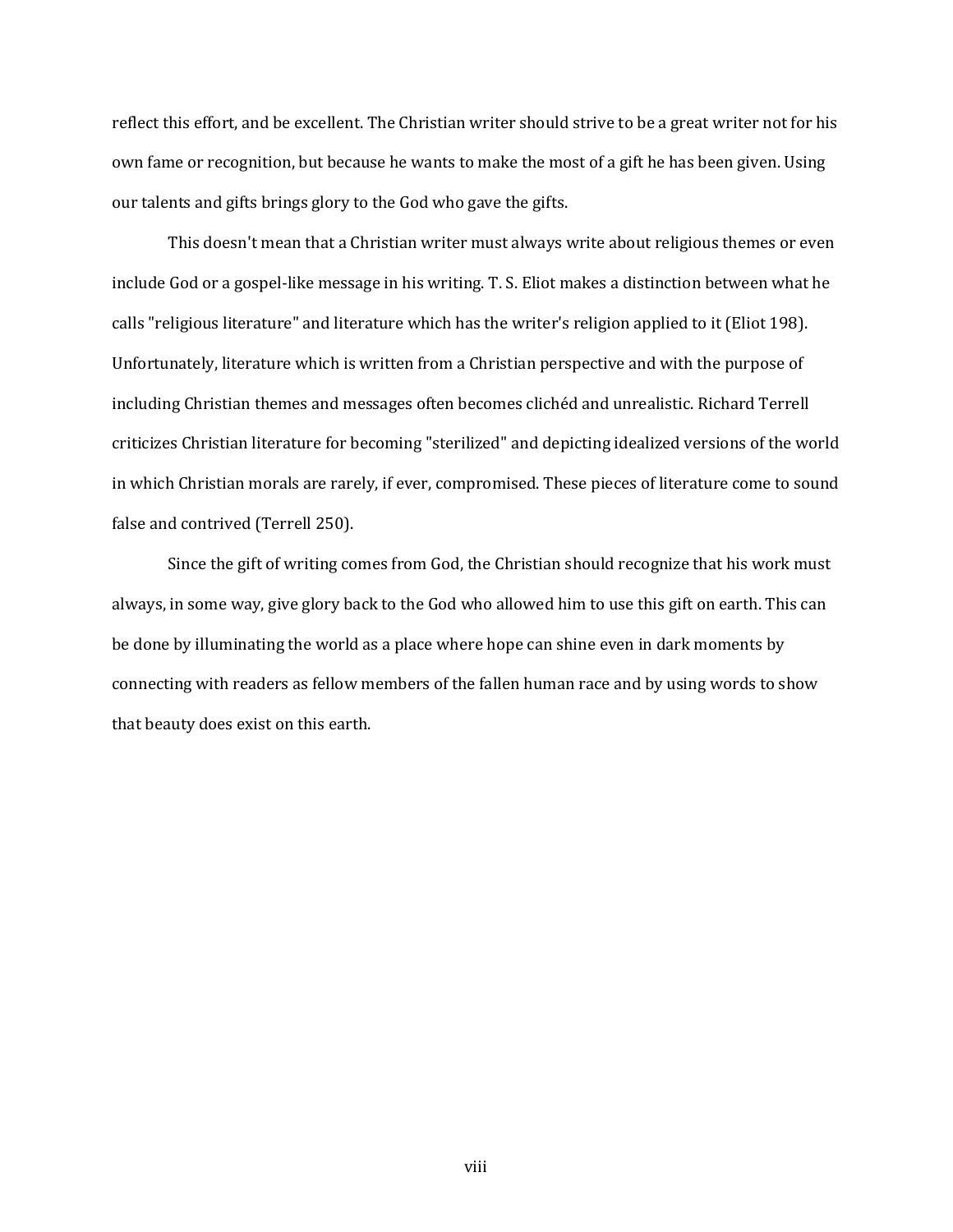### Works Cited

- Eliot, T.S. "Religion and Literature." The Christian Imagination. Colorado Springs, CO. WaterBrook Press, 2002. 197-208. Print.
- Ryken, Leland. "Thinking Christianly About Literature." The Christian Imagination. Colorado Springs, CO. WaterBrook Press, 2002. 23-34. Print.
- Terrell, Richard. "Christian Fiction: Piety Is Not Enough." The Christian Imagination. Colorado Springs, CO. WaterBrook Press, 2002. 239-259. Print.
- Williams, Donald T. "Christian Poetics, Past and Present." The Christian Imagination. Colorado Springs, CO. WaterBrook Press, 2002. 3-21. Print.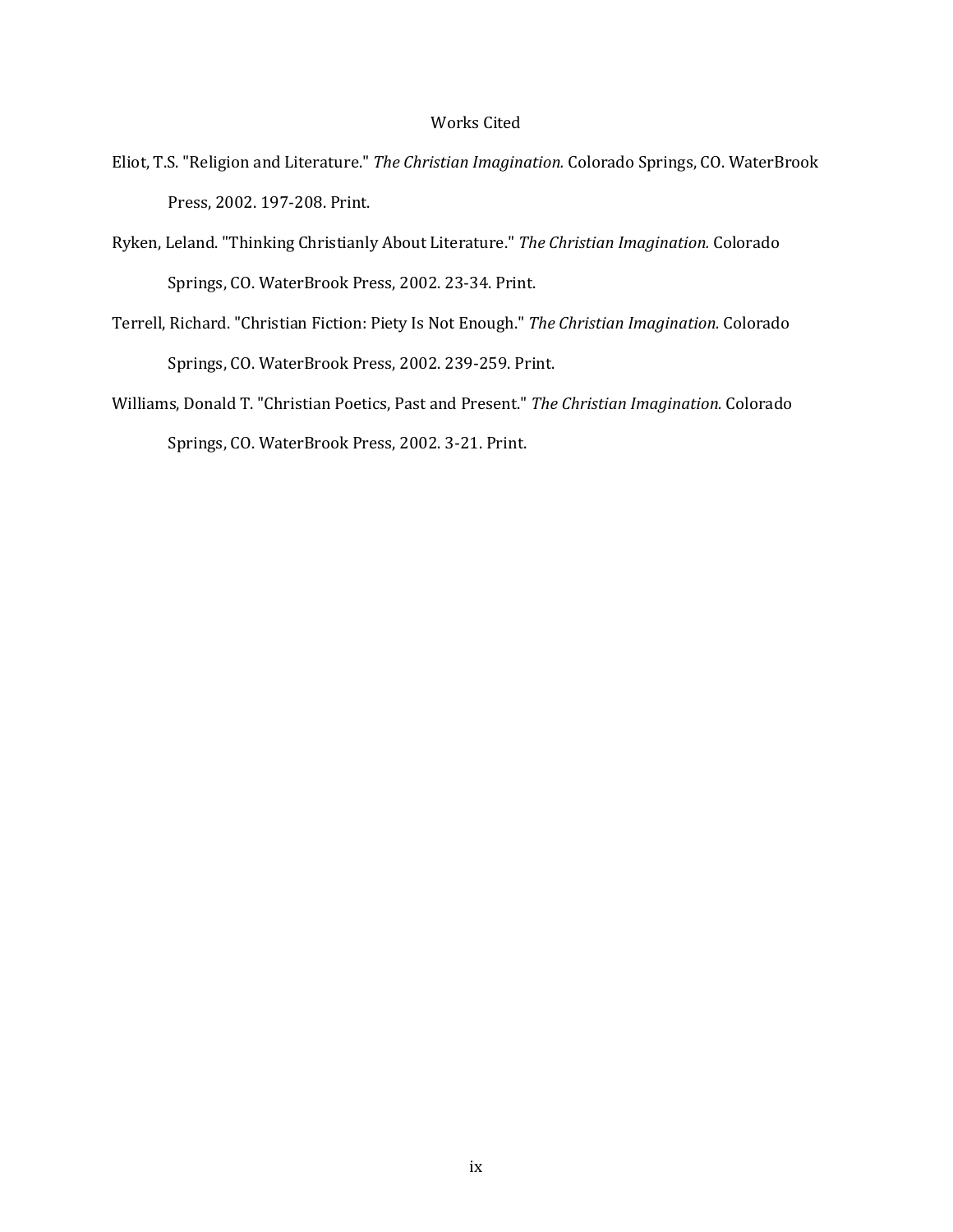# TABLE OF CONTENTS

| Poetry |  |
|--------|--|
|        |  |
|        |  |
|        |  |
|        |  |
|        |  |
|        |  |
|        |  |
|        |  |
|        |  |
|        |  |
|        |  |
|        |  |
|        |  |
|        |  |
|        |  |
|        |  |
|        |  |
|        |  |

# Nonfiction

# Fiction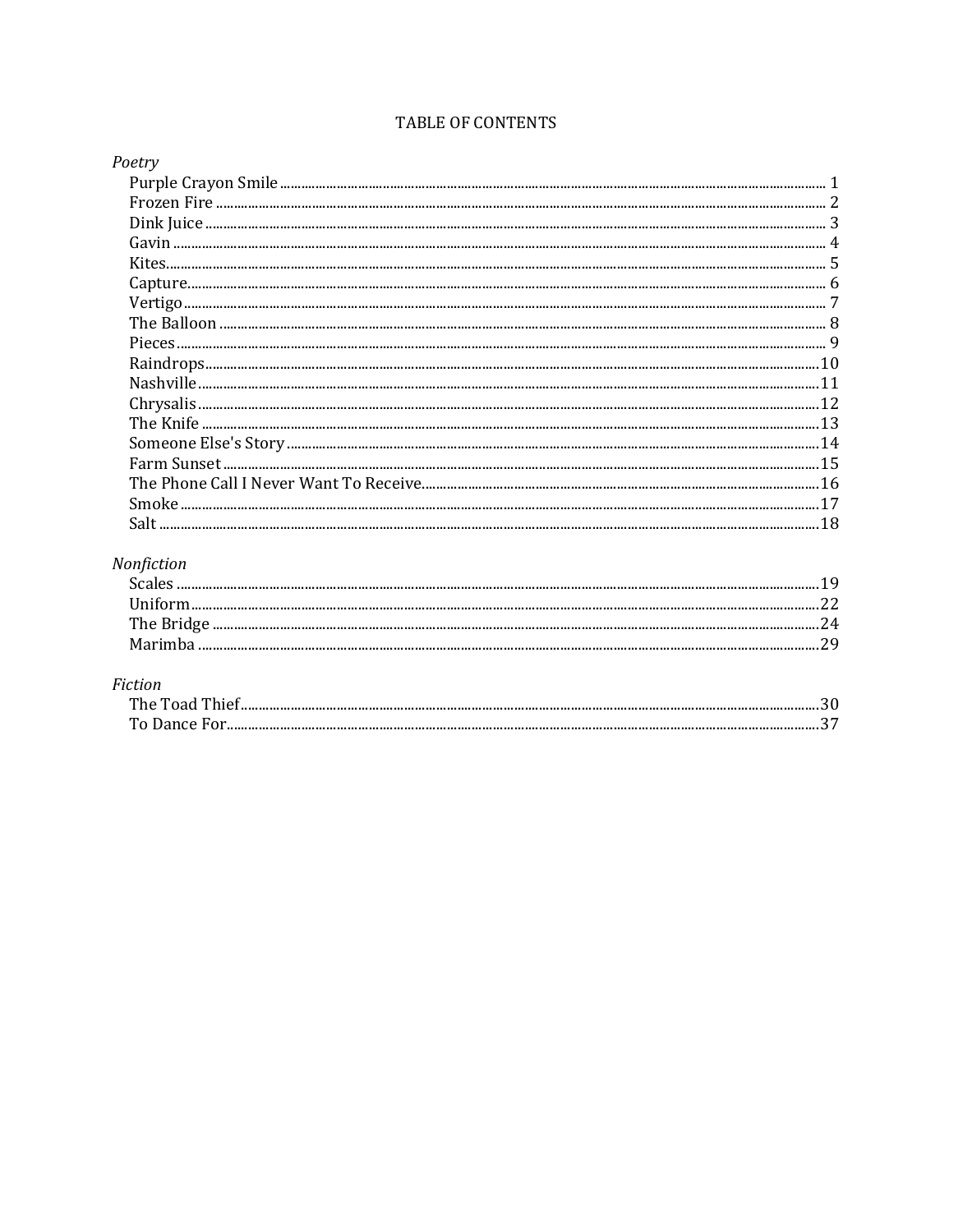#### PURPLE CRAYON SMILE

A cardboard Crayola box opens, spilling its colors rolling across the dining room table. Her small fingers catch them before they fall. She sets them in a line crayons in rainbow order, red to purple. The purple one is already shorter than the others. Careful hands rub color onto a white rectangle paper borrowed from her mother's printer. She puts the yellow circle sun up in the corner of the blue sky, and a line of grass along the bottom—green, of course. Red tulips grow in the brown dirt and attract a pink and orange butterfly. She saves purple for last, making sure that the world is ready for the mother and daughter purple stick figures smiling together. When it's finished, it hangs from a magnet, keeping the refrigerator gallery colorful for a while until it comes down to be kept in a manila folder with others in a box under her mother's bed. She may outgrow her crayons, but her mother will always have a purple crayon smile.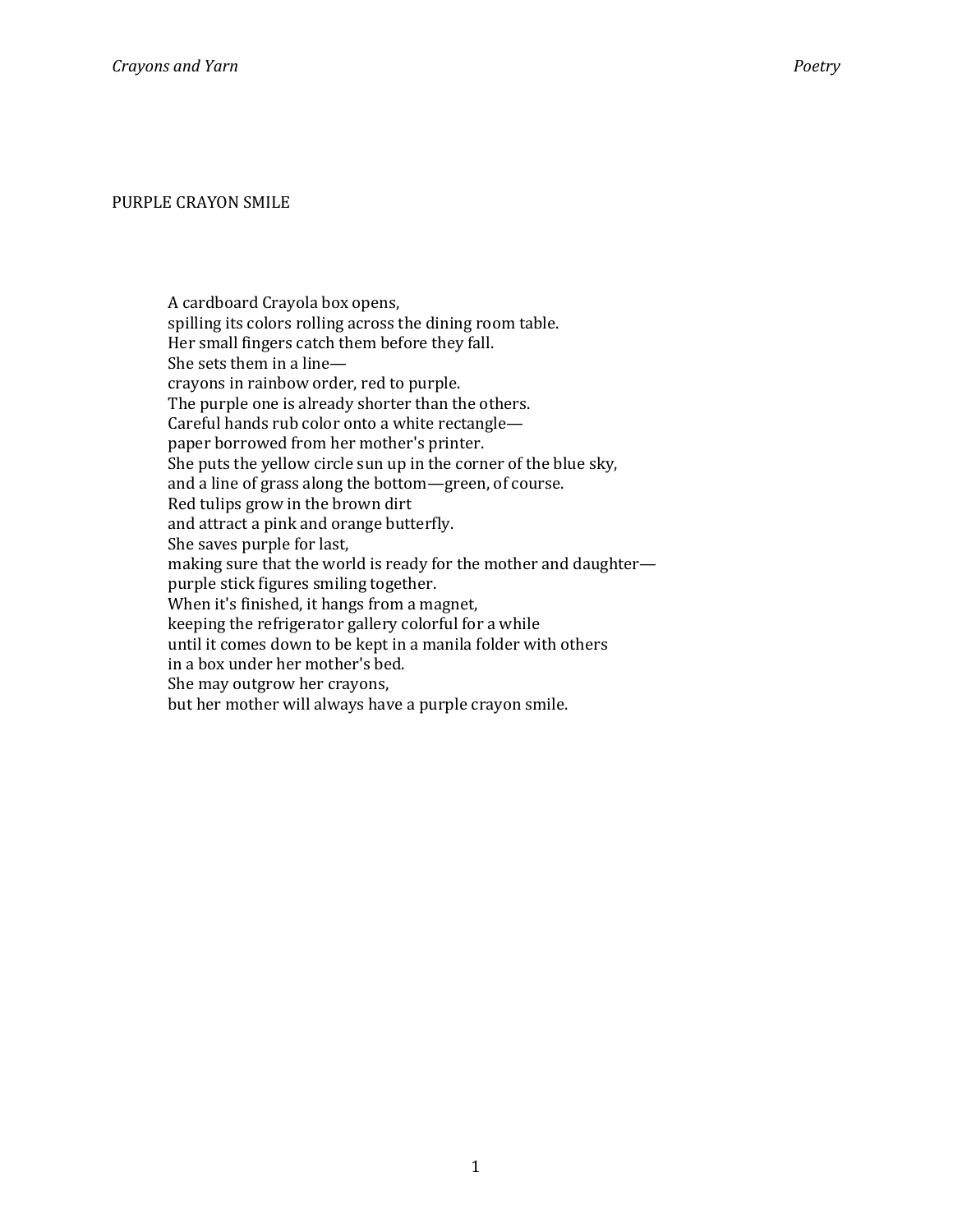# FROZEN FIRE

As kids my brother and I imagined that we could light a match and put it in the freezer to make an ice cube flame, then take it out again and watch it thaw back into fire. Sometimes we wonder what Mom would have done if we had tried.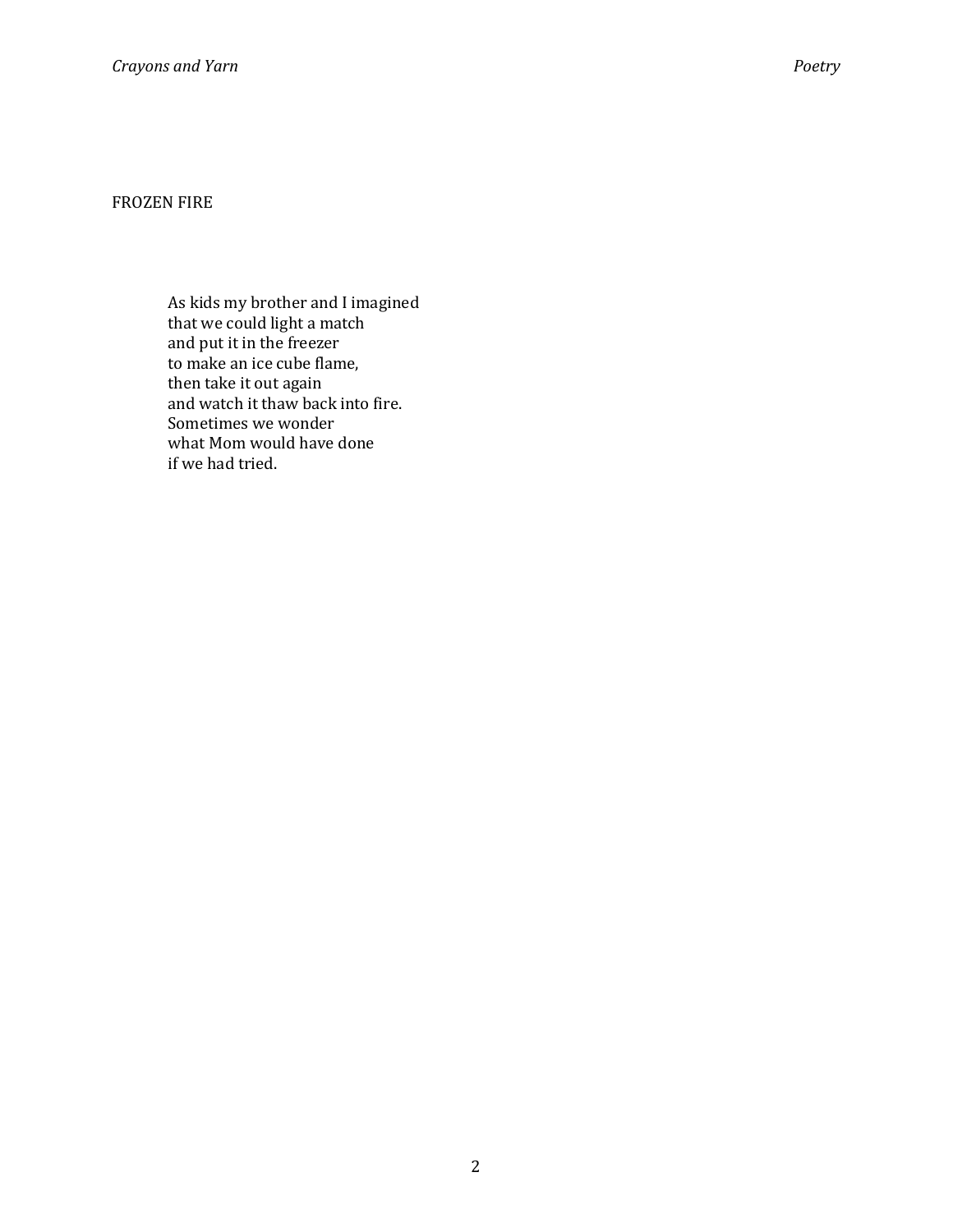### DINK JUICE

Underneath the backyard apple trees lie the juicy marbles, felled by wind. We call them "dinks" because Grandpa does my cousins, Grandma, and me.

Before beginning our collecting, we chase away the loitering bees. They don't even mind the shooing they're so drunk with apple juice.

We plop dinks in plastic buckets, make them heavy with the weight, then we turn our buckets and pour the dinks onto Grandma's metal tray.

Grandpa brings a brick for juicing and sets it on the dinks. He holds us steady as we stomp the juice from apple meat.

We wait out on the patio. Grandma takes the tray inside. She pours apple juice for everyone —from a proper plastic bottle.

I think we must have known even as we let them fool us, but those days we drank our dink juice from our turquoise plastic cups.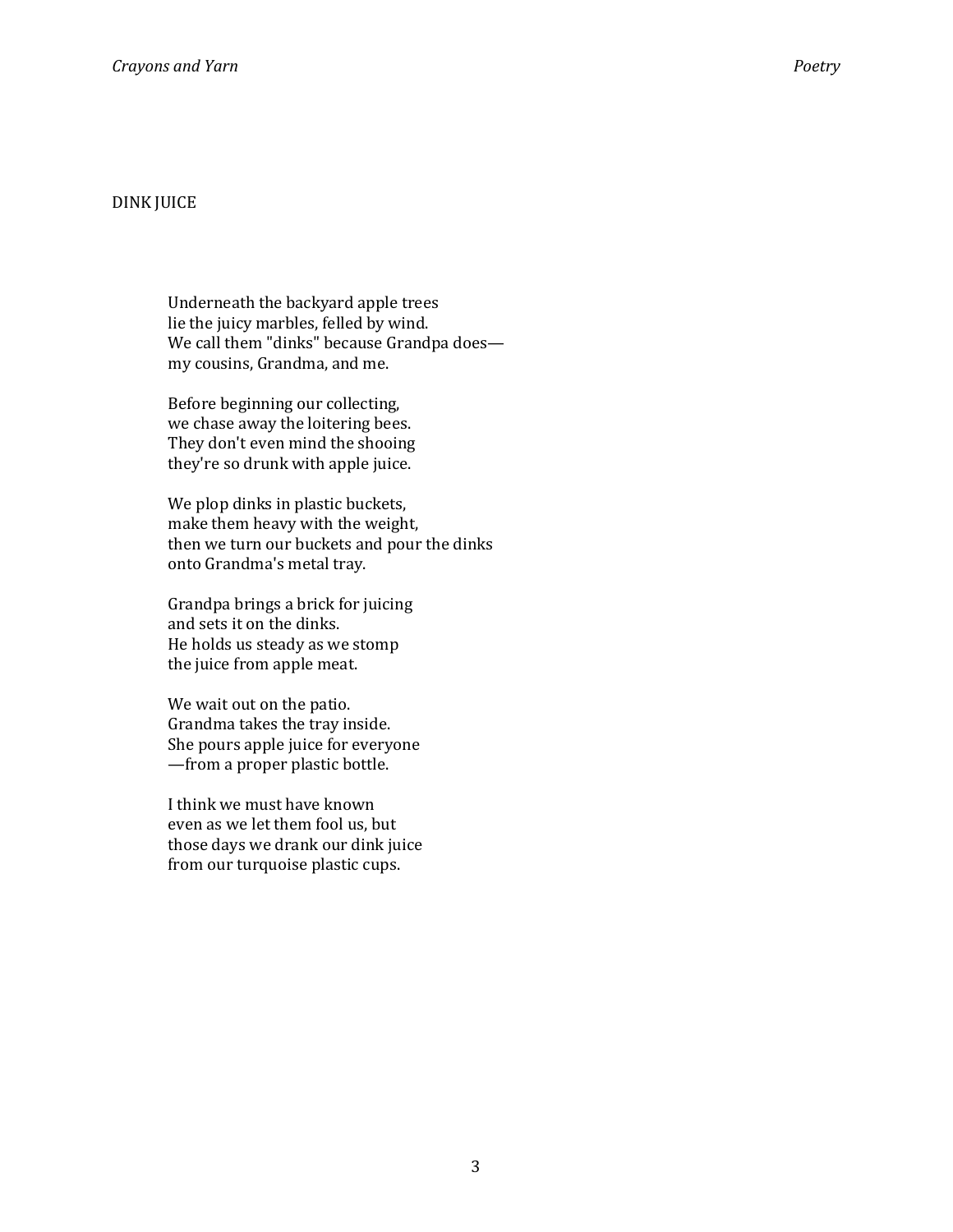# GAVIN

His little bare feet kick up sand as he runs, then he sits down to feel it with his hands. Eyes of truest blue look hopefully up at me. He wants to build a sandcastle.

My blue plastic bucket comes out of the tent, and that same old pink shovel, broken from use. He doesn't mind. He knows to be careful. He clears a place for our sandcastle.

Moist grey sand clings gritty to my hands as I show him how to pack it firmly enough, then upend the bucket on the place he directs. We start to build our sandcastle.

The sands are his bricks and the water his mortar. He knows where best to erect each new tower. I let him direct me as we build together because he is the King of this sandcastle.

When our work is complete we stand back to look and I brush sand from his sun-colored hair. Passionate and proud his blue eyes are beaming. Today we built more than a sandcastle.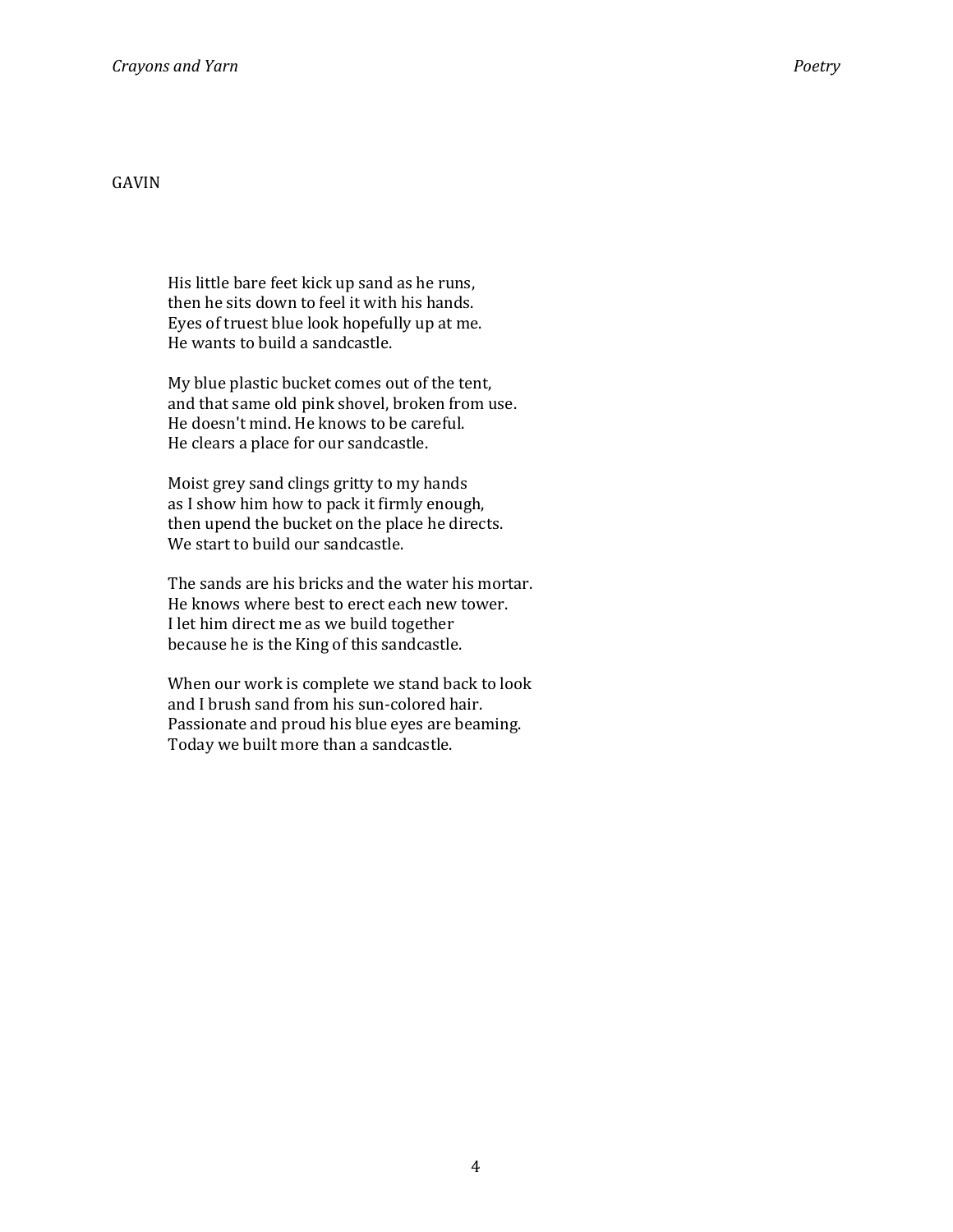#### **KITES**

We brought our kite to the beach one day, she and I, to watch it soar up high among the clouds, and when the sea breeze all but disappeared we stood and waited, side by side, for its return. But the afternoon faded old and later every moment and she grew tired of waiting for a wind to lift the kite. She moved on to expectance of a sunset while I kept the kite and sadly watched her go. She never stopped to hear the tide's changeless rhythm or to feel the meeting of sand and sun and saltwater. She busily waited for the twilight's bright display. The wind offered its lifting fingers, but only for a moment, and for that moment I saw the kite swoop and dive and twirl. I would have liked to have her watching with me, but she was only waiting for the sun to end the day.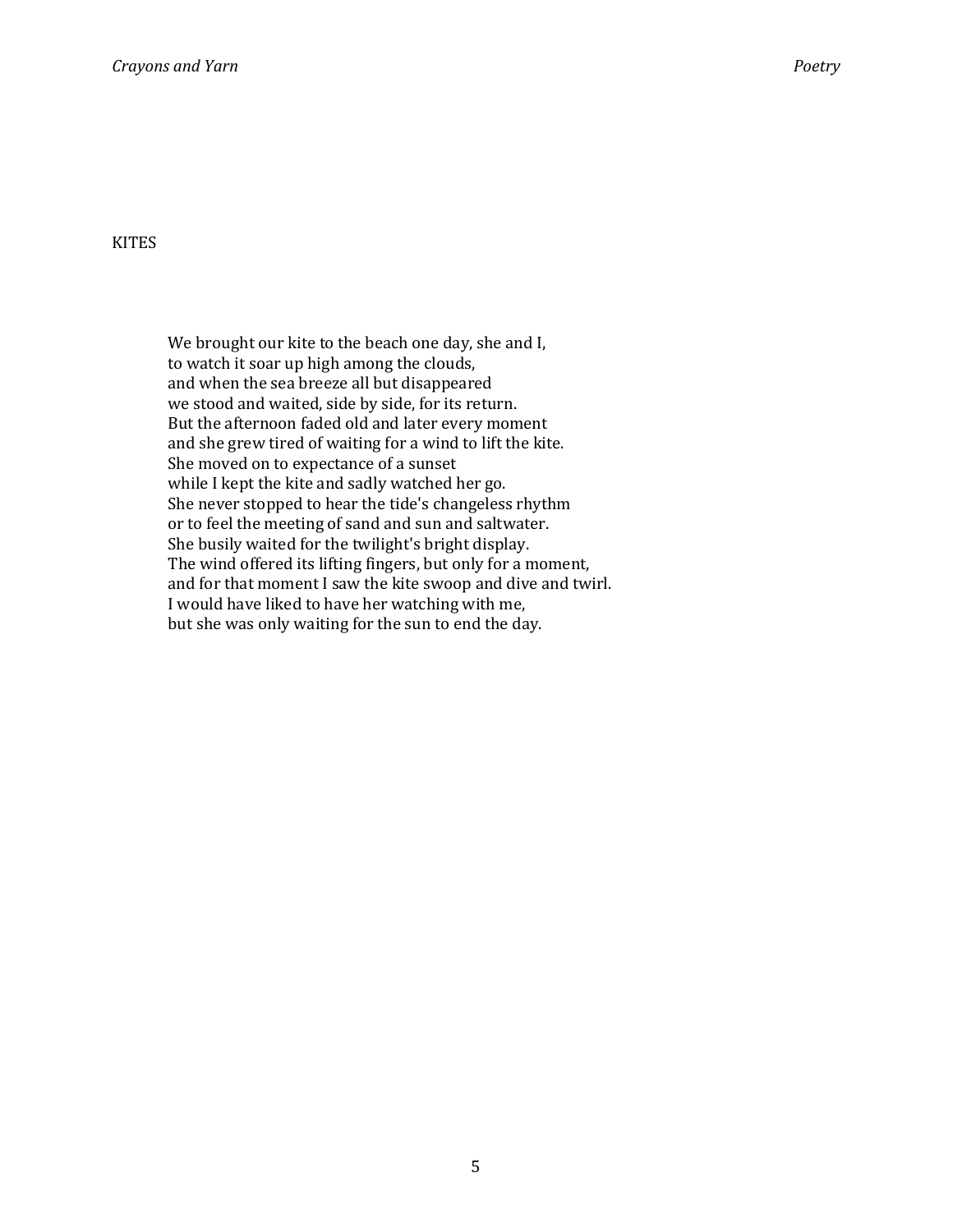### CAPTURE

My own hands held a lightning bug. His soft body glowed in rhythm—his own blinking yellowish between my fingers. I smell firecracker pops and the green of fresh grass and it's that day at dusk again five minutes with a lightning bug now a distant wisp of smoke. He flew away because lightning bugs do, to disappear among other little lights, blinking a rhythm I couldn't remember if I tried. Nothing's missing, but I wonder. Maybe less would be gone if I never held a firefly at all.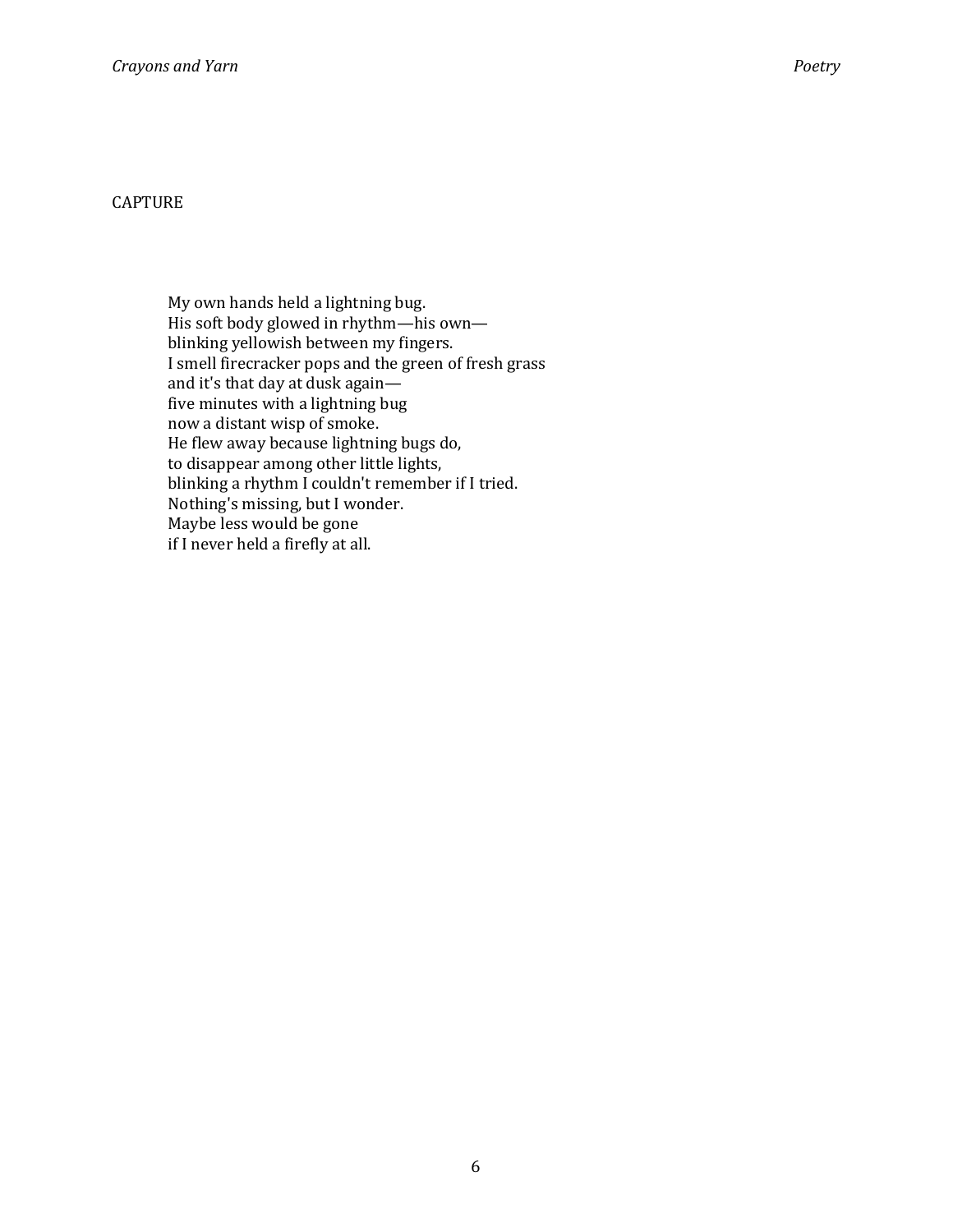# VERTIGO

Twenty feet of air beneath my toes is all that holds this platform above the water. My fingers feel the smooth wooden railing. They feel it again. I've jumped before— I'm looking treetops in the eye but never this far. I'm not afraid of falling. What harm is falling? I'd rather be treading water than standing up here. I've jumped before, but never this far. This platform is everything I've ever known from years of climbing its wooden stairs. To jump is to start over, begin the end, and fall. I've jumped before but all I see beyond the platform is…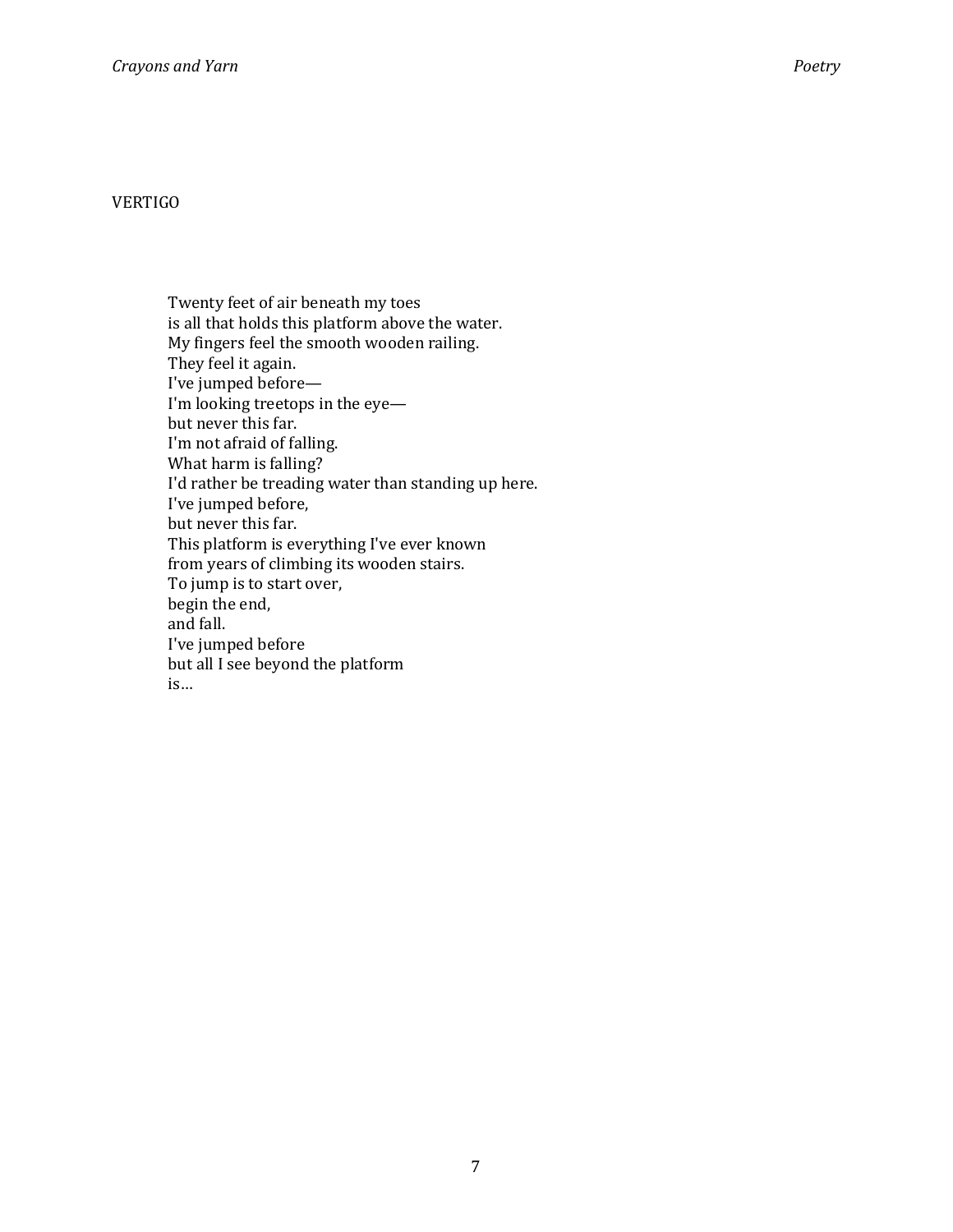#### THE BALLOON

I wrote a memory on a blue balloon and tied its ribbon to my wrist. I think it watched me as I walked, bobbing above me on puffs of breeze the breeze pulling at my windbreaker, the balloon pulling at its ribbon, the ribbon tugging me. I guess I stopped walking then. When a wave stung my ankles I untied the ribbon. When it retreated to my toes I let go of the balloon. Then I watched it float freely, vanishing blue in the cloudless sky, sailing above the air and waves. I kept walking anyway.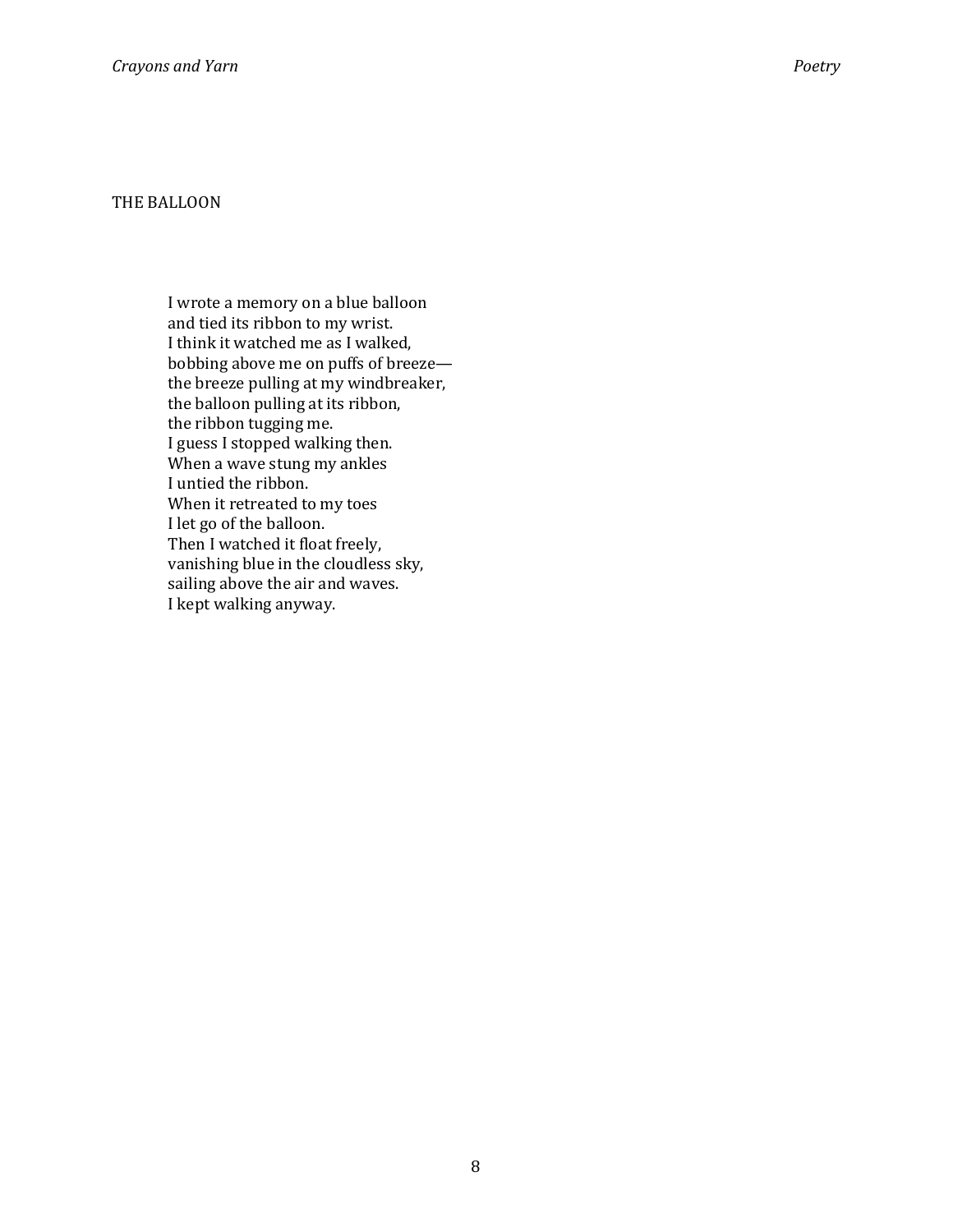PIECES

The sand isn't soft but she likes it that way filled with buried rocks, bits of sharp driftwood, dry seaweed that pops underfoot. She kneels and thinks of heaven. Sometimes the broken vessels are her favorites smooth purple mussels with barnacles, bland clam shell halves, brown snail spirals with holes. In heaven there will be no broken pieces. Sometimes she hates to smile at them because she knows they aren't forever.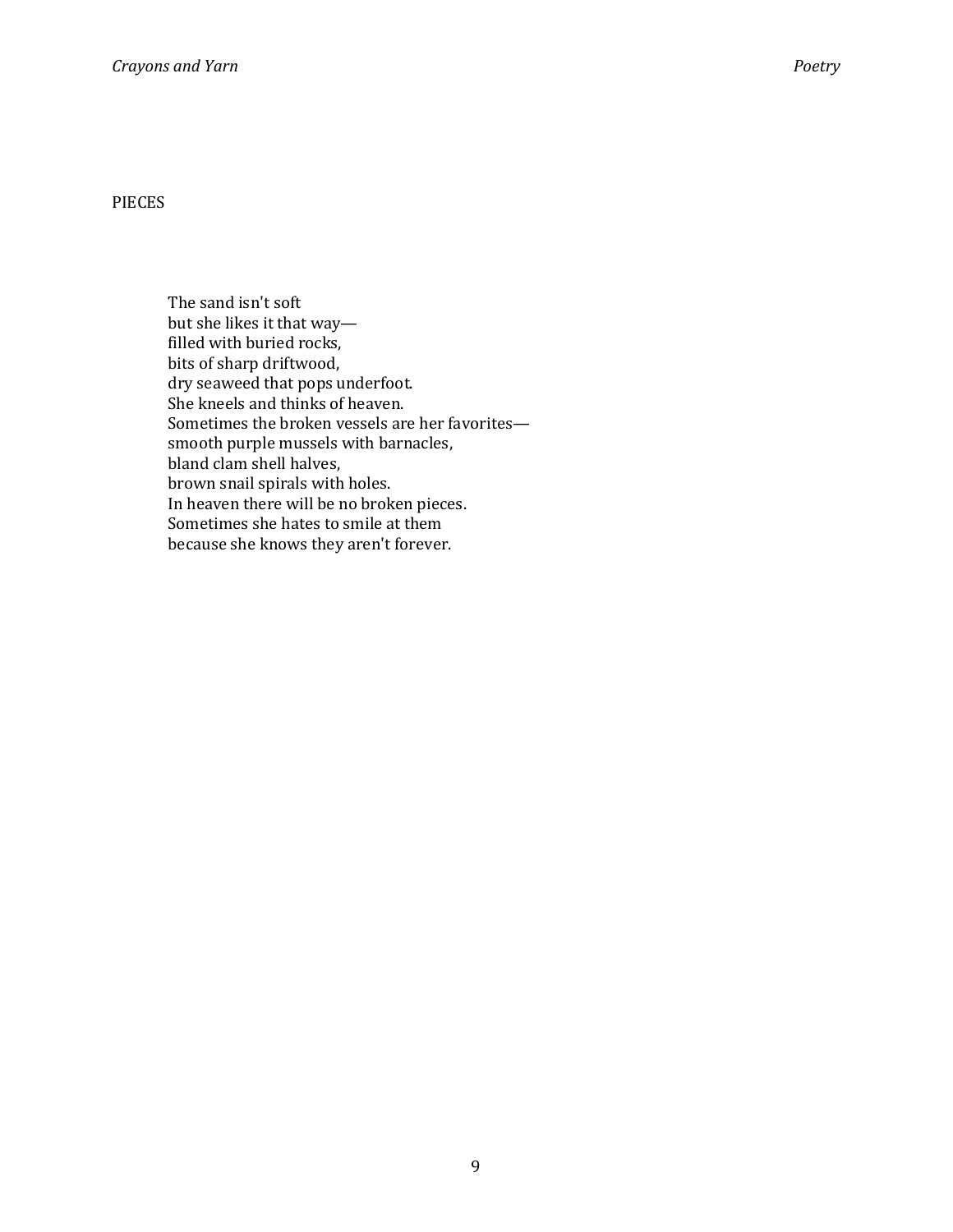### RAINDROPS

She glares out the window, that safe shield of glass, to see—but not touch raindrops glittering darkly against the pane, water in drops spoiling the air. She can ignore slick white raincoat to repel their icy kisses. She can pretend umbrella canopy to hide the weeping clouds. And she can stay dry while they fall and she can forget that all the silver drops want is to catch themselves in her hand.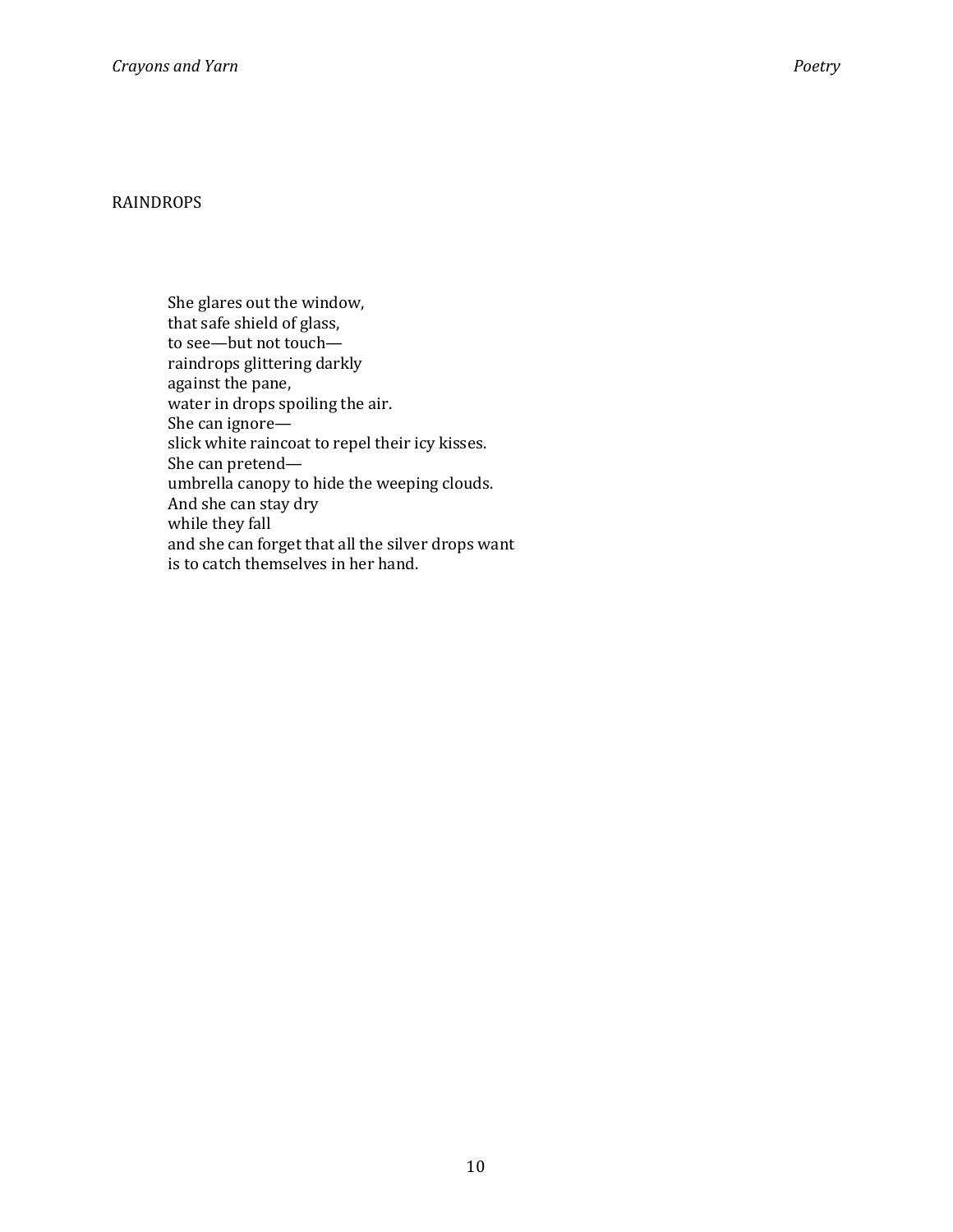# NASHVILLE

He played the piano. She listened. Football season ended. He wanted to go play the piano. She wanted him to stay. But she wanted him to try. Christmas passed. He played his best. Then he waited. So did she. Winter melted. The letter said no. He felt disappointment. She felt relief—and guilt. She told him she was afraid. He told her so was he. She asks him to play. He chooses her. And he stays. He plays the piano. She sings.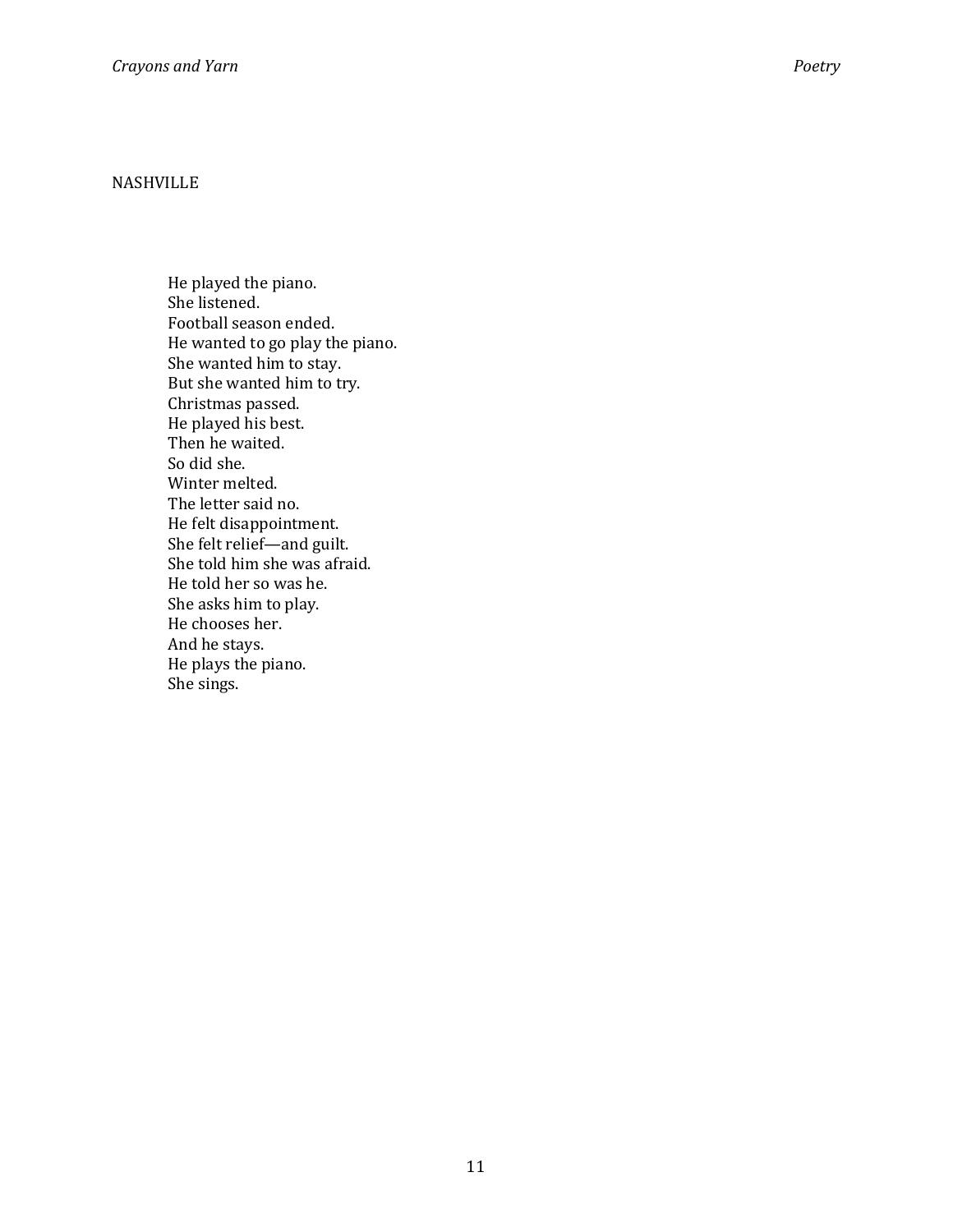# CHRYSALIS

Your caterpillar eyes look up at me on purpose. You see my hand holding your brother's, the new haircut I got last week, how many strawberries I ate at dinner, and how many cookies afterward. You see my fingers petting the one-eyed cat and my toes hesitate when the water's too cold. You look at me and I see your caterpillar eyes. You're making a chrysalis out of me.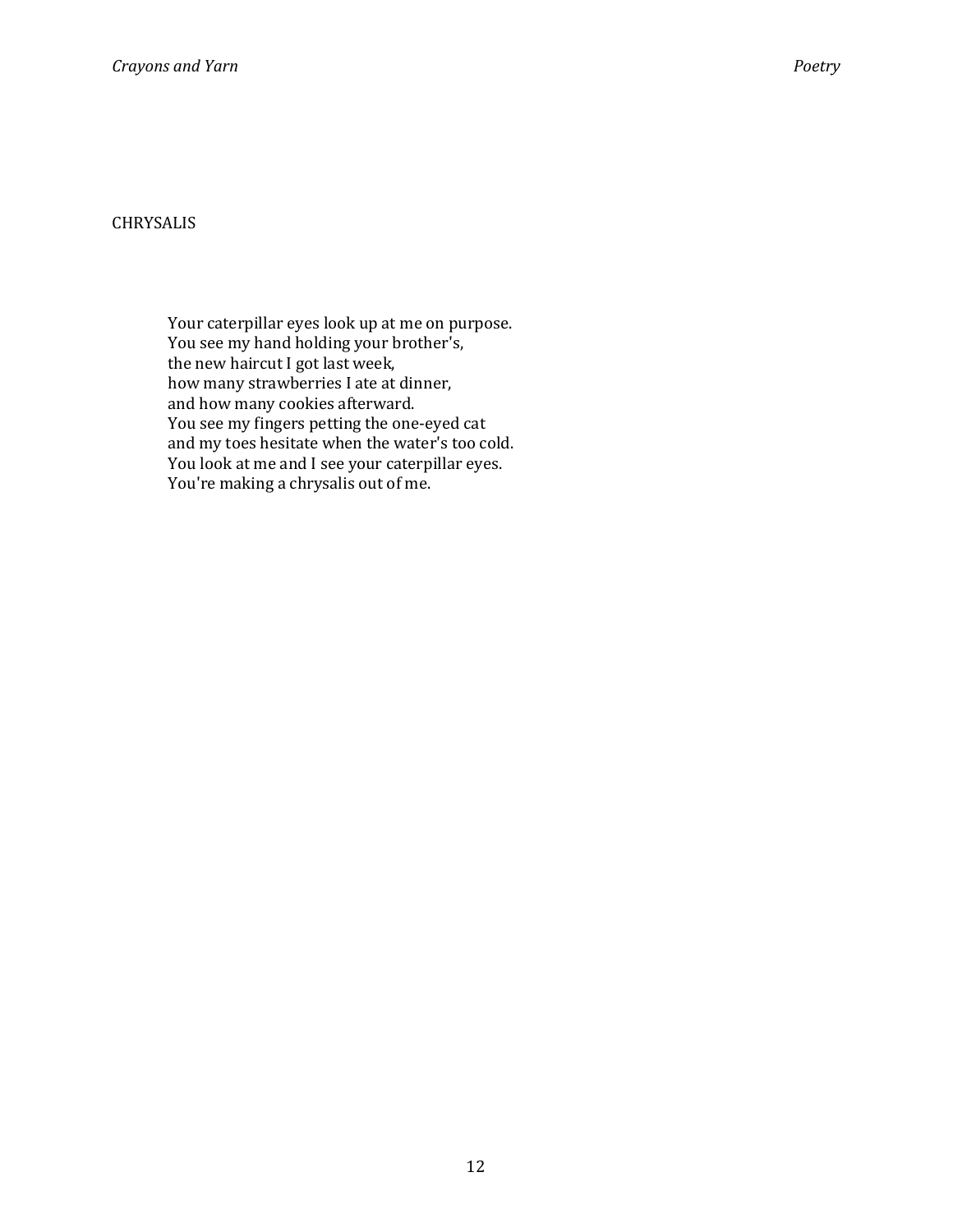blood on a white tile floor burned like a scar on our eyes remains in memory worse than imagination he should have died terror and shock and grief faded with time but he didn't realize we were wounded too that we had been scared for him or that he cut us off because he was the hero maybe rightly so for surviving we healed ourselves in silence hiding our scars because who are we to say we suffered? he was cut the deepest red puddle of a memory blood pooling on white tile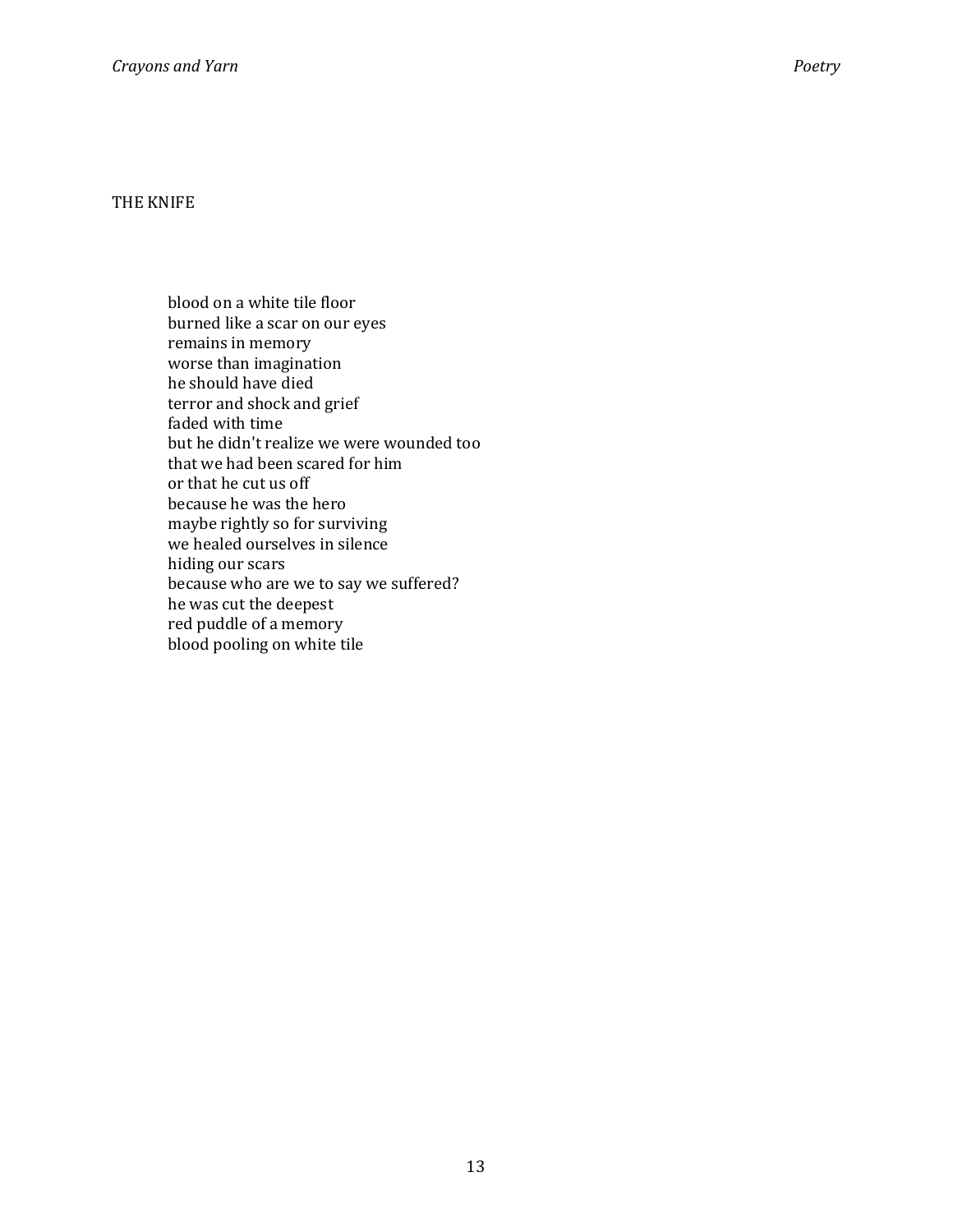Hold her close tonight and let her hear your heart beat while you teach her to love herself. Grief is only a word made up of grey serifs on white pixels when all these stories sound the same because they're someone else's. I'd never seen my shadow in pixels before. But this time the letters spell a memory and freeze your grief to its edges because once it was my story too. Keep her innocent just a while longer because I know blood stains memory worse than it stains tile floors. I'll say a prayer for your little girl tonight a prayer that she only knows grief as someone else's story.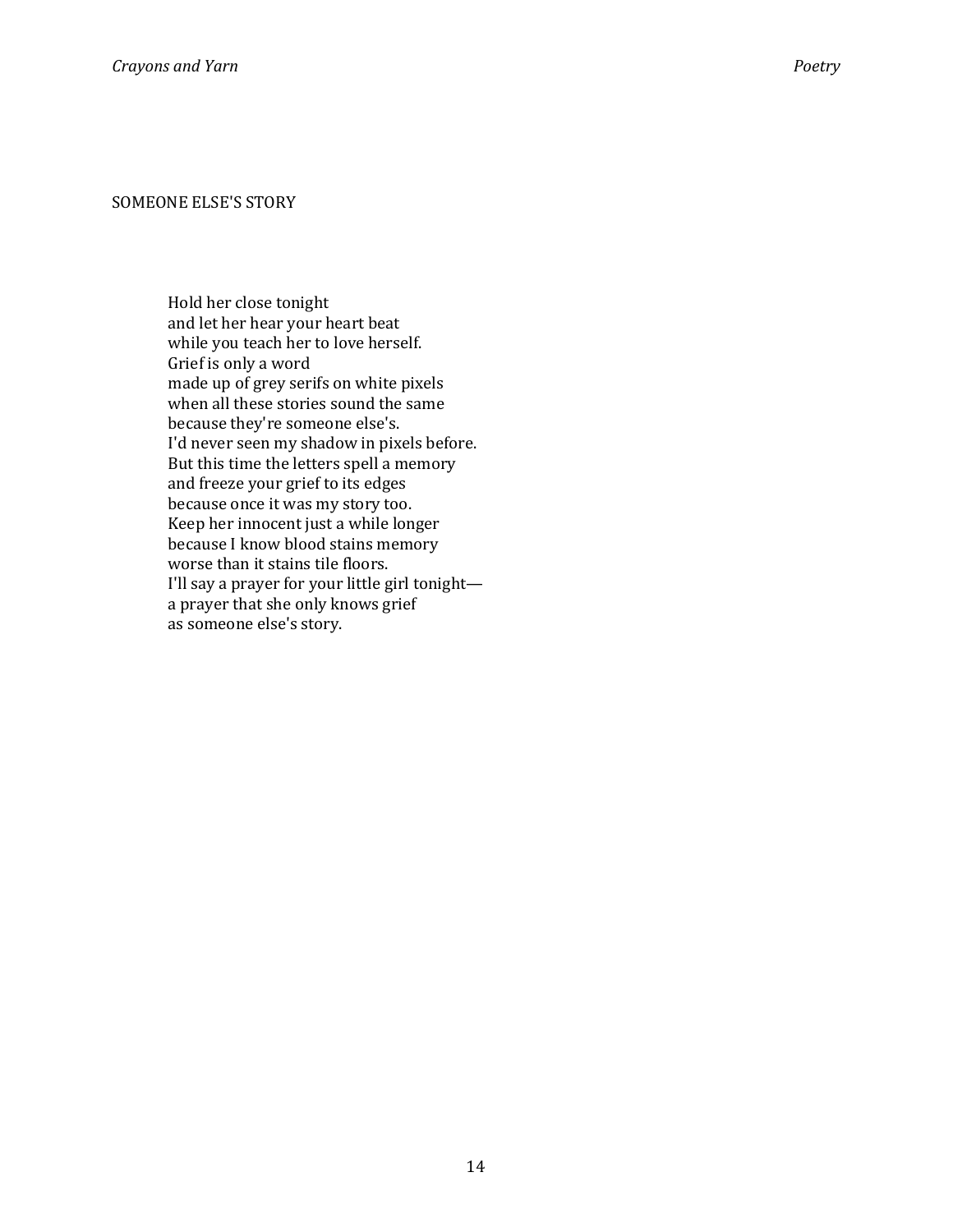### FARM SUNSET

We sat on the porch to watch the evening, just outside the blue farmhouse door, the one with the new metal latch that sticks. The bench cushion was a little damp, but once we turned it over and brushed off all the cat hair it really wasn't bad. We sat together and he put his arm around me and he said the buttons on my denim jacket were poking him, but in the coming night I was too chilly to take it off. The sun was setting and the sky turned orange behind the little pasture where the two horses played within the bounds of their electric fence. The mastiffs wandered, drooling, along the gravel driveway, next to the corn that isn't knee high quite in time and the opposite field of soybeans. From the creek down the road we heard the toads begin to chirp and he reminded me that he doesn't like toads. I thought maybe he'd like them better if they'd come out and eat the mosquitoes who were poking itching spots into our skin. Sharp pops interrupted the day's settling down when the man across the country road got out his BB gun. That's just Richard, he said, shooting at bats. Together we watch the evening dissolve to night above the small patches of farmland and wonder if Richard ever hits any bats.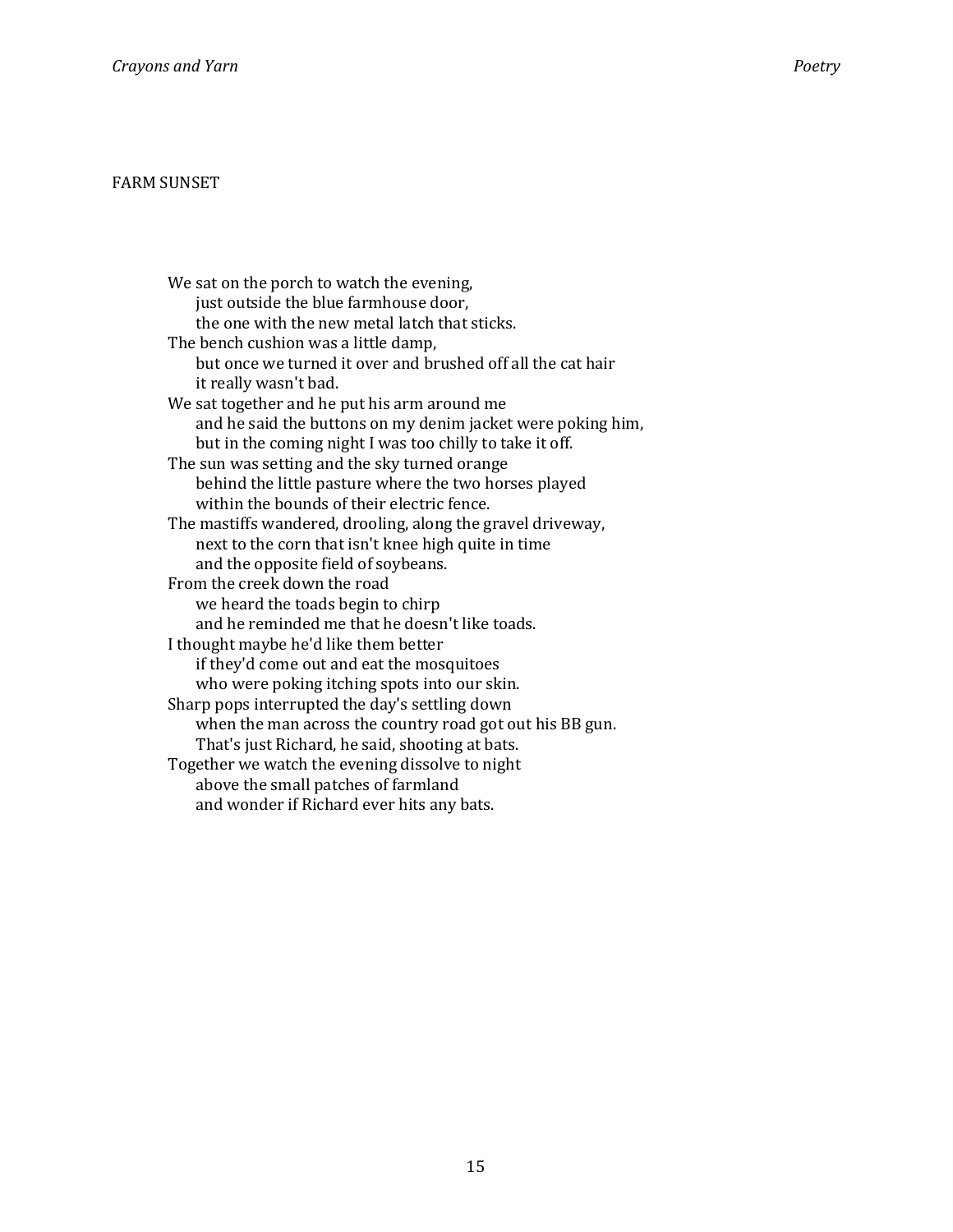# THE PHONE CALL I NEVER WANT TO RECEIVE

I didn't make it to Indy. The highway was icier than I thought and I won't tell you how fast I was going. I'm in a hospital in Marion. The doctor said I should call you. Come if you can but I won't be here. I'm sorry. I love you. Goodbye.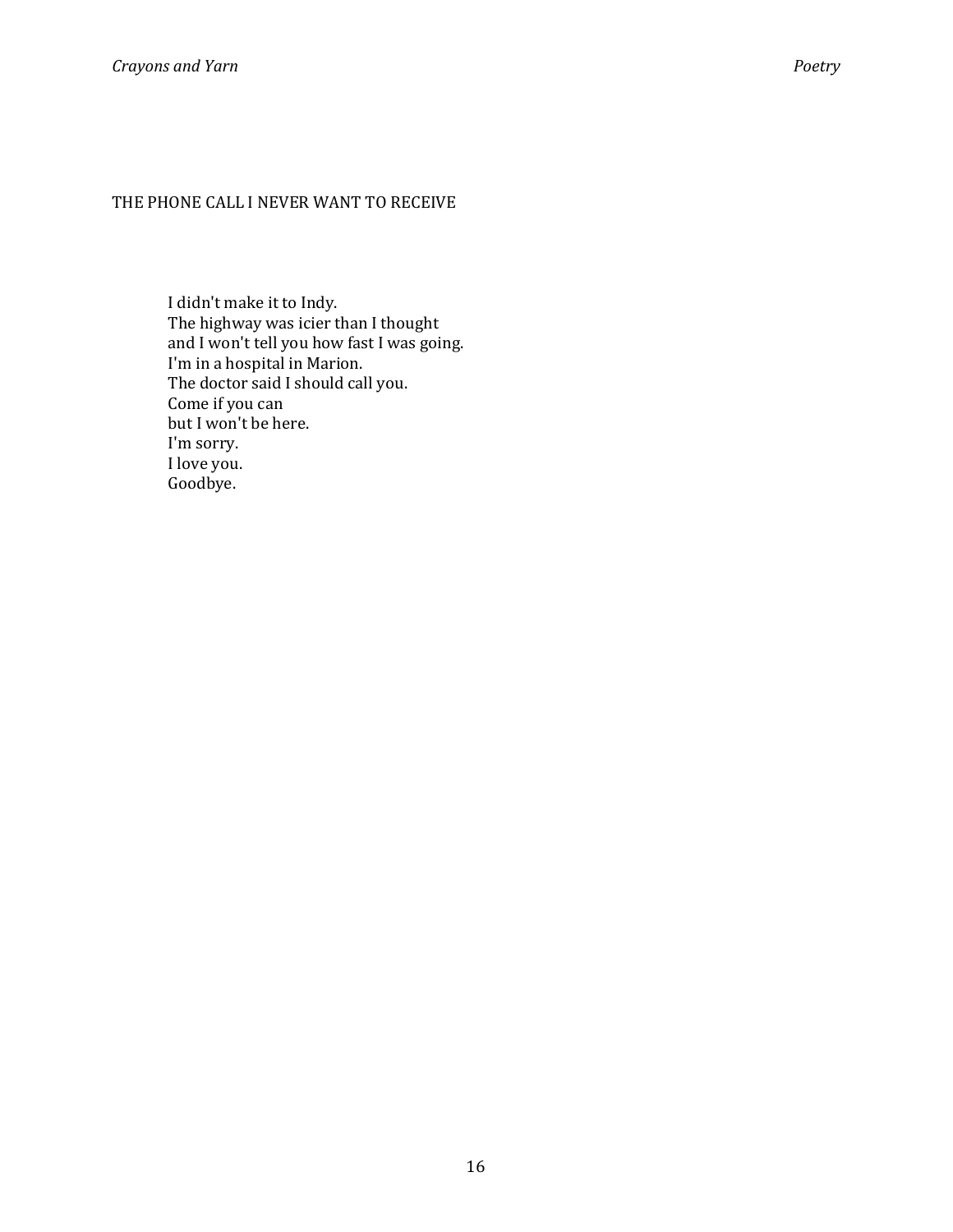I cross the street and smell exhaust and fresh grass. Like the gas station just north of Tennessee when the crab apple trees were blooming white while our car broke down just in time. Like the motel across the street from the beach when the water was cold and grey and sand crabs tickled our feet. Like the street in front of the high school parking lot where the marching band trailer waited patiently during every football game we lost. Fading like the smell of smoke, until someone invented the pencil.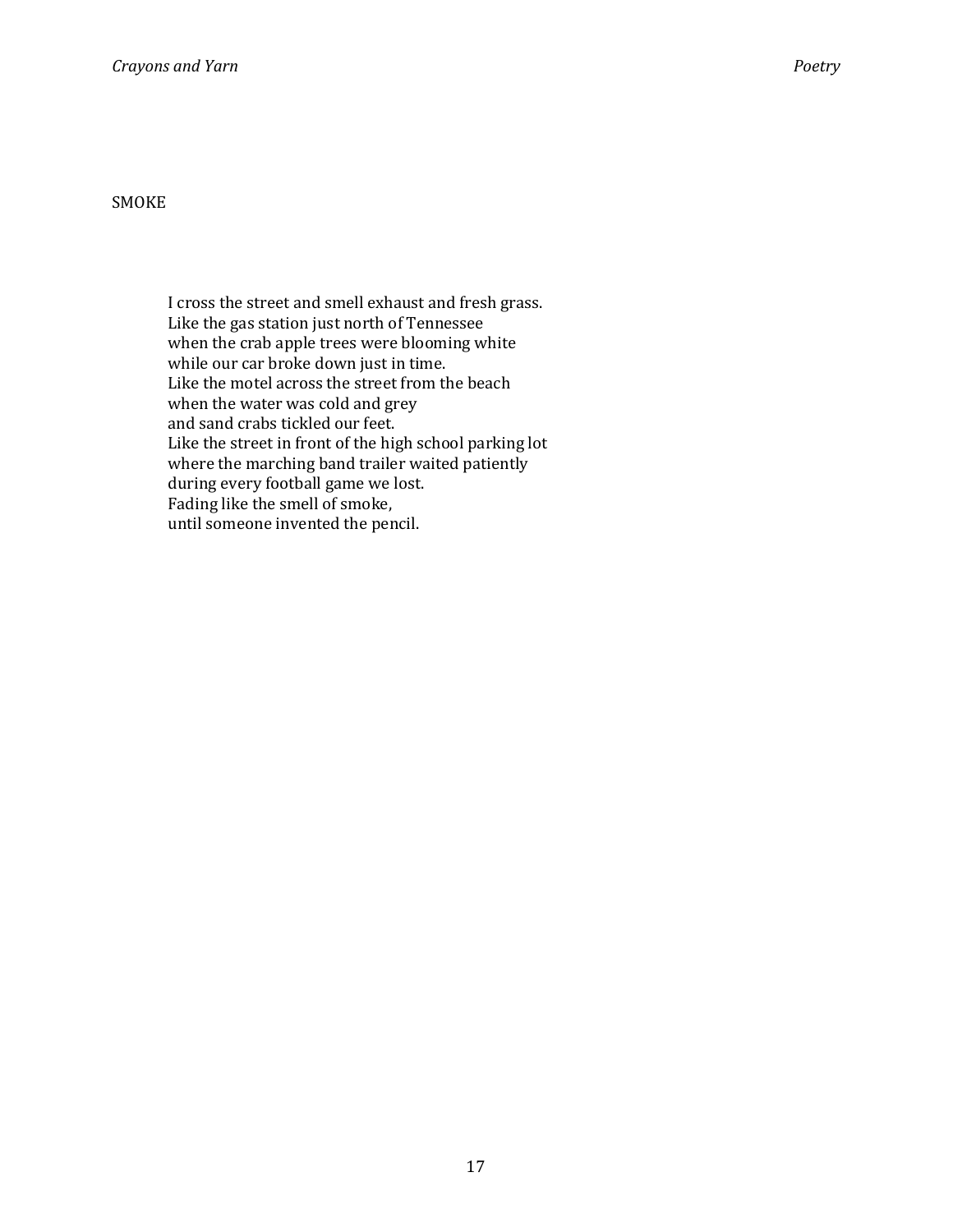SALT

The moment was like a handful of seawater when he asked the first question I'd ever heard. My answer made the little puddle quiver, even as it spilled away, as moments always do fusing, seeping into the sand. I dried my hand with his and both were sticky with the salt the moment left behind. Now he holds my salty hand and we watch the big water chase the moon. My answer is still the same. He says, Don't you know I'd die for you? I tell him, Don't you dare.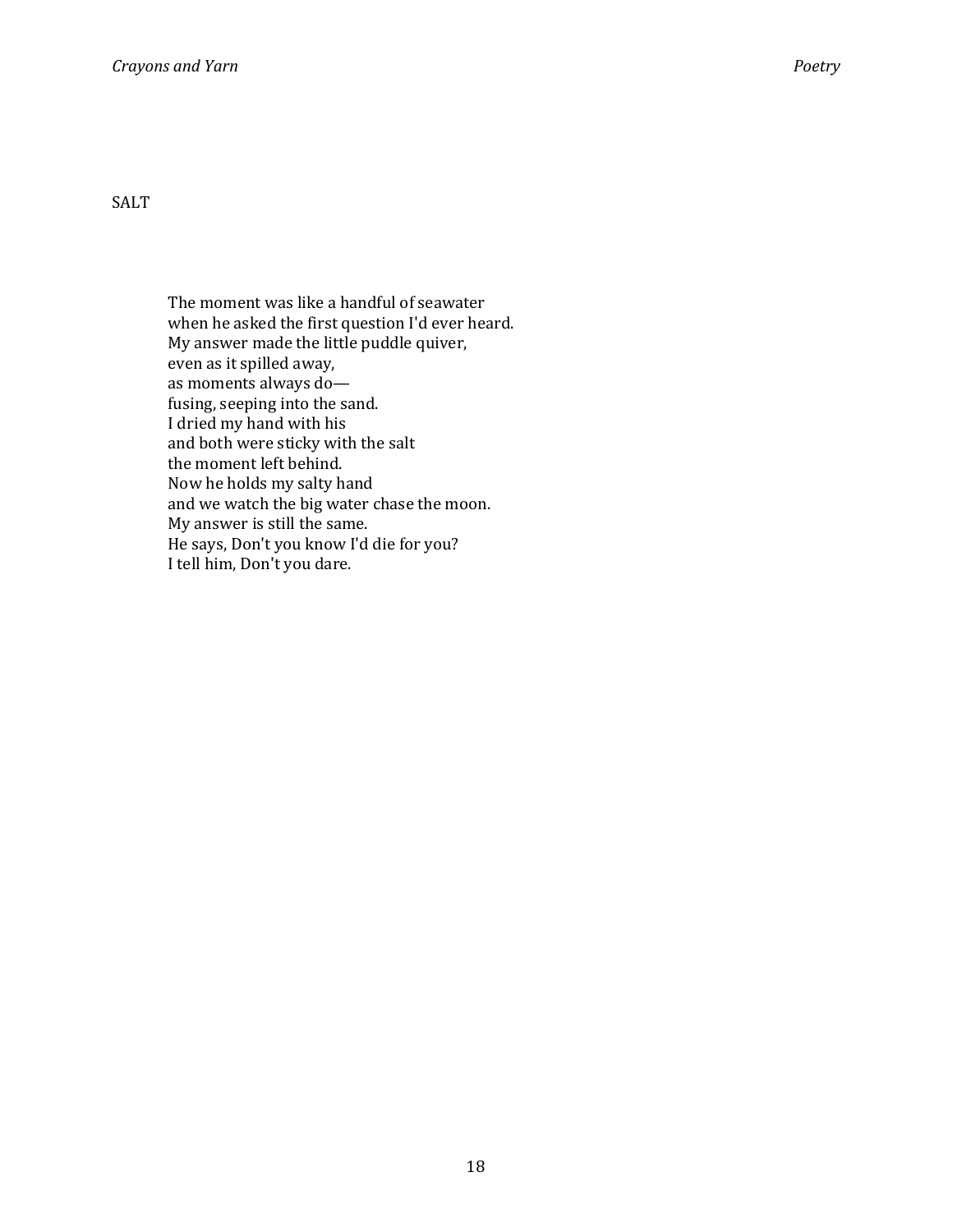#### SCALES

"Dani, you can play scales on the marimba with Brad," Alissa suggested.

Brad stood at the marimba—his marimba—lifting music from the wooden keys. His careful mallet strokes drew notes out of the bulky instrument, notes that would become part of our marching show. Already he was pulling them off the page and turning them into melody.

I stepped up next to him and waited, feeling like an intruder. He gave me two mallets and moved over, letting me into his space, giving me the lower half of the marimba—the larger keys. They stared up at me.

Sydney and I were house-sitting for her aunt. We were in the den talking about how I had decided to join marching band, while Charlie the parrot was downstairs repeating a word Sydney's uncle claimed Charlie had learned from TV.

--

"You'll be in the pit," Sydney told me. "I think you'll be playing the timpani, those big kettle drums."

I knew what the timpani were. I didn't know the word was plural for timpano.

"Alissa Deaton will be in there with you," Sydney continued. "You know who she is. And Brad Eberbach. He's pretty cool. He plays the marimba, and he's really good."

I knew Alissa. And I recognized Brad's name from Honors Algebra. I didn't know what a marimba was.

"It's that big wooden thing in the middle of the band room."

I'd been in the band room almost every day my freshman year of high school, but I couldn't picture the "big wooden thing" Sydney was talking about. I just looked at her and shook my head. I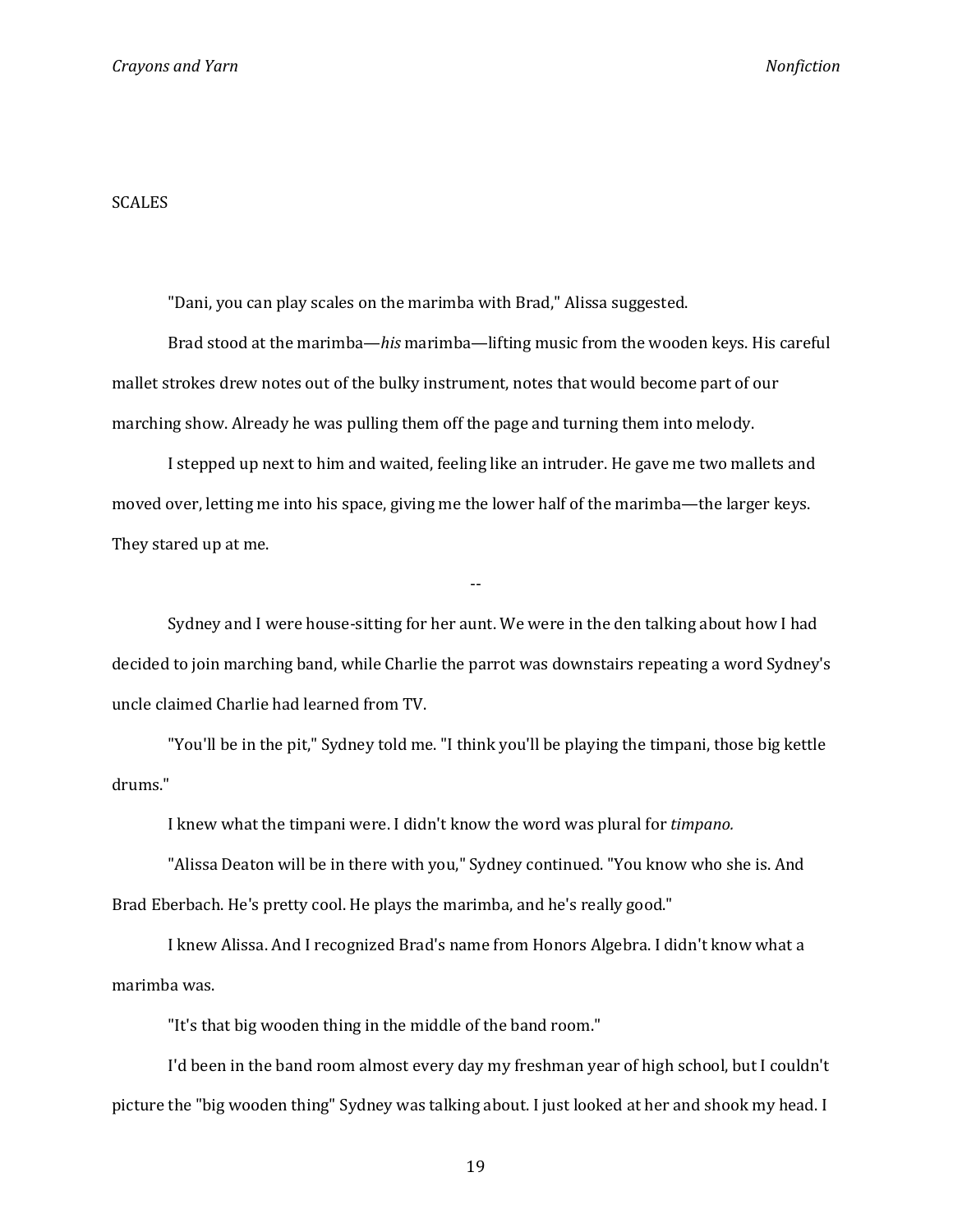hated to admit my own ignorance, but decided I'd rather look dumb in front of Sydney than walk into my first band practice without even knowing the names of the instruments in my section.

Sydney turned on her aunt's computer and pulled up Google images. None of the internet pictures of marimbas were quite was she was looking for, and I still wasn't sure I knew what she was talking about, but I pretended the pictures had helped. Sydney shrugged and closed the Google window. "Basically, it's like a big wooden xylophone," she said.

--

The keys in front of me were certainly big enough that I had no excuse for missing them, even with my clumsiest mallet taps. I missed them anyway. I hesitated too long, thinking about which came next in the key of G, and hit too many sharps in a row. At least I knew their names. Eight years of violin lessons had taught me to decipher notes and lines and staffs, and I reminded myself that the other pit members had been pleased to learn that I could read music. Move my wrists, not my elbows. Draw the sound out of the keys, don't hit them like a drum.

The mallets felt heavy in my hands. The haphazard notes I hit were like careless dirt tracked across the carpet of a stranger's mansion.

--

"Let's slow down," Alissa suggested. "For the new people."

Brad was in my freshman Honors Algebra class. He sat in front of me with other guys from the band and always had his plastic band binder with him, because band class was the hour after Algebra. He rarely raised his hand to volunteer answers. He stayed within the invisible box surrounding his desk and chair, often going an entire class period without looking at anything except his notebook and the front whiteboard. I don't remember why I noticed him. I only knew his name because he was in band.

In the band room, standing next to me at the marimba, Brad looked only at the keys and to Alissa for the tempo, still speaking only when it was necessary and only enough. But he was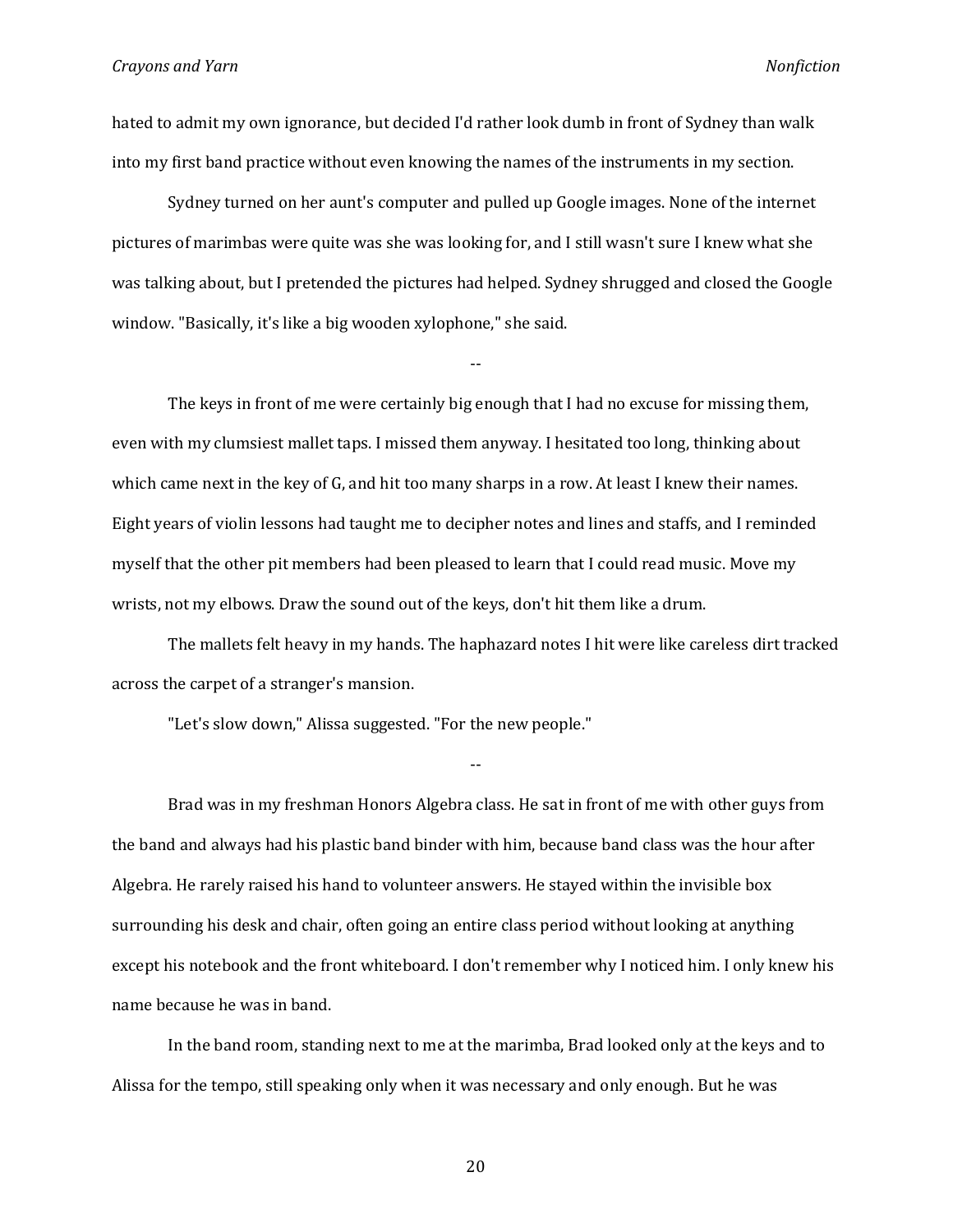different in the band room. There he kept to himself because he didn't need anything else. Just his mallets, his music, and the marimba.

--

We played the scale again, slower. I tapped out one tentative note after another. G major. "That was good," Alissa said. "Let's try it again."

Brad nodded silently to no one in particular.

I was on a bus. Patrick was sitting across the aisle from me. He was a senior—the kind of senior I was afraid to speak to. Not because he looked down on me from three grades ahead, but because he was the marching band's drum major and I barely even knew that about him. It was late, and when Heather fell asleep next to him and Ariel fell asleep next to me, Patrick turned to me and said, "Have you ever thought about joining marching band?" The pit needed a new timpani player.

--

I thought I'd heard the sales pitch before—that marching band was "amazing" and it was "the best thing ever"—but Patrick told me that band camp was a week long before school started in August, that band practices were long and so was the season, that there was no such thing as free time. "It's a lot sometimes," he said. "It can be really tiring, and sometimes you hate it."

That's how I knew he was telling the truth when he said it would be worth it.

So I played scales on the marimba with Brad, conscious of every wrong note I hit, afraid he was annoyed with me for being slow and for making him share his marimba, and waiting for Patrick to be right. I watched Brad's effortless mallet strokes and listened to the graceful scales he made into miniature melodies. I knew the word Musician was written across his heart. I didn't know his first marching band practice had been a lot like mine. I knew my mallet technique was clumsy next to his. I didn't know he didn't mind.

--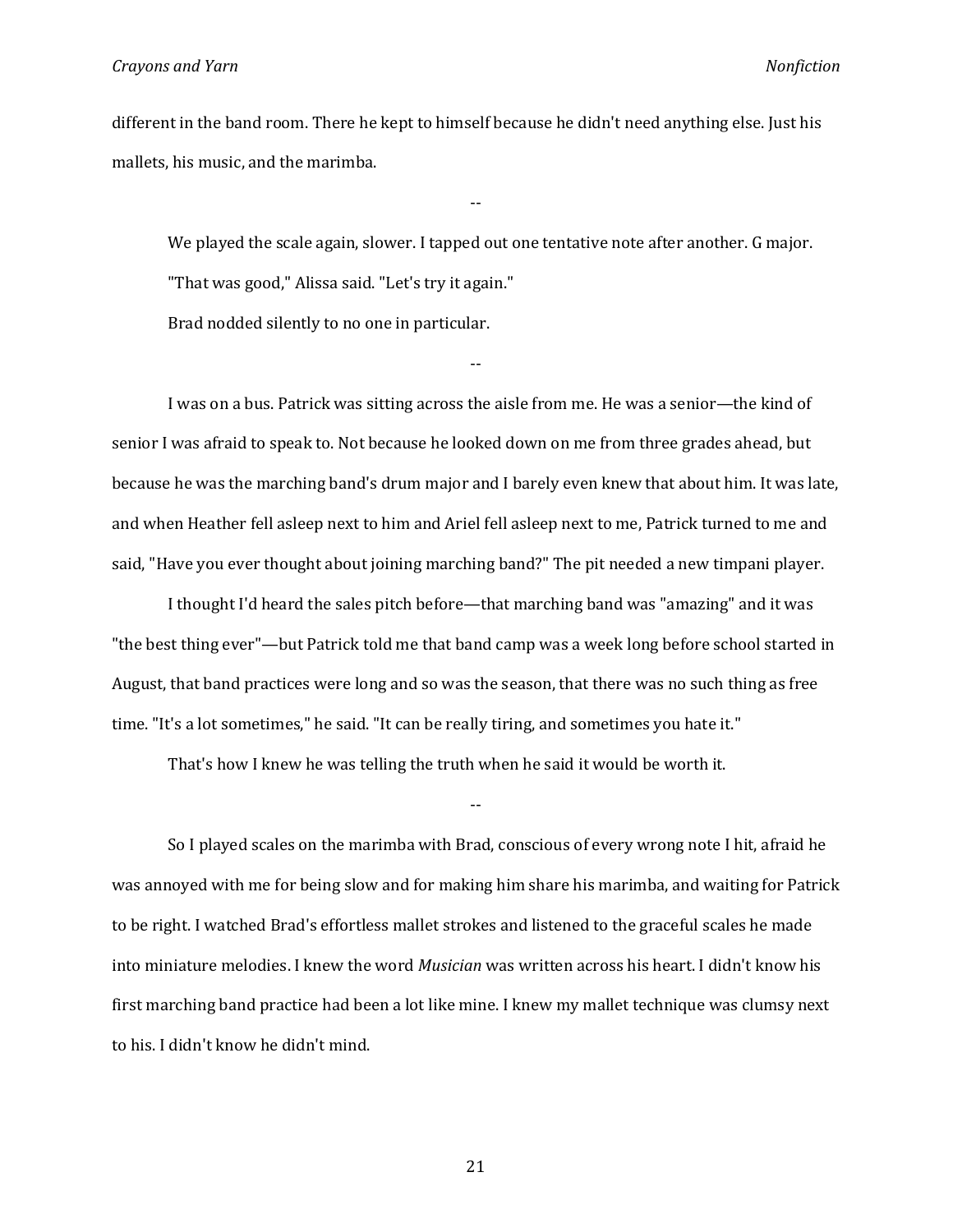#### UNIFORM

It was raining when our bus pulled into Bluffton High School's parking lot. After we had parked, taking our place in the line of buses, a girl wearing a Bluffton sweatshirt got on our bus with a stamp and ink pad. People in front of me rolled up their sleeves and offered their wrists, palm up, to be stamped. I rolled up my sleeve too, wondering why no one wanted the back of their hand stamped the way I'd always seen hand stamps done. But I gave the girl my wrist too and she marked me as one of the band.

It was going to be an indoor competition, because rain ruined uniforms and instruments and football fields. An indoor competition meant no marching, only music and color guard routines in the gymnasium. It also meant that no one knew where to go or when to be there or how to get there from here. It meant the band went around one corner to warm-ups while the pit waited in a dark hallway filled with other schools' percussion carts. Bluffton was my first band competition, and I knew nothing about what band competitions were usually like, when it wasn't raining. I still wasn't completely sure how marching bands could even compete against each other.

We sat in the hallway on our own carts and talked about birthdays and blood types and the capital of Tennessee, and we tried to keep Reagan from making too much noise with the windchimes or touching other instruments. I fidgeted with the gauntlets velcroed around the cuffs of my uniform sleeves, trying to find some way to make them stop sliding around on my wrists. The shoes under my feet felt alien, too, like they weren't really mine. The soles were too thin and the laces were too loose and the heels were too round. I felt the uniform collar poking my neck. The metal clasp in the back had come undone, and I reached behind my neck to clip it back together.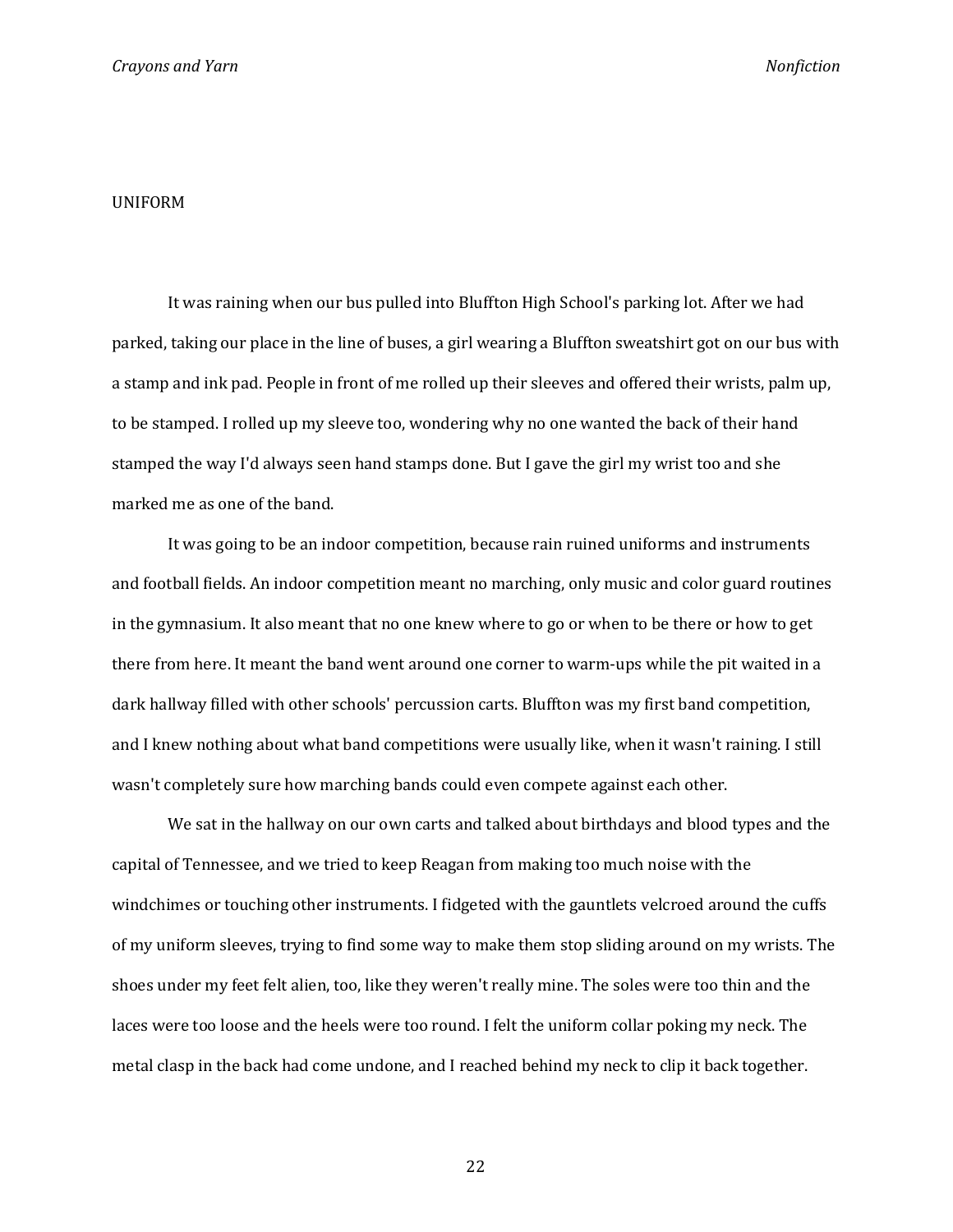Then suddenly we knew we were supposed to be moving. I pulled my timpani cart into the school's gymnasium, in line with the rest of the pit, as the band came in through the opposite door and stood in an arc behind us. When we played our music, it didn't quite fit in the space the gym allowed. Dainty woodwind melodies were pressed into the wide brass chords and the sharp drum hits were swallowed by saxophone breaths. My timpani notes didn't vanish like they did when we practiced on the parking lot. Instead they became part of the big sound that was expanding behind me. I heard them even after Laura put her hands down, saluted the judges, and climbed off the drum major stand.

I watched the band retreat out of the gym. With their backs to me, in maroon pants and white jackets, with hats and plumes covering their heads, marching in unison, I only saw the uniforms. Everyone looked the same.

Adam—a sophomore trumpet player and future drum major, whose jeans pockets were always deep enough to hold a calculator, a wallet, six magic markers, and a pair of eyeglasses. Becca—a freshman flute and piccolo player who burned easily in the sun and who acted out every story she told, no matter how trivial. Brian—a year older than me, a trombone player who calculated the takeoff acceleration of the airplane we rode on band tour. Me—a violin player who had dropped out of fourth-grade beginner band but was now trusted with four kettle drums.

On the field, one of us couldn't be distinguished from the others. Anyone watching from the stands just saw one band.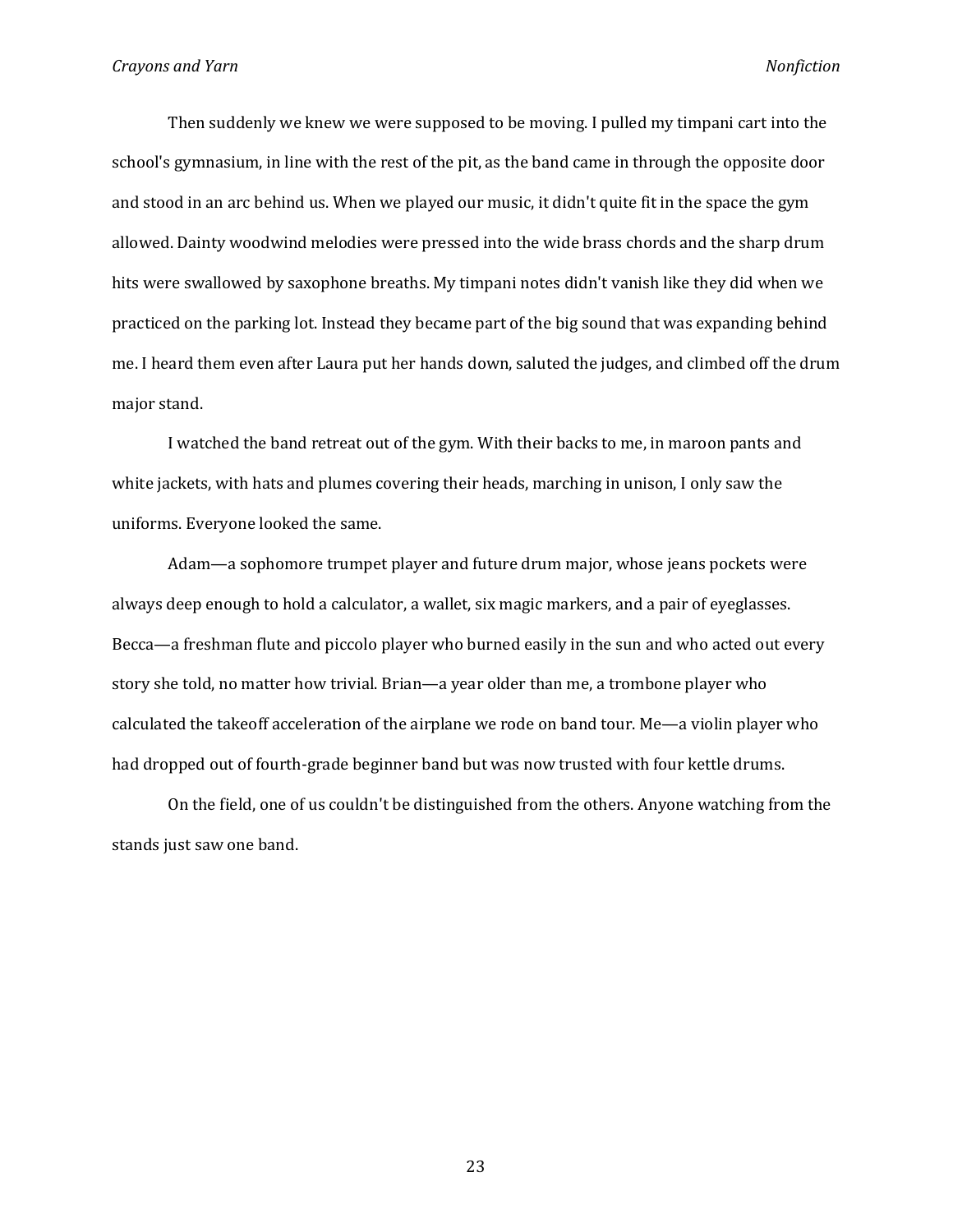#### THE BRIDGE

Brad's talk of Nashville scared me, and when we were driving home in his truck one night, I told him so.

"I don't know," I said. "Sometimes I think you'll run off to Nashville and get so caught up in your music that you'll forget about me."

--

He squeezed my hand. "We'll cross that bridge when we come to it."

Brad's cousin was a musician too, and a painter. He had painted a memory of one night he and a woman sat next to a campfire, silhouetted against the latest moments of sunset. The man in the painting held a guitar, playing his best for the woman. The painting didn't tell the rest of the story, that the woman was jealous for the man's attention, that as soon as the man stopped playing he saw disappointment in her eyes.

It's nice of you to come down from Musicland long enough to spend some time with me, the woman said.

I promised myself I would never be the girl who came between the musician and his music.

Brad and I had sat in front of that same campfire many times, making s'mores with dark chocolate and watching the cats wander along the trees at the edge of the yard. Sometimes, after the s'mores were gone, we'd sit in the back of his truck and look at the stars while the horses ran back and forth in the field. If the breeze got too cold we'd go inside to sit on the couch and pet the cat. We'd talk.

--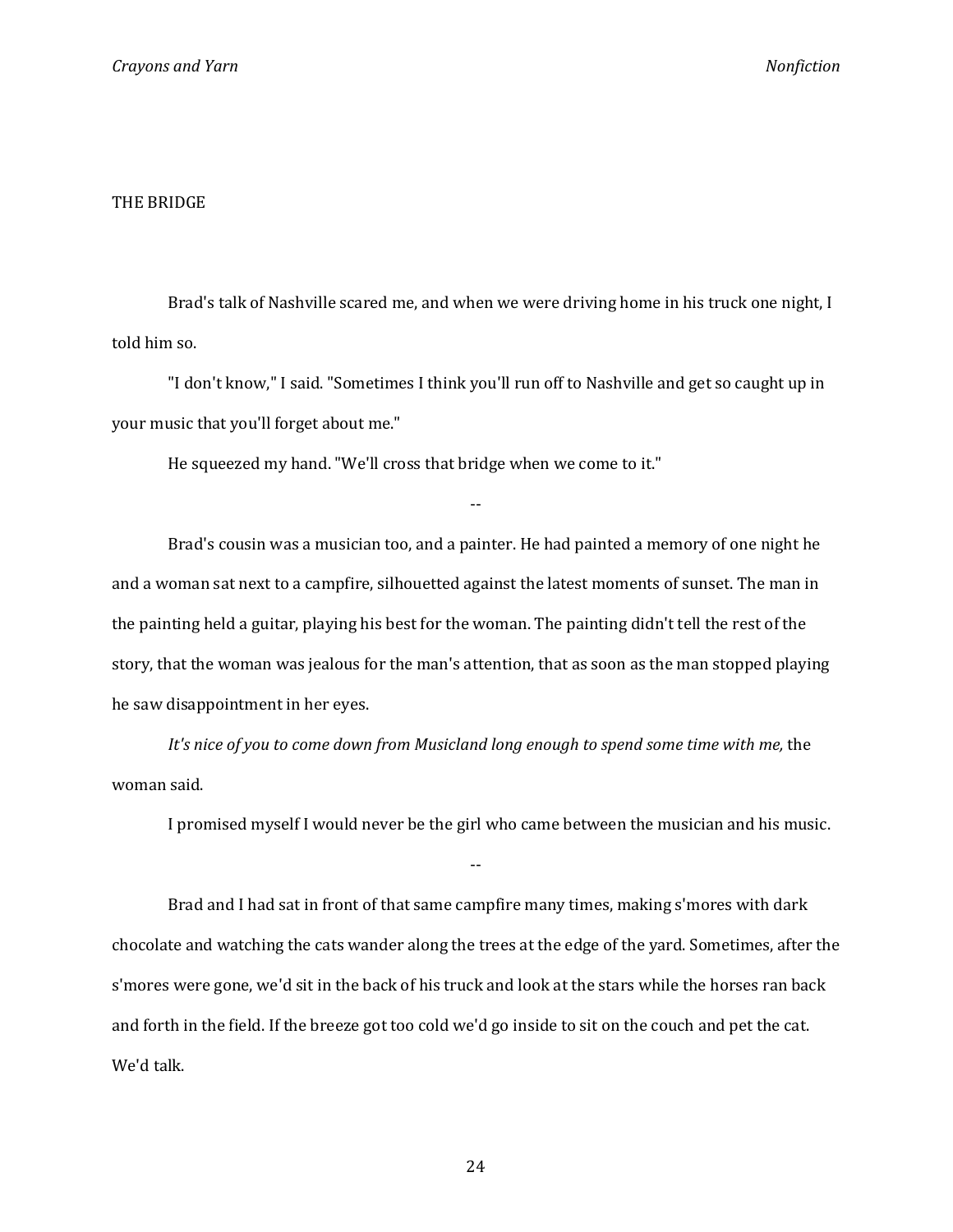We were seniors now, and all year I could see our bridge off in the distance. With every standardized test, every college visit, and the end of every month, that bridge came closer. In February, it was close enough that either of us could have touched it. Just an outstretched hand and our fingers would have felt the rough twine that tethered it to everything we'd ever known. One tiny step and we could have put our feet on the thin wooden boards that begged for our trust. But the bridge creaked and swayed in the wind, and we couldn't see what was underneath it. And worst of all, we couldn't see where it would take us in the off-chance it held our weight.

So we didn't talk about Nashville. Not really. He talked about Belmont University, and the music program, and the audition process, and the songs he was learning.

I listened.

My brother came home from jazz band one night and found me on the couch with a book. "Have you heard Brad's new song?" he asked.

--

I didn't even know Brad had written a song, other than the one about angels he'd played for me months ago. If he had a new one, he must have just finished it after school, after I'd gone home while he waited around for jazz practice. He must have been excited to share it. That must be why he'd played it for the guys at jazz band before I'd had a chance to hear it. He'd play it for me soon, I thought. I'd hear it tomorrow morning.

But I didn't hear the new song the next day, or the day after that. All I heard was Franz Liszt's 2<sup>nd</sup> Hungarian Rhapsody, Brad's audition piece. He was leaving for Nashville on Friday morning to play his audition on Saturday. He told me he didn't want to spend six hours in a car with only his mom to talk to. He hated long car rides anyway, and this time he had to do all the driving. His mom wanted him to practice, for next year, when he'd have to drive back and forth when he was living in Nashville. I thought he'd probably just forgotten to mention a new song he'd written. Maybe there wasn't a good time to play it for me.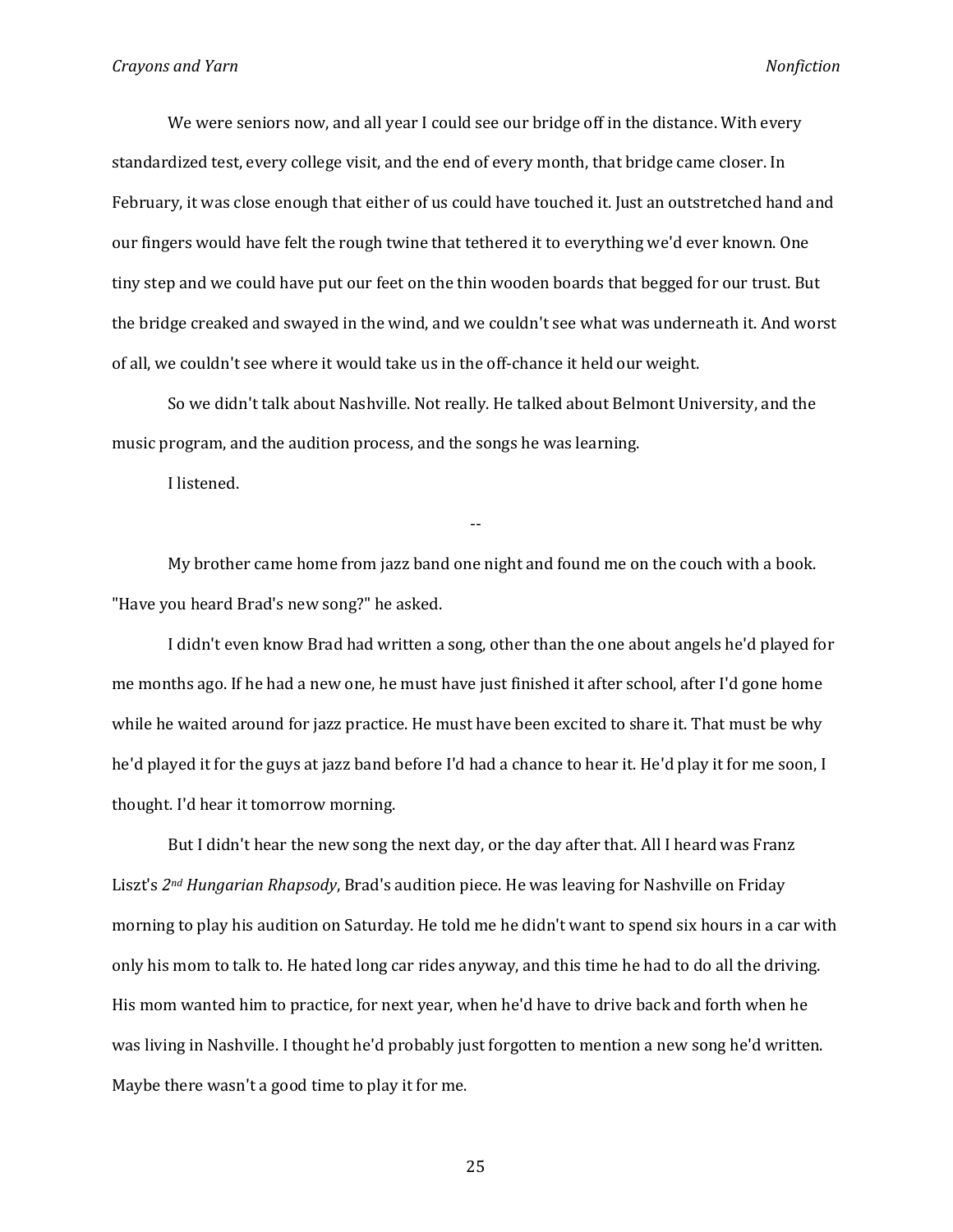--

Thursday morning I sat next to Brad in the band room before school, and while he talked about Nashville I thought about the man with the guitar and the woman next to him. Brad sometimes played music for me, just like the man in the painting had played for the woman. Brad played the piano in the band room or at his house or at mine, stopping between songs to tell me when and why he'd learned each one. Some were from piano lessons, some were from his church's praise band, and others were songs he'd just taught himself for fun. Then once he lifted his hands just enough to silence the keys and looked over at me, leaning on the back of the piano and listening, and asked, "Are there any songs you want me to learn?"

"I like Casting Crowns' While You Were Sleeping," I told him.

When he played it for me, I smiled. I liked the song. I liked that he'd learned it. I liked that he'd learned it for me.

Brad paused, setting Nashville aside for a moment, and asked me why I was so quiet. I just said, "Ian told me you have a new song."

--

"Yep. Why?"

"I just didn't know you were working on another one."

"Oh." He shrugged. "Yeah."

And that was all, because Belmont offered a Commercial Music program—not just the standard Music Education or Music Performance programs that most other schools had. I tried to listen while he talked again. I spent the rest of the day telling him that Belmont sounded like a good school, and that it would be great for him to be going to a music school in Nashville, until the last bell dismissed us from seventh hour.

At 3:05 we sat together in the band room, back in the percussion section next to the cabinet full of mismatched mallets and triangle beaters, and he asked what had been bothering me all day.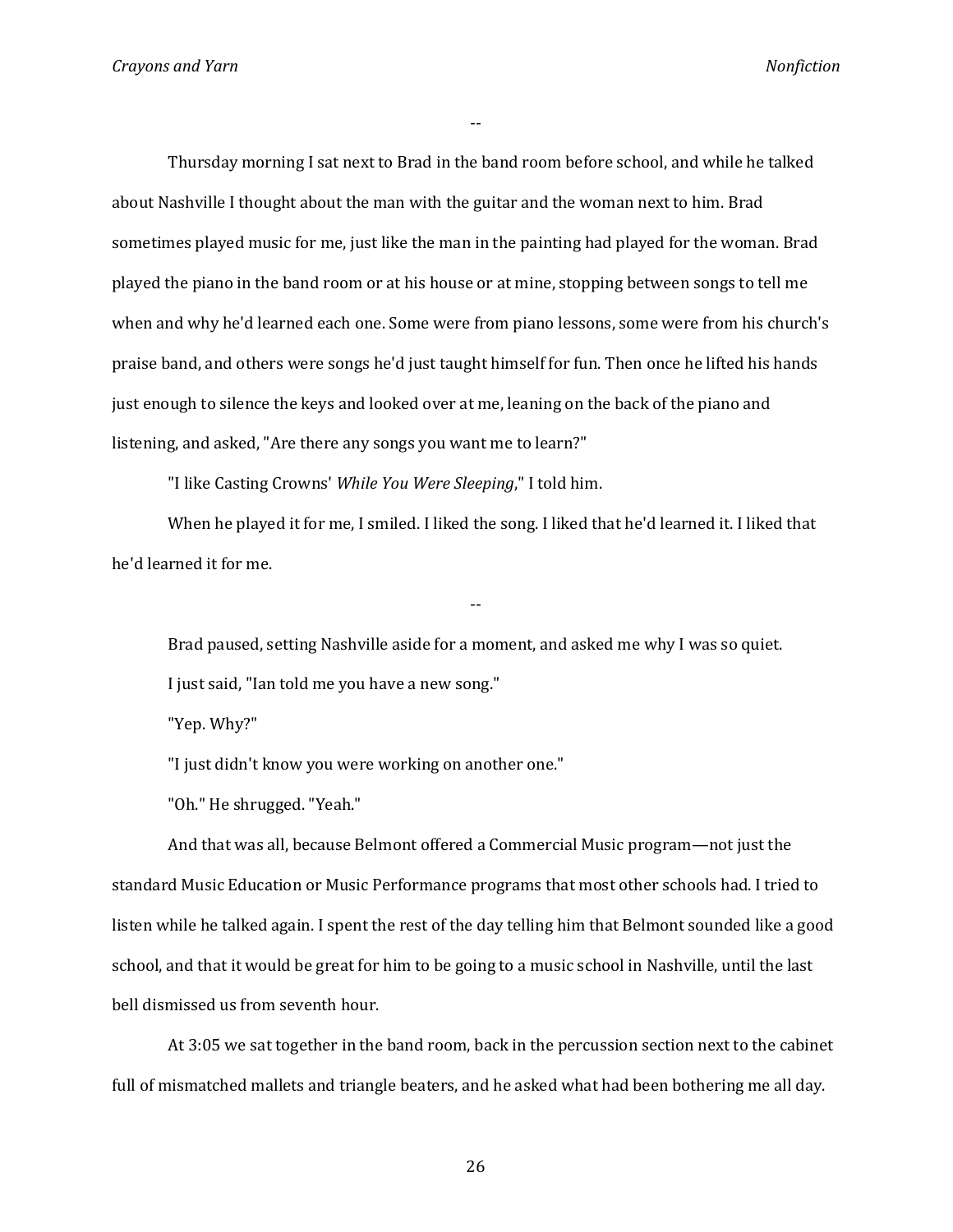I was glad he'd noticed. I answered him, "Why didn't you tell me about your song?"

Brad sighed and shrugged and looked at the back of the chair in front of him. "I don't know. It's an electric guitar song, and I know you don't really like electric guitar music, so I didn't really think it was that important."

I thought of the girl in the painting and suddenly she was me. But I didn't want him to know that. Not the day before he went to Belmont for his audition. "I'm interested in your songs because you wrote them," I told him. "And everyone else heard this one but me."

"Not everyone," he said. "Just some of the guys, and Andrew."

"That's just it!" I said. "There's this part of your life that is music and your cousin Andrew and electric guitars, and I know I can never be a part of it. And that's okay. I know how important your music is. But then you write a song and I don't even get to hear it, and now you're going off to Nashville and taking that part of your life with you."

After that neither of us knew what to say. I rested my head against his shoulder and he put his arm around mine. Just like he had in front of a Chinese restaurant with dead ducks hanging in the window. Just like he had on the band bus when I was tired coming back from a competition. Just like he had, for the first time in front of anyone, last year at the cast party for The Music Man. I turned away from the openness of the band room and hid the few tears that couldn't be helped.

We were in the middle of the bridge, listening to the twine creak around us, feeling the wooden planks sway dangerously under our feet, hoping only that they didn't break underneath us. Neither of us dared to take a step in either direction, either back to the safety of what we knew, or forward to the place we were both afraid to know.

--

A month and a half later we sat in those same chairs and he told me he got a letter from Belmont. He wasn't going to Nashville.

What was I supposed to feel?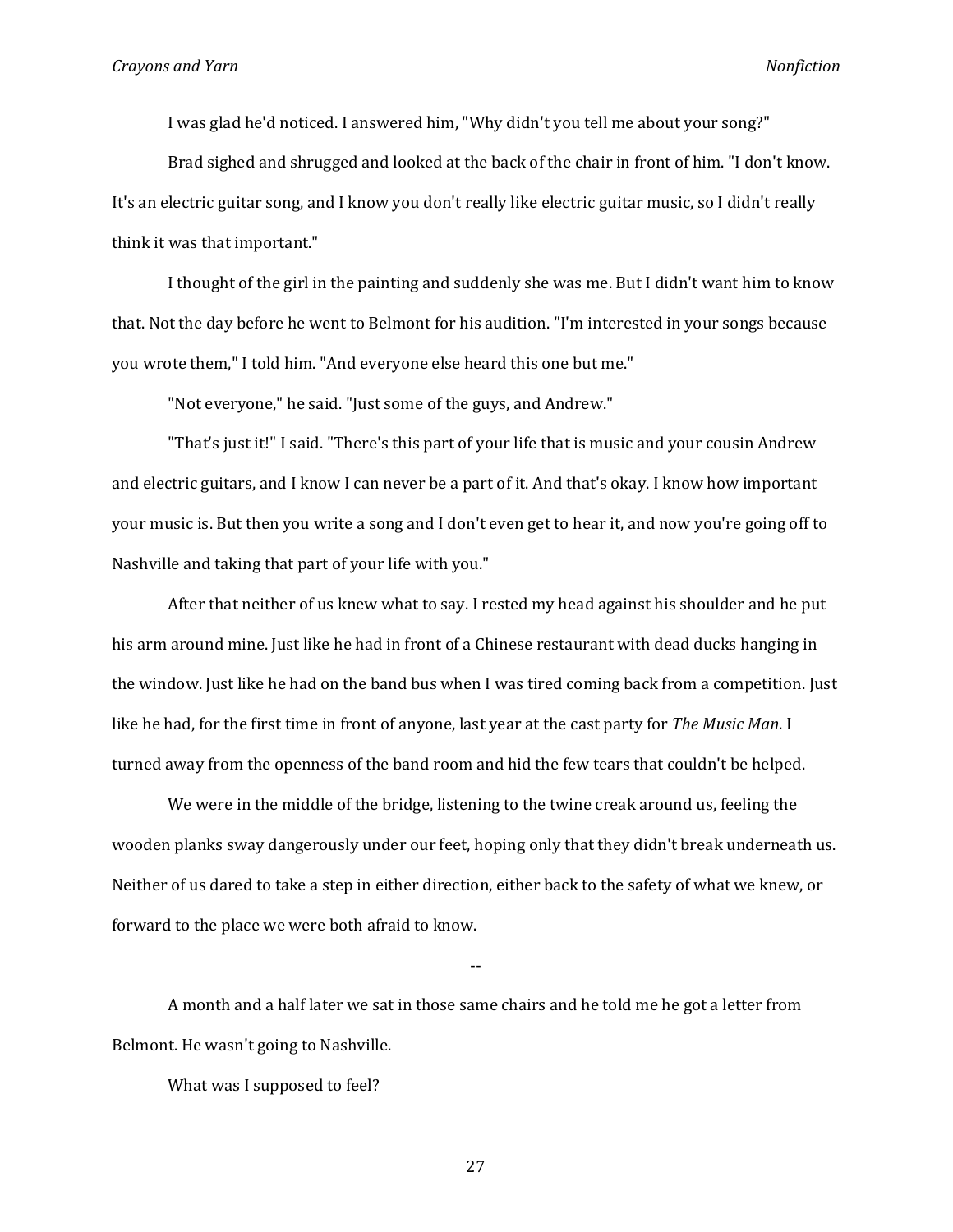I couldn't tell him I was relieved. Relieved that he wouldn't be surrounded by Nashville and bands and music school, eight hours from home, loving music and forgetting me. Relieved for my own selfish sake that he hadn't gotten what he wanted most. I couldn't tell him I felt guilty, like it was my fault he'd been rejected. I should have wanted him to go to Nashville, to be a musician, to join a band and earn a living like he'd always imagined he would. I couldn't say either of those things, because I could see his blank face realizing that the bridge wasn't the one he had hoped for. I wanted to see him smile again, like he had when he still saw Nashville on the other side.

I just said, "I'm sorry."

Soon we'd have to finish crossing the bridge. But not today.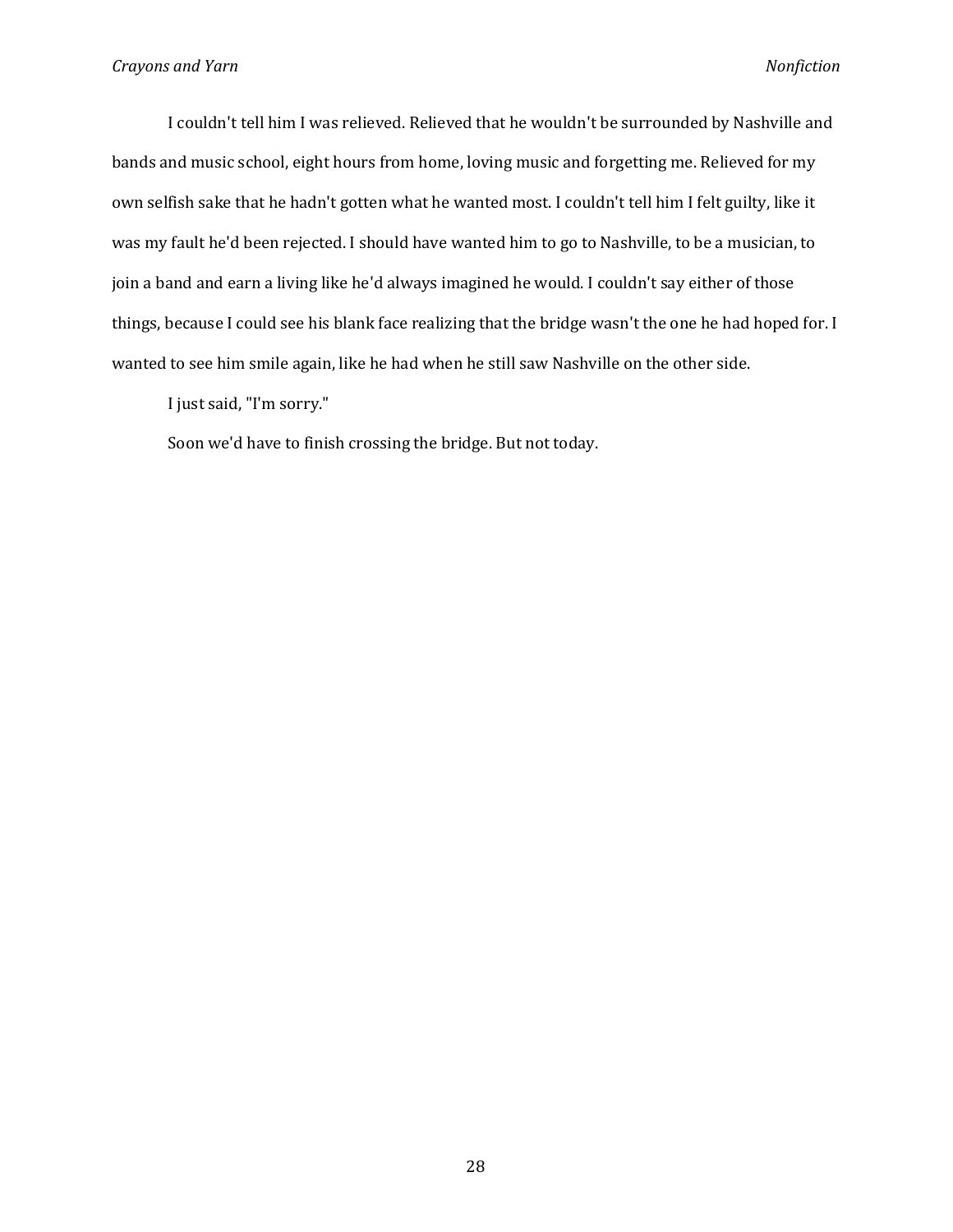#### MARIMBA

I watched Brad tapping out a melody on the marimba keys with his fingers, probably a guitar solo from some Metallica song. The marimba was new. The crisp black keys rang with so much sound that I almost didn't miss the old marimba and its rosewood keys. The old marimba wheels rumbled and rattled, jostling the keys so they clanked against each other as it struggled across the parking lot like an old dog with bad hips. Only its back wheels turned, and only Brad really knew how to steer it. Only Brad really knew it. He had introduced us, me and the marimba, convinced it to accept my first failing efforts at playing scales, and shown me how to coax music out of its weary keys. The new marimba glided like a shadow across even the roughest asphalt and willingly offered up young, resonant notes. Brad slowly discovered it, learning to trust it, welcoming its friendship as he had mine.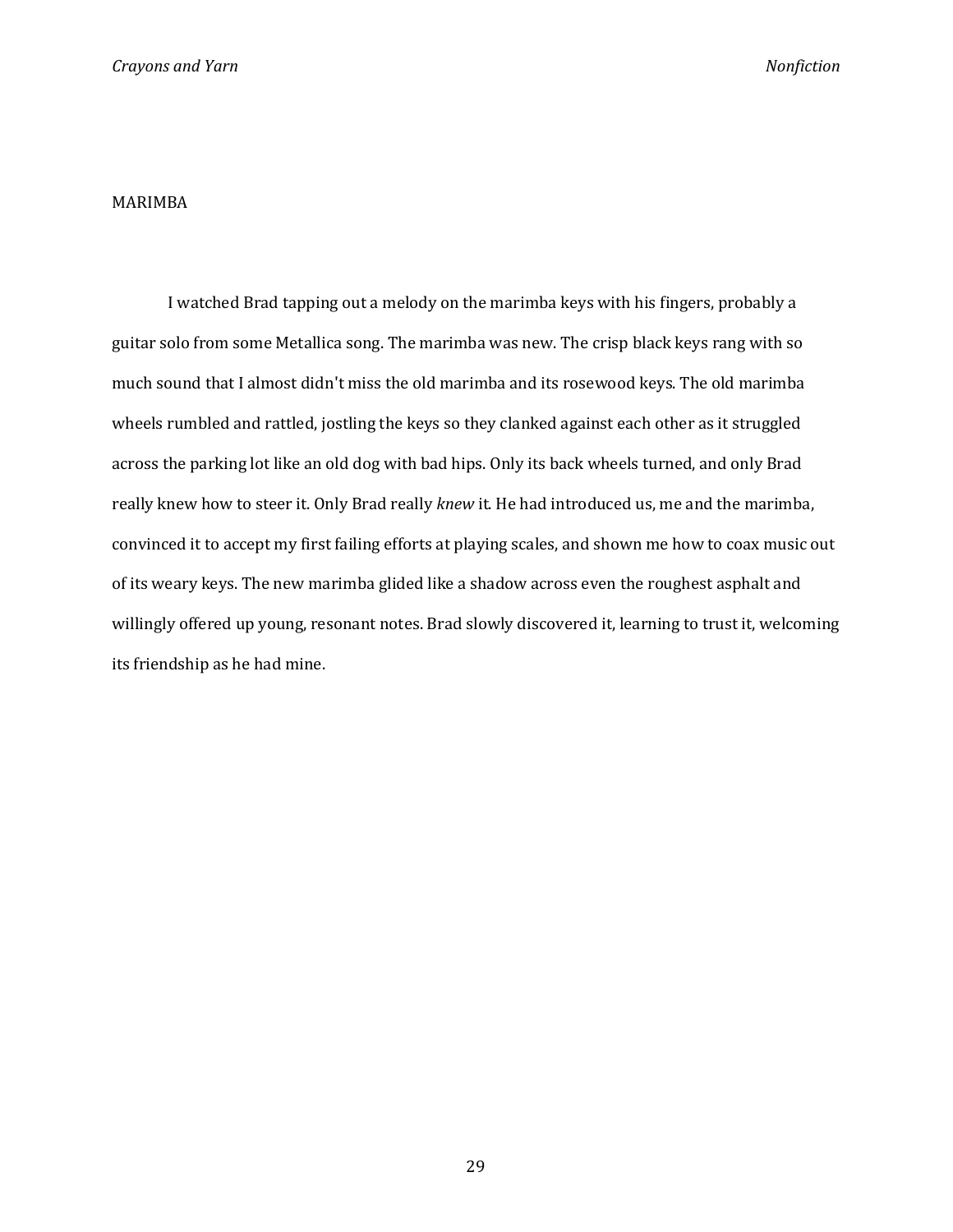#### THE TOAD THIEF

"I caught a toad!" Maggie squealed. My little sister came running up to me, like she always did when we had recess together, but this time her hands were clasped together in front of her instead of spread out ready to hug me. I think Maggie was the only second-grader who liked having recess with the seventh-graders. The other kids in her class were afraid of being around all the "big kids," but Maggie was always excited to see me, and she liked to pester me with stories about whatever she had done that morning in Miss Watkins' class.

I frowned at Maggie from where I sat at the edge of the parking lot. My best friend Jade and I always sat there to watch the boys play football. Neither of us cared about football, but it gave me something to talk about with Travis, and Jade sat and watched with me because we did everything together. We talked and picked dandelions and tried to act bored, and tried not to flinch when the ball came flying towards us.

Maggie came to a stop and I looked up at her. Her brown hair stuck in strands to her sweaty red cheeks, and she kept trying to brush it out of her eyes with her shoulder. I sighed and reached up and tucked her hair behind her ears. "You caught a toad?" I said.

Maggie nodded vigorously. "I found it, by the river, and I caught it!"

A drainage ditch ran along one side of our school's property line. Maggie insisted on calling it "the river," even though I had told her over and over that it was too small to be a river and was really just a little stream.

#### "Wanna see?"

"Okay," I said, though I knew she'd show it to me anyway.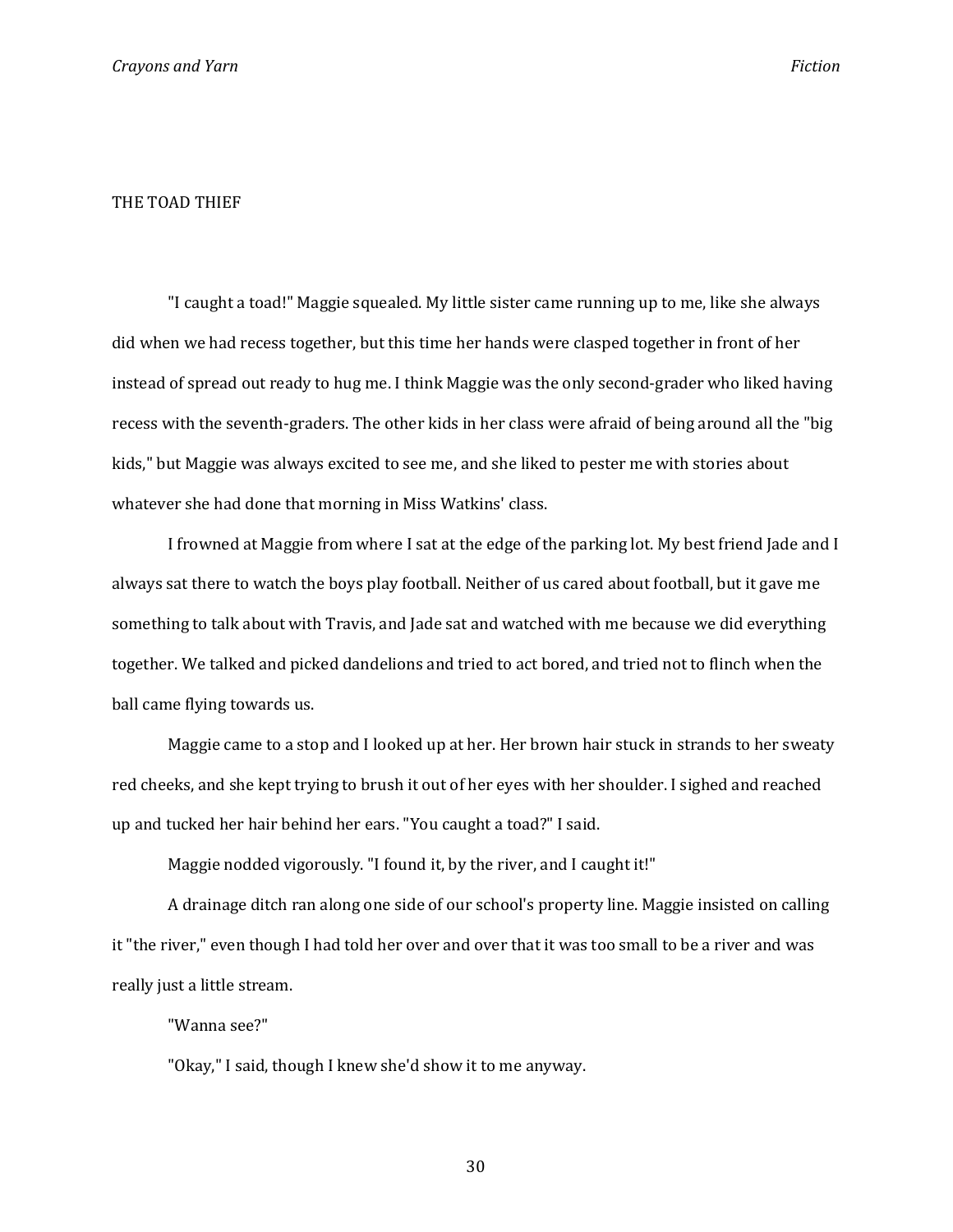Maggie opened her hands just slightly. Sure enough, she held a wet, brownish, bumpy toad.

It blinked at me.

"Cool," I said.

"Better be careful," Jade told her. "You don't want to get warts."

"Toads can't give you warts," Maggie informed us. "That's just a fib."

"Ah," Jade said, as if understanding had just dawned. She gave me a look and raised her eyebrows. I ignored the look.

Mom was always telling me to "make an effort" with my sister, so I asked Maggie, "What did you name him?"

"Actually it's a girl toad."

I frowned. Of course I knew toads could be girls, but they all looked like boys to me. "How do you know?"

"See this circle behind its eye?"

"Yeah." I didn't.

"That's its ear. That's how you know it's a girl, because it's smaller."

I frowned again. "And how do you know that?"

"Miss Watkins. We learned about amphibians in school." She put too many syllables in

"amphibians."

Jade elbowed me. "Your sister's even smarter than you are, Sammie."

I glared at Jade. At home Maggie couldn't even figure out how to put her own shoes away or use the TV remote without screwing up all the channels, and here she was lecturing me about how to tell the difference between male and female toads. She could be such a nerd sometimes.

"I'm going to name her Cinderella," Maggie said.

"Okay, well, why don't you take Cinderella and go—"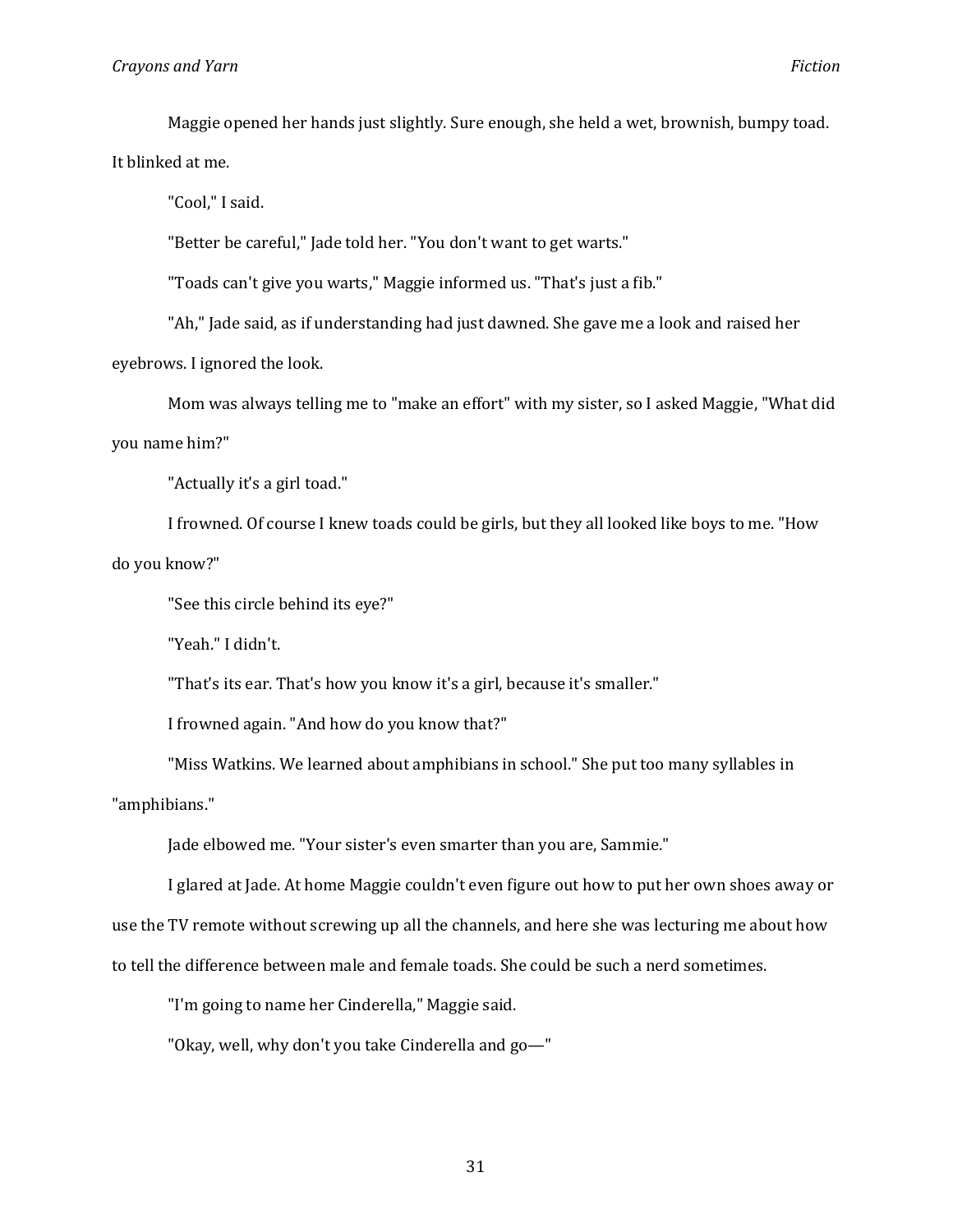Next to me, Jade squealed, and I flinched involuntarily as the football bounced over my head. Travis jogged towards us, calling out an apology. I frowned up at Maggie for distracting me, then hopped up and hurried to retrieve the football.

Travis apologized again when he stopped in front of us. I smiled and shrugged and told him it was all right.

"She likes you," Maggie added.

I glared at her, trying not to let Travis see the horrified expression on my face. Maggie's eyes widened as she realized that she had just told someone the secret she was supposed to keep to herself. I gave Travis the ball back and tried not to look at him, and I was glad when he thanked me quickly and returned to the game.

I faced Maggie again. "Why can't you just stay away from me and my friends?"

"Is he your boyfriend?" Maggie asked. She giggled at the word "boyfriend."

"It's not funny!" I snapped. "Go play with your own friends."

Maggie giggled again and ran away. I dropped down onto the pavement, humiliated, and tried to think of some way to salvage things between me and Travis and convince Mom to punish Maggie for interfering in my personal life. Jade graciously refrained from making any snide comments.

The football game went on, and I had no idea who was winning. To be honest, I didn't even know what the teams were. And judging from the amount of time-outs the boys kept taking, and the shouting that went on, it didn't seem like they knew who was winning either. After the third or fourth time-out, I saw Travis shake his head in frustration and walk away from the game. Part of me was excited, and I thought maybe I'd get a chance to talk to him while he wasn't busy playing football. But the part of me that wanted to avoid him for the rest of the school year kept me from going after him.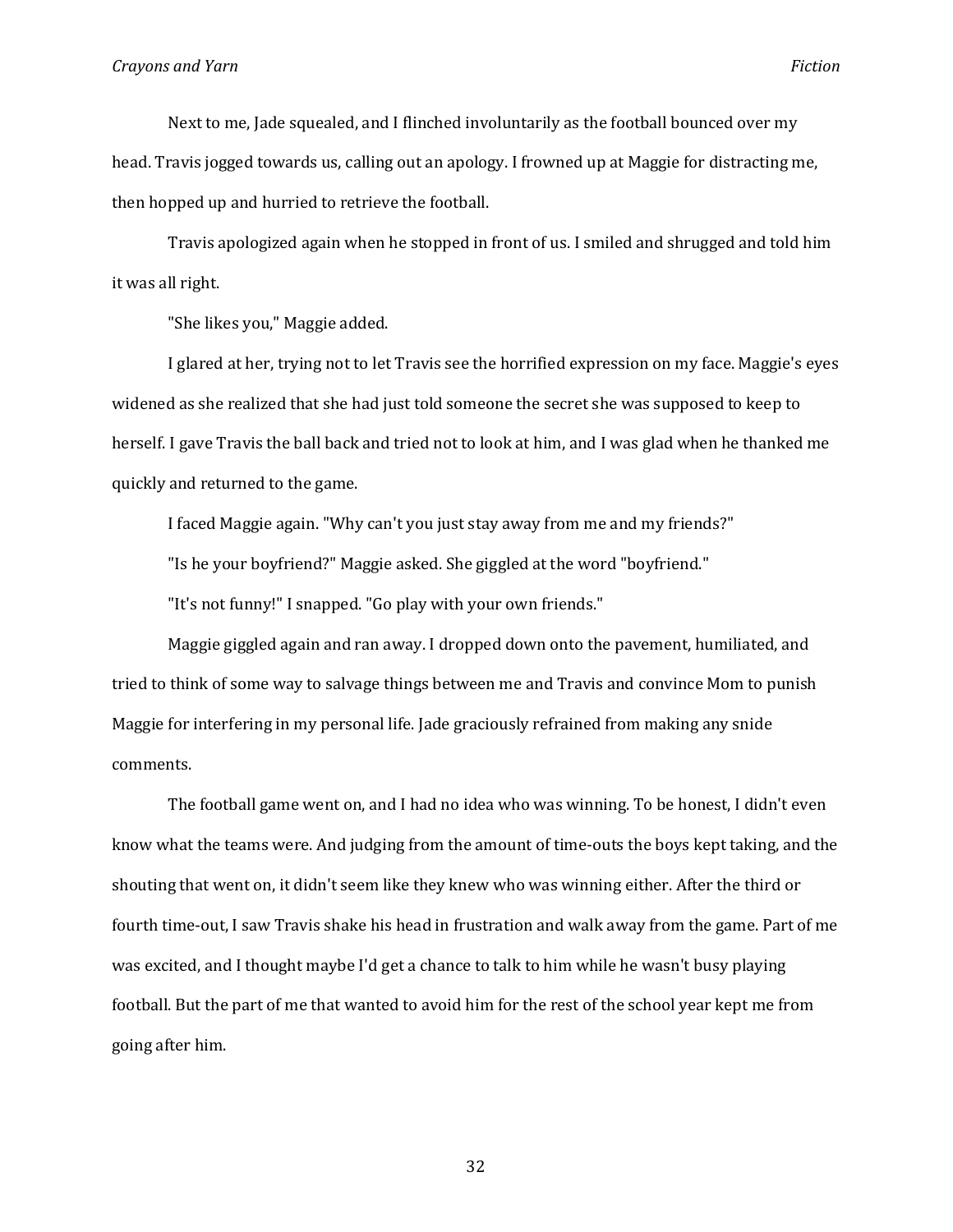I heard footsteps behind me and looked to see who was there. Maggie was back. I turned away again, determined to ignore her so she'd go away.

She didn't. She stood behind me and sort of shuffled her feet around and obviously wanted me to notice her. She shifted around me so she stood at my side, invading my peripheral vision. She wasn't going away.

Finally I sighed and looked over at her. "What?" I demanded.

Maggie mumbled something.

"I can't understand you." I looked back out at the football game, trying to make it obvious that she was annoying me.

"Someone took my toad," Maggie said.

"How did that happen?"

"I let him hold it and he won't give it back."

"Well, if you didn't want him to have it, you shouldn't have given it to him." I really didn't care about Maggie's toad. "It's not like you could keep it anyway."

Maggie stomped her feet, like she always did right before she threw a tantrum. "Sammie," she whined, tugging at my sleeve.

"All right, all right!" I stood up, throwing Jade an exasperated look. I let Maggie lead me away from the parking lot, but I didn't hold her hand and I didn't let her hang on my arm. I surveyed the swarm of second-graders, hoping to quickly discover which of them was the alleged toad thief so I could put an end to Maggie's nonsense. "Who took your toad?" I asked.

She pointed in the opposite direction, away from her own classmates, to a group of seventhgrade boys kneeling in a circle in the grass. One of them stood up, holding a brown lump in his hands.

"Him," Maggie said.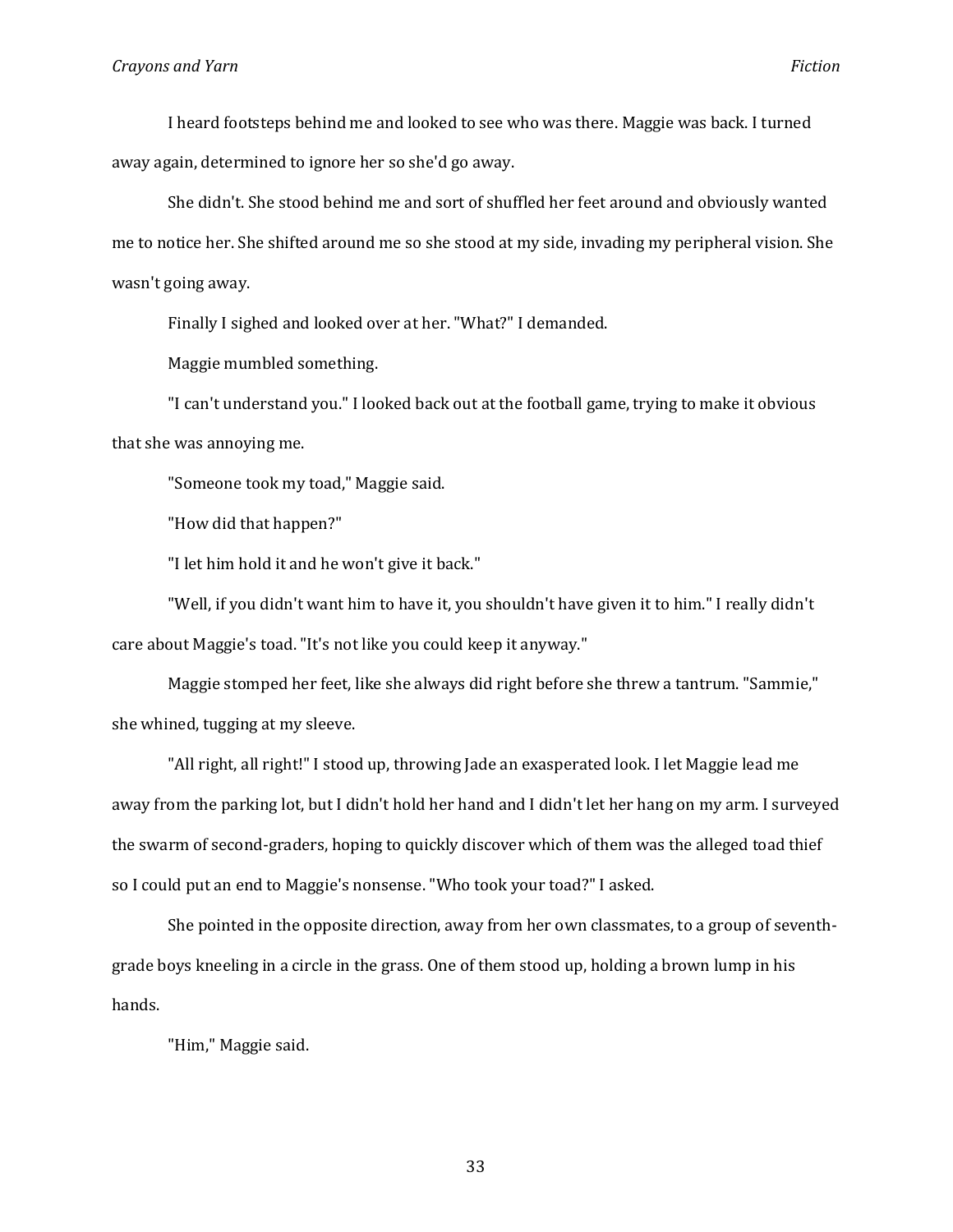I sighed. That was Korey, and Travis was standing next to him. I really didn't want to start an argument with Korey and his obnoxious personality, and I especially didn't want to face Travis. But I really didn't want Maggie to make a scene in front of everyone either. She was pushing on my back, urging me over towards the boys who had kidnapped her toad. I swatted her hands away. "Quit touching me," I said, but I made my way over to the boys.

"Hey, Sammie," Korey called. "Look what I got!" He stuck the toad out towards me, probably hoping I'd think it was gross and run away. "I've got a toad!"

"Cool," I said. "Can I hold it?"

Korey hesitated, frowning suspiciously at me. "Why?"

"I just want to hold it." I glanced over at Travis, sort of hoping he would help me out, but he just kept watching Korey like he didn't even know I was there. Maybe he was avoiding me. I certainly couldn't blame him if he was.

Korey studied me for a moment, then shrugged and handed me the toad.

"Thanks," I said, then turned and carefully set Cinderella the toad in Maggie's waiting hands.

"Hey! What'd you do that for?" Korey demanded. He made a wild grab for the toad, but Maggie shrank from him and hid behind me.

"She found it," I told him. "It's hers."

"It's not hers." Korey glared at me, then he knelt and smiled sweetly at Maggie. "Hey, little girl, can I hold that toad again?"

Maggie shook her head and took a few steps backwards, never taking her eyes off of Korey. Travis was still just standing there, nudging at an anthill in the dirt with his toe. Couldn't he see that Korey was being a jerk?

I turned around and started to lead Maggie away.

"Come on, Sammie," Korey called after me. "That's not cool."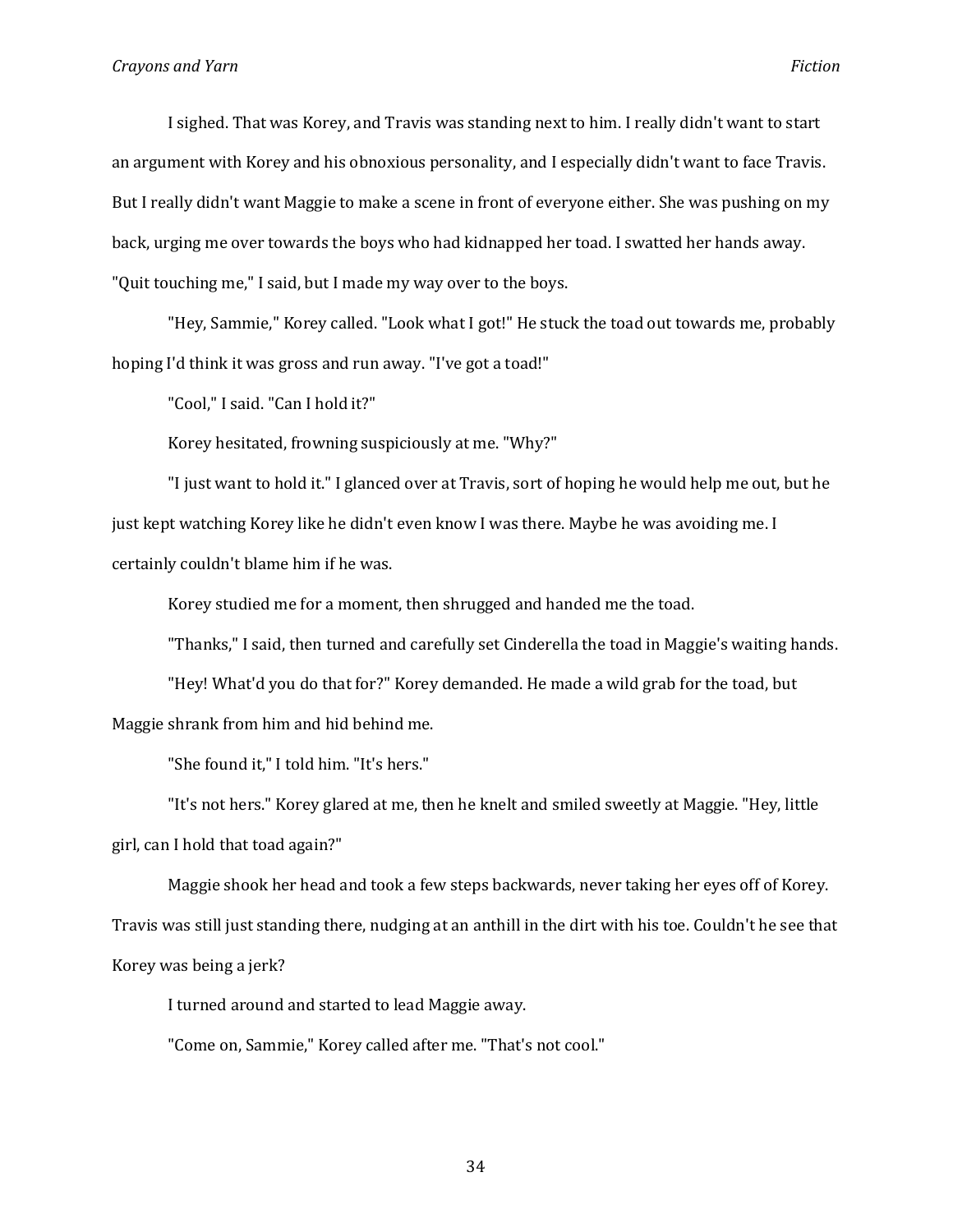"Just leave my sister alone, Korey." I just wanted to get away from him. I thought it would be nice if Travis would come after me and apologize for Korey, but when I listened for footsteps behind me I just heard Korey snort.

"That little nerd is your sister?" he said.

Maggie kept walking, but I stopped so suddenly I almost tripped and spun around to face him. My chest trembled and I just stared at him. Travis glanced over at me, but then he turned away and went back to poking at the anthill. I couldn't believe it. He wouldn't even acknowledge me. Since when was he friends with Korey anyway?

Korey laughed again. "Sammie, everyone knows that kid is the nerdiest little weirdo in this school." He shook his head as if he couldn't believe my ignorance and turned around to rejoin his buddies.

Suddenly I was right behind him, wildly kicking a lump of dirt at the back of his legs to get his attention. "Hey!" I said.

He turned around, annoyed. "What is your problem?"

"Don't talk about my sister that way."

"Leave me alone."

"No, you leave her alone." I was trying not to shout. I didn't want Maggie to hear me. "If you've got a problem with my sister, you can take it up with me. All right?" I ground my fingernails into my palms. Korey was just rolling his eyes at me so I looked past him. Travis had his hands in his pockets and he was staring down at the ground like he was oblivious to what was going on, but I knew he was listening. And he wouldn't even look up at me. He just stood there next to Korey and said nothing and wouldn't even look at me.

"Whatever, Sammie," Korey said, turning away again.

"Why do you always have to be so—"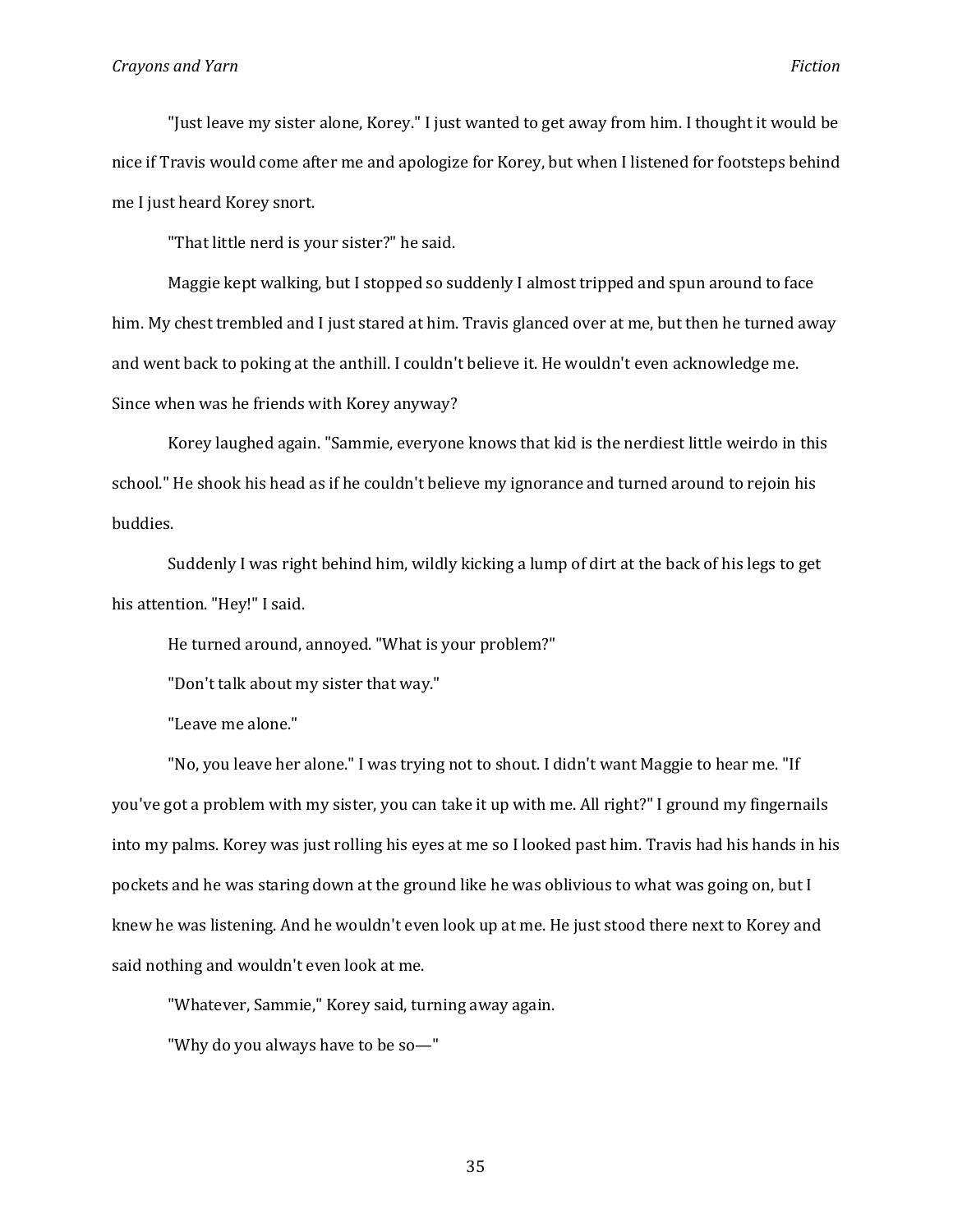"Sammie, just let it go," Travis interrupted, finally looking up. His eyes were gently pleading with me.

"You stay out of it!" I shouted and watched Travis's eyes widen in surprise. "My sister is not a nerd and I don't care what you think!" He started to say something in response, but I cut him off. "And, for your information, I don't like you!"

And then I was walking away from them and taking Maggie's arm.

"What's a nerd?" Maggie asked me.

"Nothing," I muttered, looking straight ahead. "Just ignore him. He's stupid."

"You said a bad word."

I sighed and rolled my eyes and looked down at Maggie, still holding that toad and gazing up at me with her innocent brown eyes. "Stupid isn't a bad word," I said. I glanced over at the parking lot where Jade was still watching the boys argue over the score of the football game, and then over toward the drainage ditch. "Why don't you go put Cinderella back where you found her," I told Maggie. "Recess will be over soon."

"Okay." Maggie cheerfully carried the toad over towards the ditch.

I watched her for a minute, her bouncy childish gait totally unbothered by Korey's words. All she cared about was that toad. I sat back down next to Jade and she looked over at me, clearly wanting some sort of explanation. I didn't tell her. I just muttered, "Crisis averted." I watched Maggie kneel down next to the drainage ditch, and hoped that for once she wouldn't tell Mom about everything that had happened at school that day. But I didn't count on it.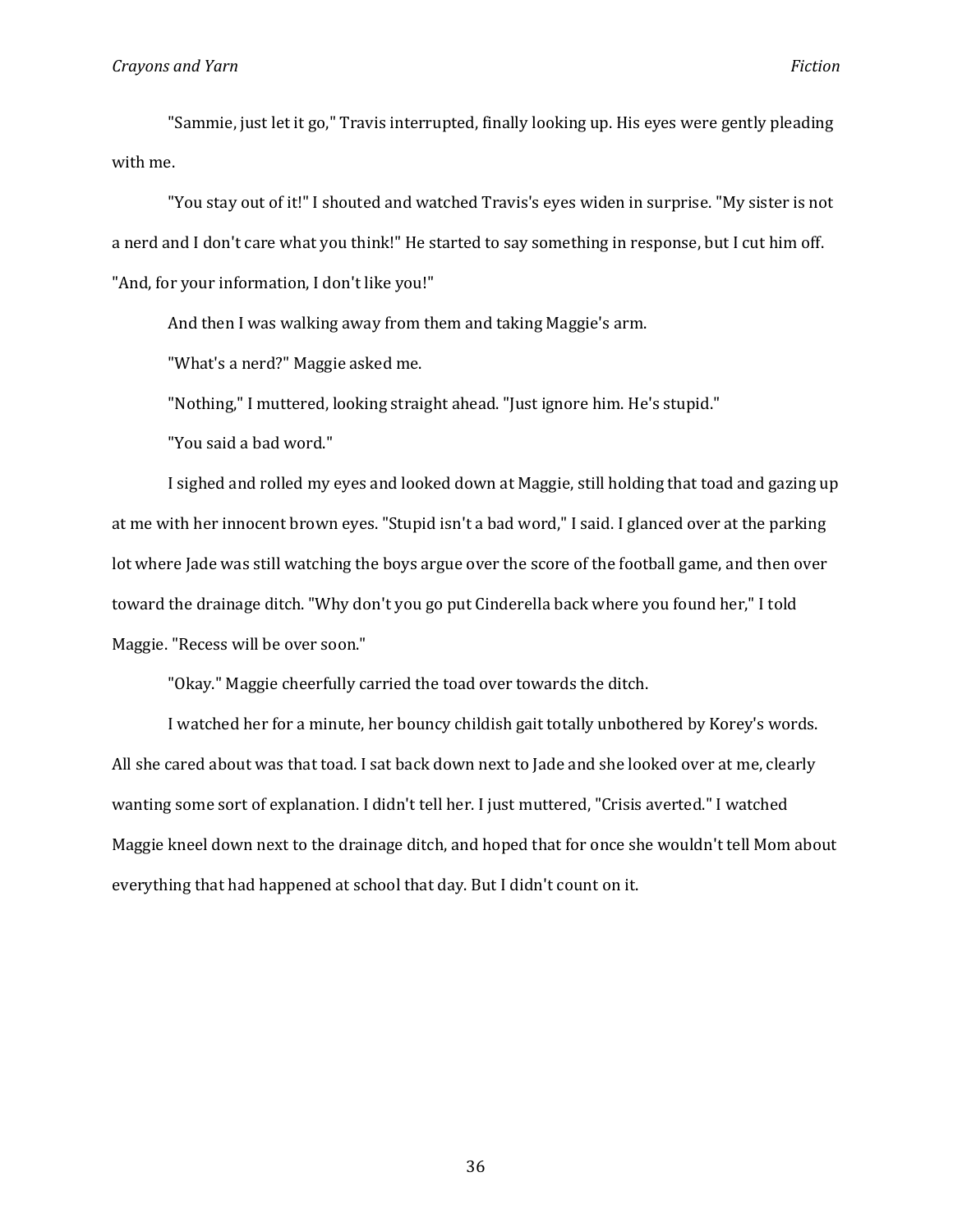#### TO DANCE FOR

Sarah followed the sidewalk down from the parking lot to the lawn where the reception was to be held. Her Uncle Dan was now happily married, and it seemed like half the world had come out to celebrate. The country club staff had set up tables, chairs, and even a huge white tent in preparation for the afternoon's festivities, and a live band on a makeshift stage was already playing music for the gathering crowd. The lead guitarist was playing a shiny black electric guitar, so shiny that the sunlight reflected off it into Sarah's eyes so she had to squint to see her mother waving to her from a table across the lawn.

The little round picnic tables were all decorated in white tablecloths with bouquets of pink tulips in glass vases. Sarah counted the tulips as she made her way over to where her mother and father sat. Each vase held exactly eleven. She paused next to one of the tables and bent to sniff its bouquet. She smiled. The flowers were real.

Sarah straightened up again and stepped back from the table.

"Watch it."

Sarah turned around and ran straight into a man's orange button-up shirt. The man belonging to the shirt cursed under his breath, and Sarah stepped back in surprise, offering a startled apology. He was holding two martini glasses, which had been half-emptied onto his wrists, and frowning at Sarah as if trying to stifle his irritation.

"Watch out," he said.

"I'm sorry," Sarah repeated.

The man glanced ahead of him to where a woman in a slim black dress stood talking with the bride. He let out a frustrated sigh and turned back the way he had come. Sarah glanced after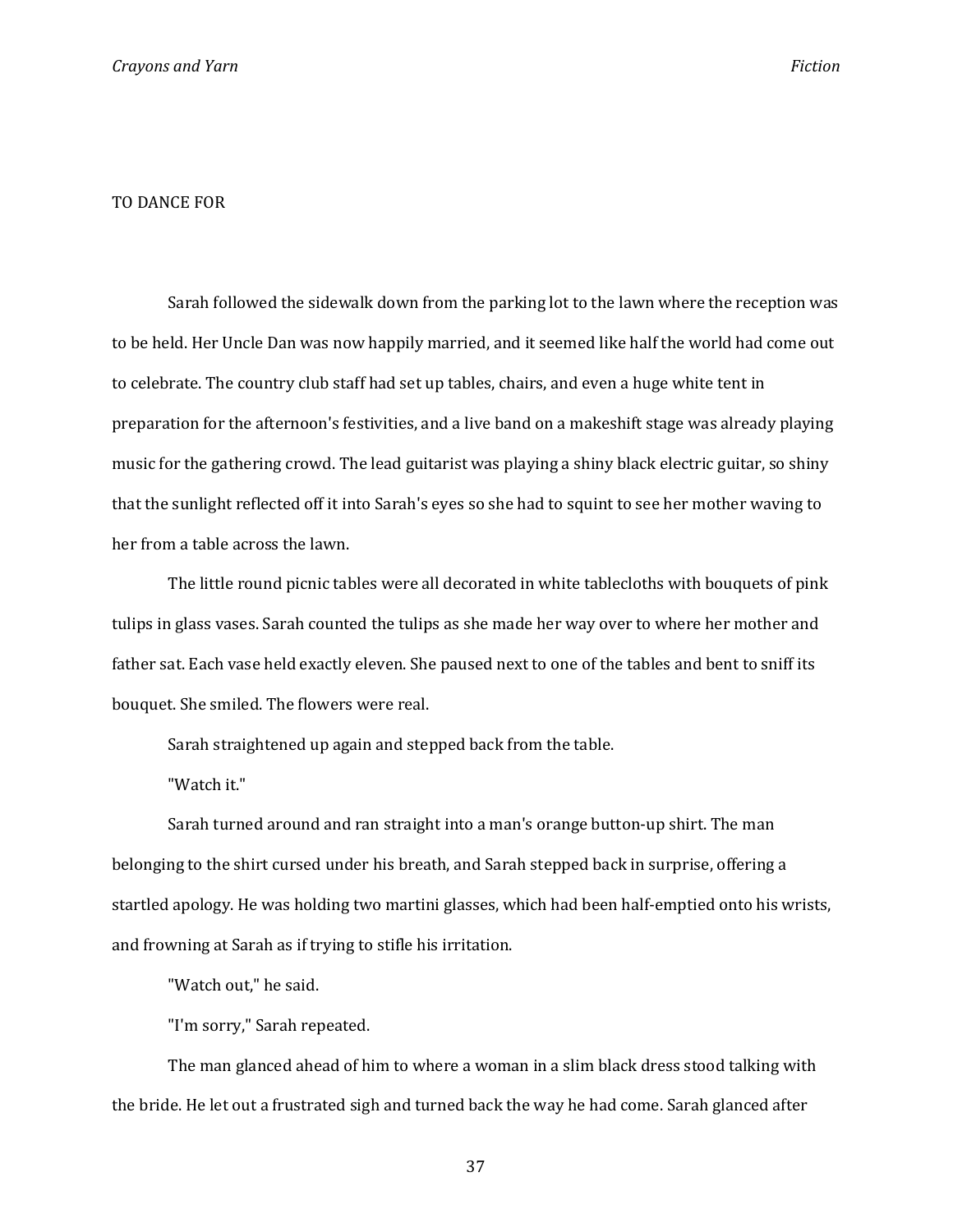him, feeling embarrassed and clumsy, and then looked over at the woman in the black dress and wondered who would wear black to a wedding, especially an outdoor one, especially in the summer.

Sarah sat down with her parents at one of the little picnic tables to eat chicken salad and fresh strawberries. They were joined by three of Sarah's cousins who had nowhere else to sit and talked mostly to each other. Sarah ate quietly, listening to the boys talk about college and girls and jobs, and watched her parents trying to act like they were interested in the conversation.

Finally Sarah's father gave up on listening to his nephews and turned to Sarah. "If you get a chance, you should talk to Dan's friend Isabel about what she does for a living," he said. "That's her over there." He pointed to the tall, slender woman in the black dress.

Sarah looked at the woman again, and noticed her shoes—bright pink stiletto heels. Sarah smiled to herself, suddenly not minding the black dress so much and thinking that Isabel was actually very pretty.

"Isabel's the wedding planner," Sarah's father explained. "She put this whole thing together. Pretty impressive, isn't it?"

Sarah nodded, still watching Isabel, and wondering how she managed to walk so elegantly on the moist lawn in those shoes.

"Seems like something you might be interested in," her father continued.

"Planning weddings?"

"Sure. You get to put all the decorations together, come up with the arrangements of the tables and chairs and where the band will play, make everything look nice."

Her father also thought she should be an interior decorator or a real estate agent. Sarah just shrugged and smiled politely at her father.

"I see a bunch of guys from Dan's office here," Sarah's mother commented.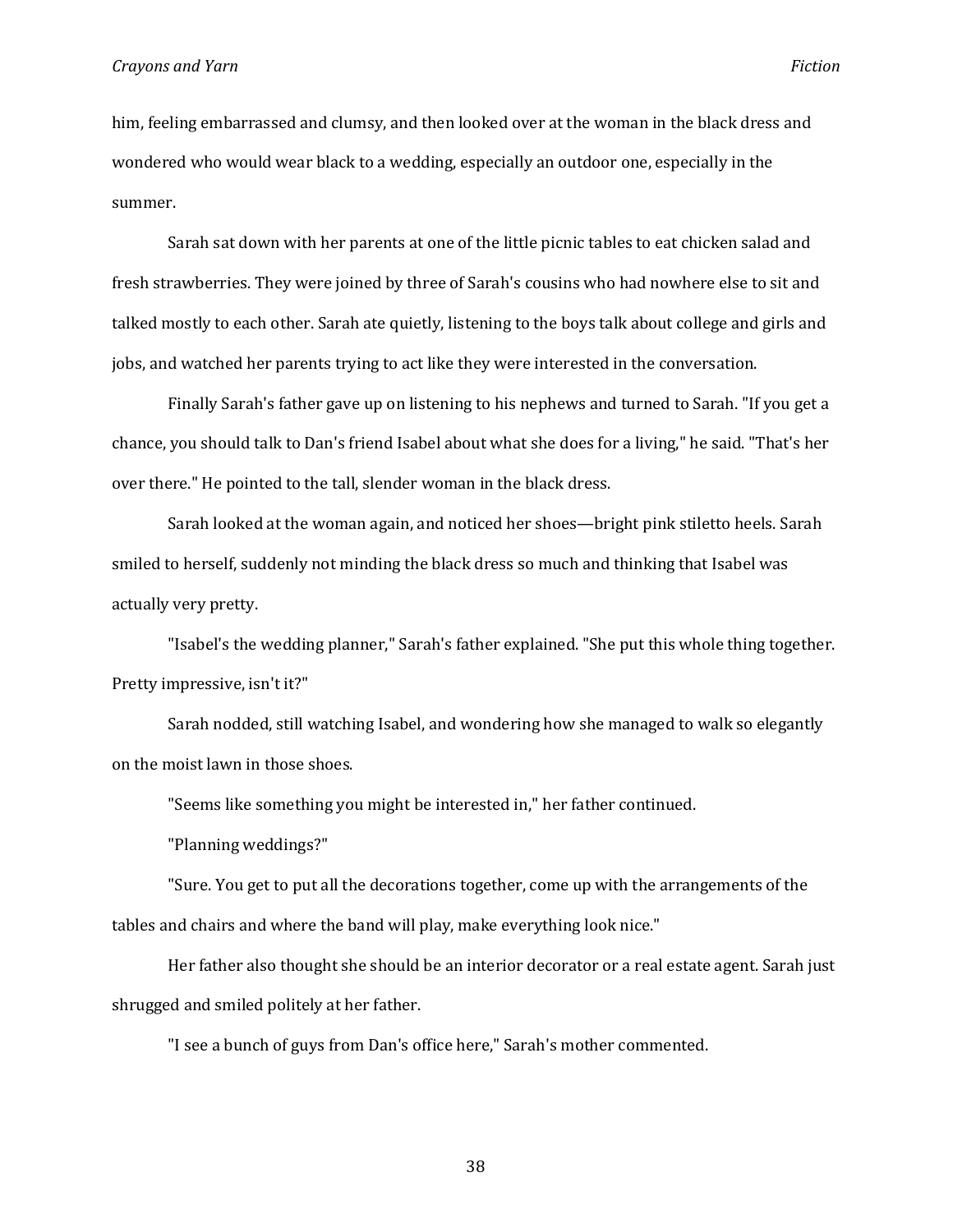"So do I," her father agreed. "Guys you wouldn't even expect. Johnson, from accounting. And Lou. Can you imagine? Lou, in a jacket."

Sarah's mother smiled, but her eyes frowned slightly as if she were trying to decide whether she knew who Lou was and then picture him in a jacket.

"I even saw Parrot. Remember him?"

"Vaguely," Sarah's mother replied.

"He hasn't worked there since before I left. I didn't realize he and Dan kept in touch."

"Parrot?" Sarah asked, intrigued. "Is that really his name?"

"Yep," her father replied. "James Parrot. Used to be one of my paralegals. That's him over there. In the orange." He gestured with his fork.

Sarah twisted in her chair to look. The man in the orange shirt stood near the stage with his hands stuffed in the pockets of his khaki pants, watching the band. Sarah recognized him from their brief encounter even though his back was to her, and she turned around again. "Why doesn't he work for Uncle Dan anymore?"

Her father shrugged and went back to eating. "Creative differences, I suppose. James was an odd sort of guy. Did decent work, but always seemed a bit scatter-brained or something." He frowned slightly at Sarah. "Why?"

Sarah shrugged. "I just like his name. It's different."

Sarah's father finished eating quickly, then stood, saying that he thought he ought to take advantage of the chance to catch up with a few of his old business acquaintances.

"You should talk to your cousins about what they've been up to," Sarah's mother said. "Pretty soon you'll have to look at picking out a college and getting a job." Then she stood and left to join her sisters-in-law, who were sitting around a table and gawking over the newest member of the family.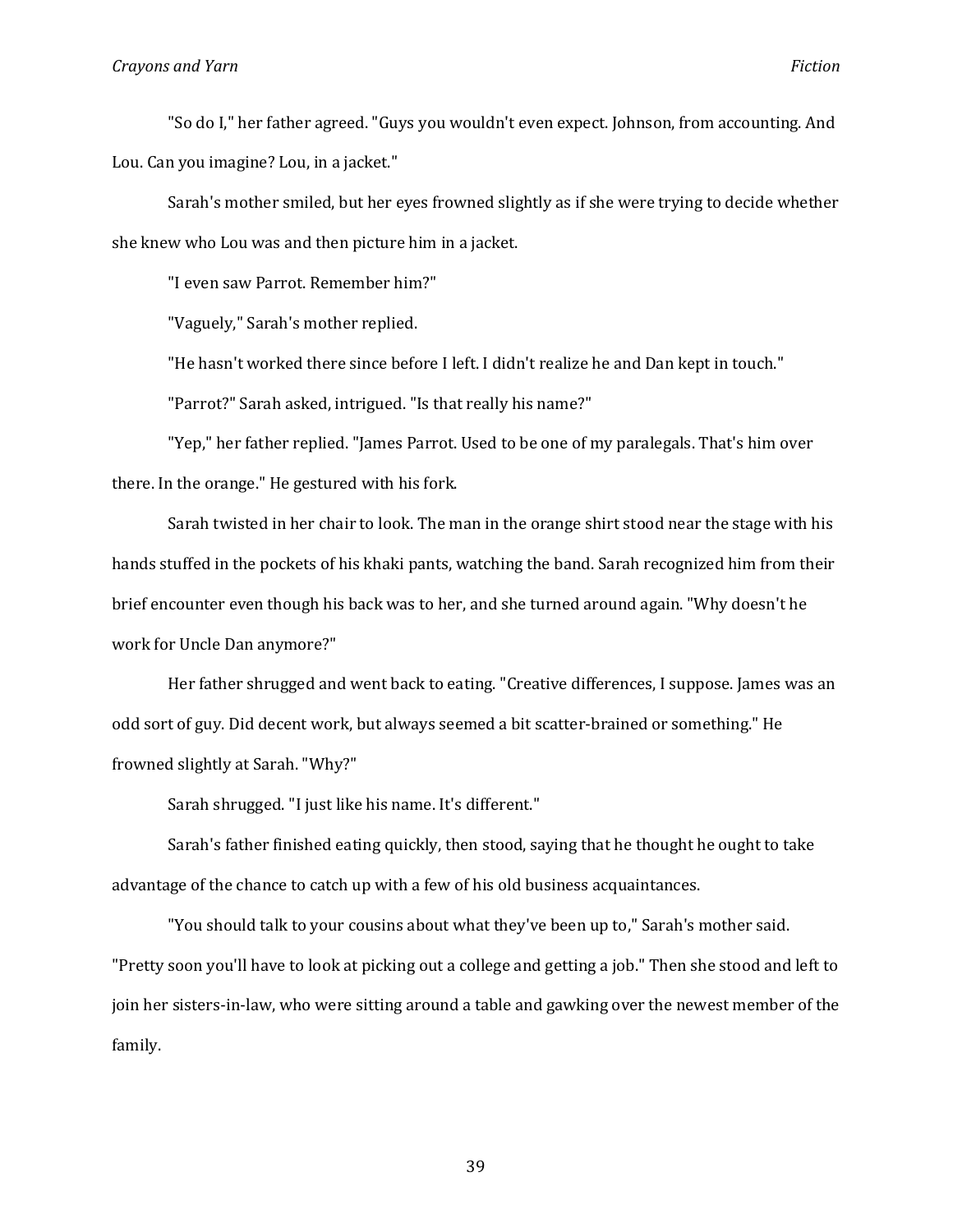Sarah would have liked to see the baby too, but instead she talked politely with her cousins. She didn't really feel like talking about college and jobs, but she knew her mother was right, and she would rather talk to her cousins than do nothing. Still, she wasn't surprised when the conversation fizzled out after a few minutes. Sarah couldn't muster enough enthusiasm to keep it going, and her cousins were clearly more interested in the group of single girls standing near the dance floor. The boys excused themselves, and Sarah found herself back under the caterer's tent, eating strawberries and watching the dancing. A round of applause caught her attention. Someone had caught the bouquet. Sarah poured herself a cup of lemonade and meandered around acting like she was having a good time and wishing she had some cousins who were closer to her own age.

Something orange caught her eye. James Parrot was sitting by himself at one of the fancy picnic tables, gazing absently at the dancers over a glass of Scotch. Sarah hesitated for a moment, glancing briefly around the lawn for her parents, then dropped the empty plastic cup into a trash can and walked over to where James sat.

She placed herself just next to him, and waited for him to notice her, but he didn't look over. He just drank the Scotch and continued to stare out at the dance floor. He was ignoring her. Normally Sarah would have taken the hint and left the man alone, but she was tired of wandering aimlessly around the lawn while her mother was busy with the aunts and the baby, and her father was having drinks with a bunch of guys he hadn't seen in five years. The strawberries were probably all gone by now, too. So Sarah took a step forward and tentatively said, "Hi."

Finally James looked over at her.

"Mind if I join you?" Sarah asked. "I don't really have anywhere else to sit." He shrugged and took a sip from his glass.

Sarah sat down at the table, making sure to leave an empty chair between James Parrot and herself. She thought he noticed and smiled a little, but she couldn't be sure. "I'm Sarah Bell," she said. "Dan's niece. His brother Malachi is my dad."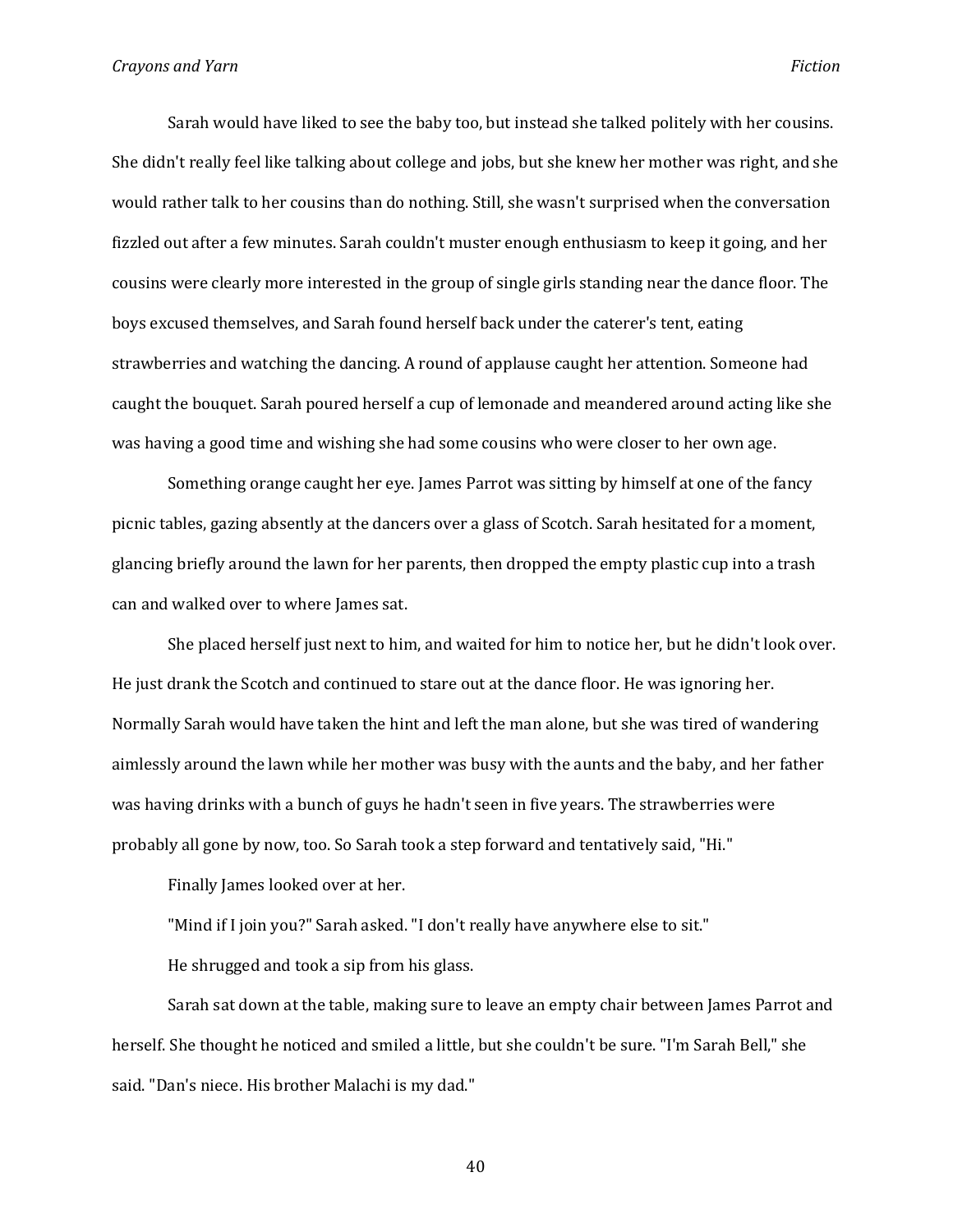#### **Crayons and Yarn Fiction**

"And why aren't you out there having fun with everyone else?" He nodded towards the stage and the group of people dancing.

Sarah shrugged.

"You're supposed to dance at weddings, you know."

She just shrugged again.

James set his glass down and looked past Sarah to observe the crowd some more.

"My dad said he used to work with you."

He glanced at her and raised an eyebrow. "Used to?"

"Yeah. My dad said you left. Because of creative differences or something."

James raised his eyebrows. "Creative differences?" he repeated.

"Does that mean you were fired?"

James shook his head and looked mildly amused, but was apparently not interested in the topic. He picked up his glass but didn't drink from it. He just held it and stared over it at the mob of people dancing and celebrating and getting tipsy. The bride and groom couldn't keep their eyes off each other. James set the glass back down on the white tablecloth. "He's never been happier," James said.

"Who?"

"Your uncle. Both of them, actually. They've never been happier in their lives."

"Well, it is their wedding day."

"This is what life should be like."

"What is?"

"This." He gestured to everything around them—the little patio tables with their white tablecloths and pink flowers, the tent that gave the caterers some shade, the men with their drinks and the ladies gossiping about which of their daughters would be married next, the old couples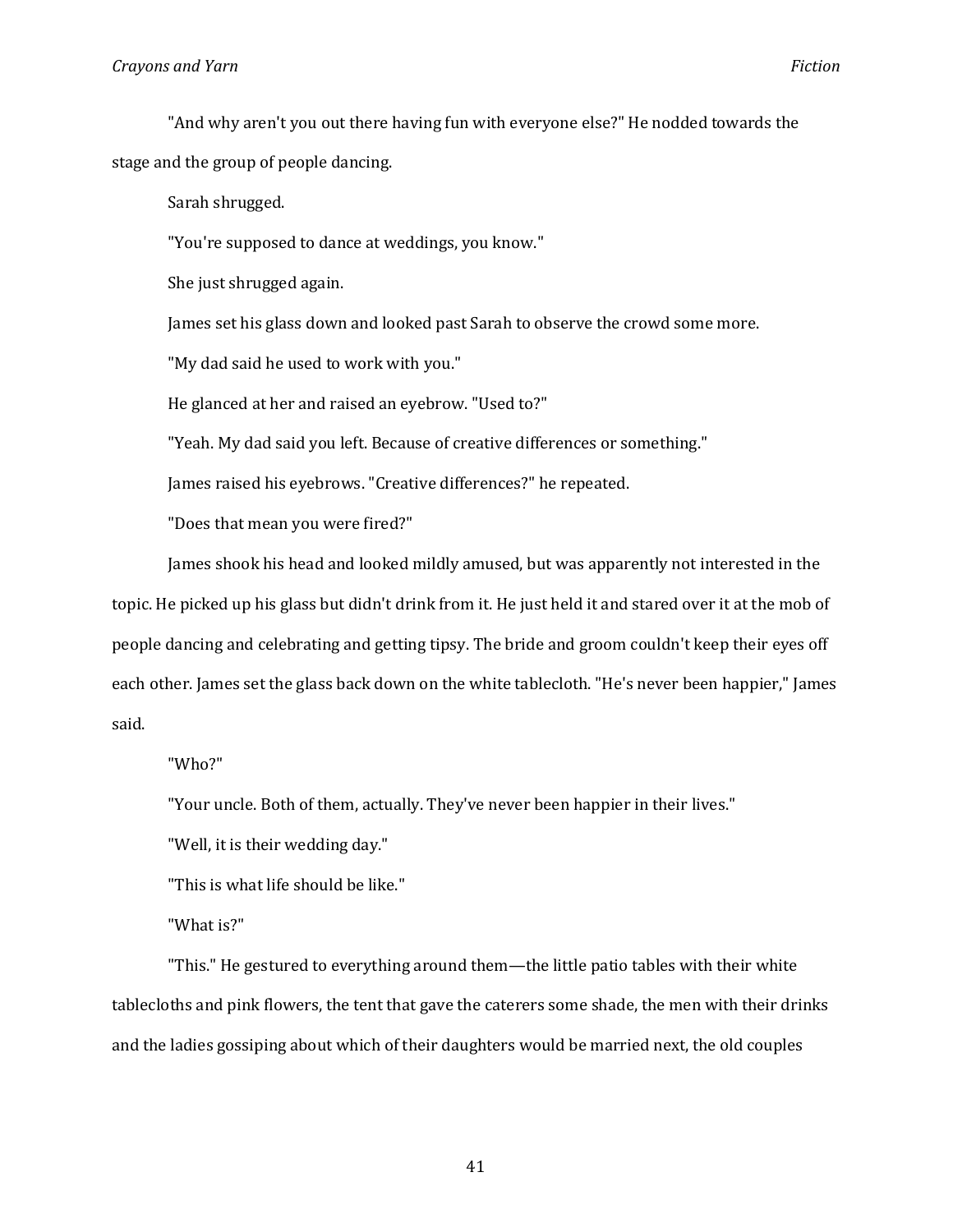dancing slowly and remembering, the young couples dancing fast and hoping, and the happiest couple in the world kissing each other again for a round of applause.

Sarah glanced around and raised an eyebrow. "A wedding?"

"Happiness." James looked at her for a moment, running his finger around the rim of his glass. "What grade are you in?" he asked.

Sarah frowned, caught off-guard by the question. "I'm a junior," she said, and prepared herself to answer the obligatory follow-up questions.

"Started looking at colleges yet?"

"A little. I've got time."

"You don't sound particularly excited."

Sarah shrugged, taking great care to make sure her expression remained indifferent.

"What do you plan to study?"

She shrugged again. "I don't know yet."

"Well, if you could do anything for an entire day—anything you wanted—what would you do?"

Sarah sighed and looked away. She deliberately noticed how green the grass was, and that it was cut short, but not so short that the dirt showed through underneath the lawn. The sky was impossibly blue. There were no clouds to impede the sun's shining, but it still didn't glow as brightly as the bride's smile or the groom's eyes. James was right. They did look happy.

"I'd paint," Sarah finally answered. "I guess that's what I like to do most, besides read."

"So study painting."

Sarah rolled her eyes. "And then what? What would I do?"

"Paint. And you could read while the paint was drying."

Sarah smiled down at the class ring on her finger, enjoying the lovely thought for a moment. But then she shook her head. "I couldn't make any money."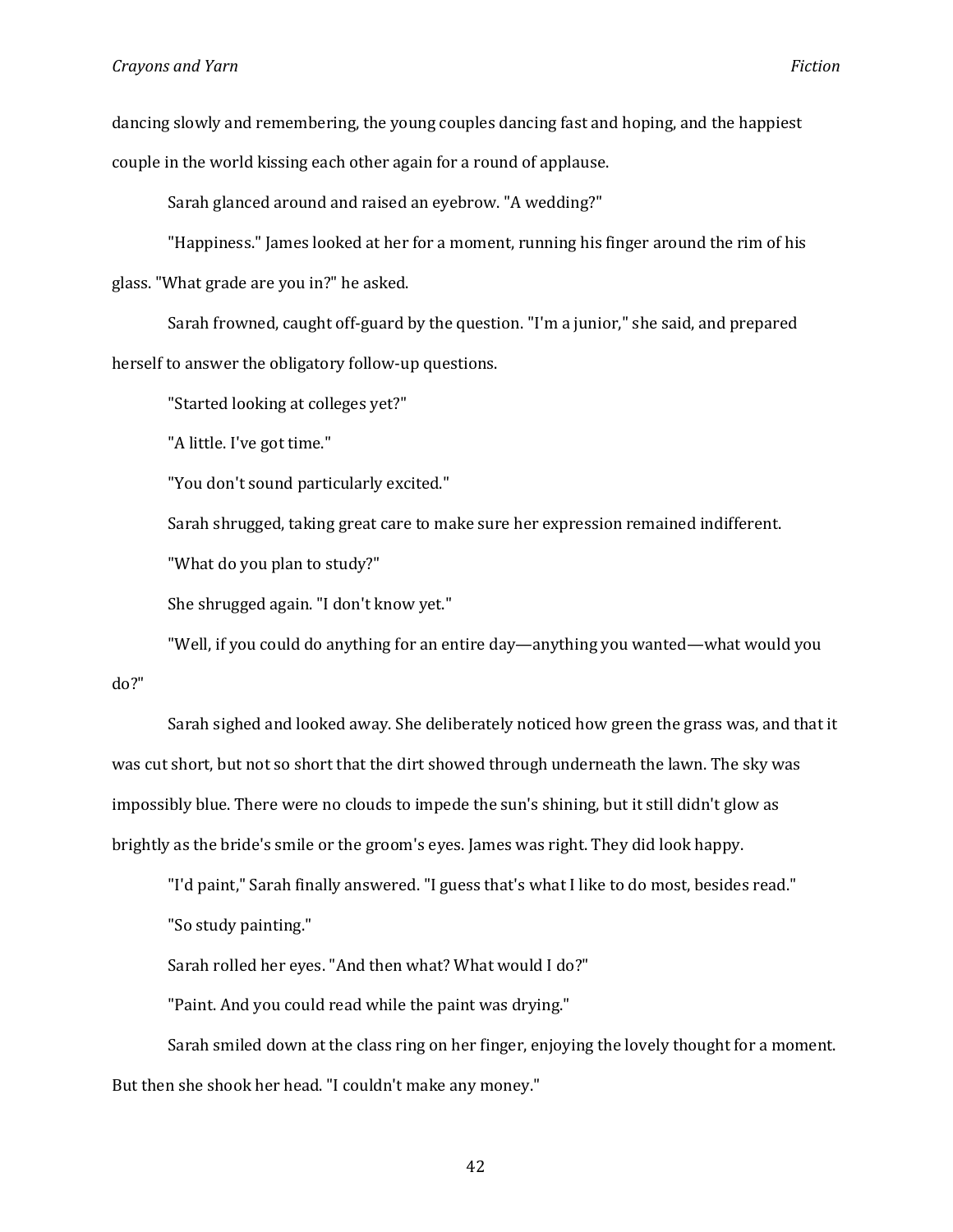James sat back in his chair and shrugged.

"Maybe I could be a teacher," Sarah suggested. "An art teacher. I'd still have time to paint, when I wasn't teaching or working."

"You don't have to convince me."

Sarah frowned at him, but he had looked away. She followed his gaze and saw Isabel the wedding planner talking with one of the the groomsmen. The groomsman said something that made her laugh, and Sarah thought she heard James let out a small sigh. He took a drink of the Scotch, then turned in his chair to face Sarah again. "Tell me about your paintings," he said.

Sarah hesitated for a moment, surprised by his interest, or at least a seemingly genuine attempt to fake it. "I don't have many good ones," she said. "Mostly I have to do art projects for class and I'm never very good at those."

"What do you like to paint?"

"Cats. And flowers. And I did one of my flute, and one of my grandma's teapot. I think that one's my favorite. My mom was impressed that I got all the little flower designs right and even included the little chip out of the spout." Sarah stopped. James was looking at her strangely. "What are you smiling at?"

"You look just as happy as they do." He nodded towards the bride and groom.

Sarah looked down at her knees and sighed.

"Don't be embarrassed," James said. "It's something to be proud of. This world needs more happy people." He looked over at Isabel again. Now she was out on the dance floor, smiling and dancing with the groomsman.

"What are you looking at?" Sarah asked.

James lifted the glass to his lips. "The band," he said and took a drink.

"They're not very good," Sarah commented. "My uncle isn't as rich as he pretends to be." "If you say so."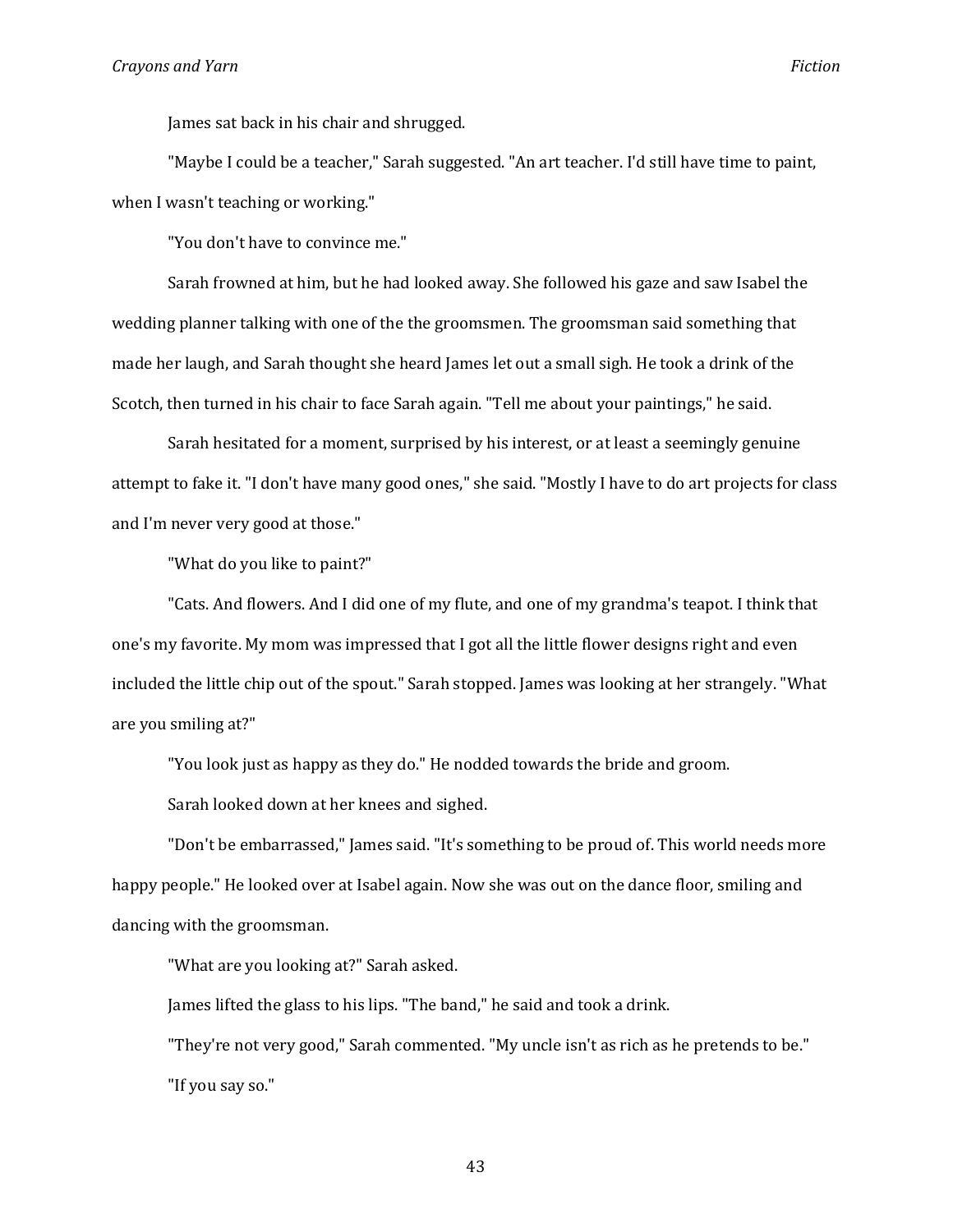Sarah watched Isabel dance. She was a good dancer, Sarah noticed, and so was the groomsman. Isabel's brown hair was curled and pinned up, exposing her slender neck. The loose curls bobbed as she danced. Sarah looked over at James. He was turning his glass around and around as he gazed out at the dancing, wrinkling the white tablecloth. Then he seemed to notice he was staring and looked down at the creases he had made in the table cloth. He lifted the glass and concentrated on smoothing out the wrinkled cloth. Sarah looked away so he wouldn't catch her watching him.

The song ended and Isabel thanked the groomsman and made her way back to her table to take off her shoes. Sarah thought they must be uncomfortable, especially to dance in, especially on the soft ground. James finished his drink and stood up.

"Where are you going?" Sarah asked.

James walked past Sarah, but paused when another man sat down next to Isabel. James stuffed his hands in his pockets and just watched them make polite conversation. The band was playing again. Isabel declined a dance with the man at the table and he moved on. James watched him walk away.

Sarah twisted her class ring around, watching the different ways it caught the sunlight. She should have brought her sketchbook. There were so many people and sights here at the reception that would make lovely paintings. She looked up when a shadow fell across her knees and saw James' outstretched hand. He was inviting her to dance. Sarah frowned.

"You can't go to a wedding and not dance," he said.

She hesitated.

"Come on. Apparently neither of us have anything better to do."

She reluctantly accepted his hand and allowed him to lead her in a moderate waltz. She kept her eyes on her feet to make sure they stepped at all the right times, and never on his feet. James stared off over the heads of the couples dancing near them.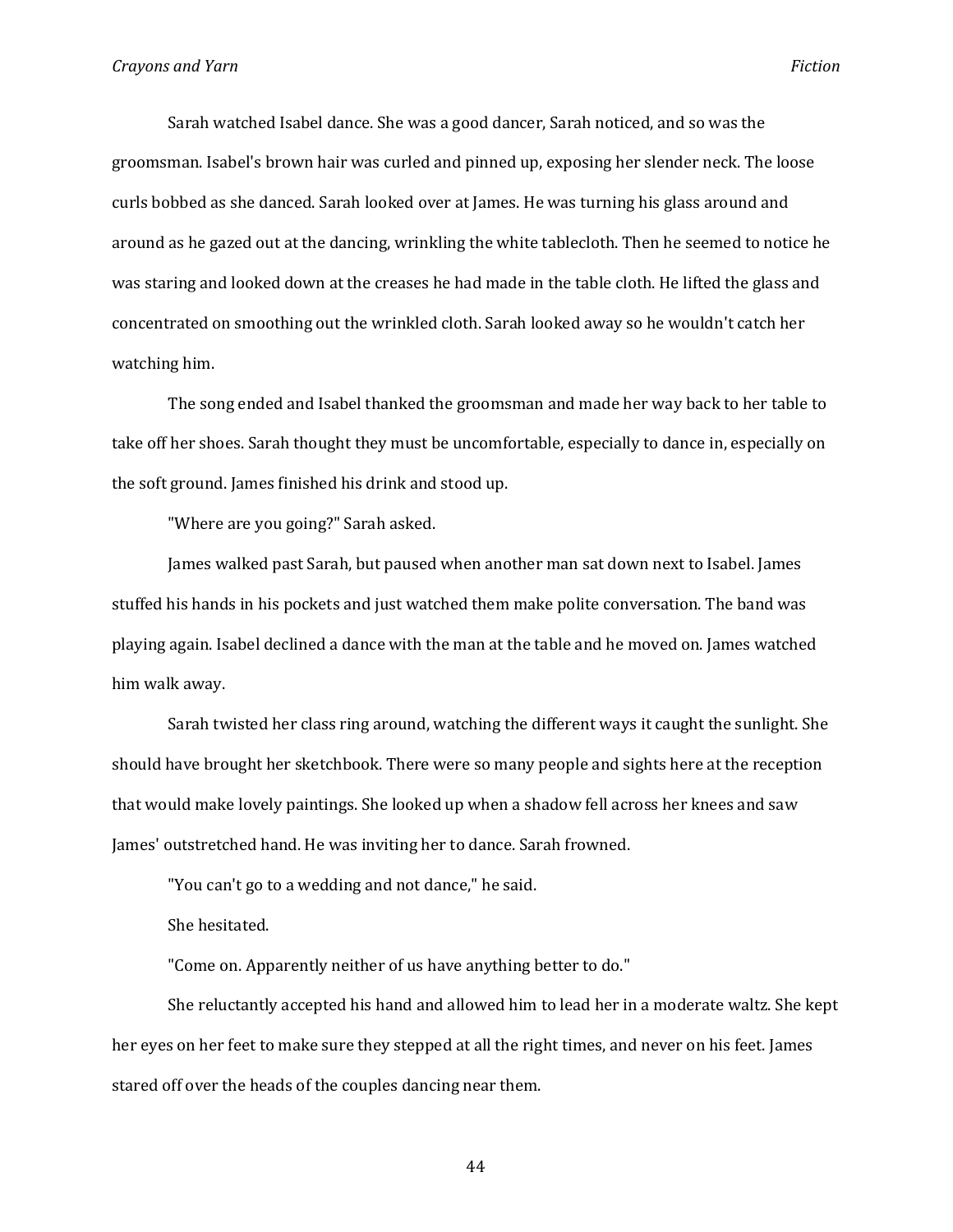"You're not very good at waltzing," Sarah told him.

"No, I'm not."

"And you never answered my question."

"What question?"

"Did my uncle fire you?"

"Wouldn't you rather talk about something else?"

Sarah gave up and looked away again. Two of her cousins were dancing with girls and the third was standing awkwardly nearby, apparently waiting for his turn to dance. Sarah saw her father dancing with the bride, while her mother was laughing while trying to waltz with one of her sisters-in-law. The bride and groom weren't the only happy people.

When the song was over, James stopped moving and finally looked at Sarah. "I wasn't fired," he said. "I quit. Now I sell used books and I'm working on my first novel. I love it."

"That's it? You just quit?"

"You sound disappointed."

Sarah frowned and held his gaze, but didn't respond.

"I didn't quit because of your father," James said. "Everyone has something they'd do even if they weren't paid to do it, and for me, it wasn't law. One day I realized what this place could be like if no one had to work for money."

"Without money? It would fall apart."

"I don't see how a world full of happy people could fall apart."

The band started playing a slow jazz number, a swing. Sarah glanced over at the stage and thought she'd like to paint them, or at least draw them. She wondered how much her uncle was paying them to perform, and she wondered what jobs they worked during the week. She wondered how long they had been playing together, and she wondered if they were secretly hoping that one day they'd get a break and tour the country.